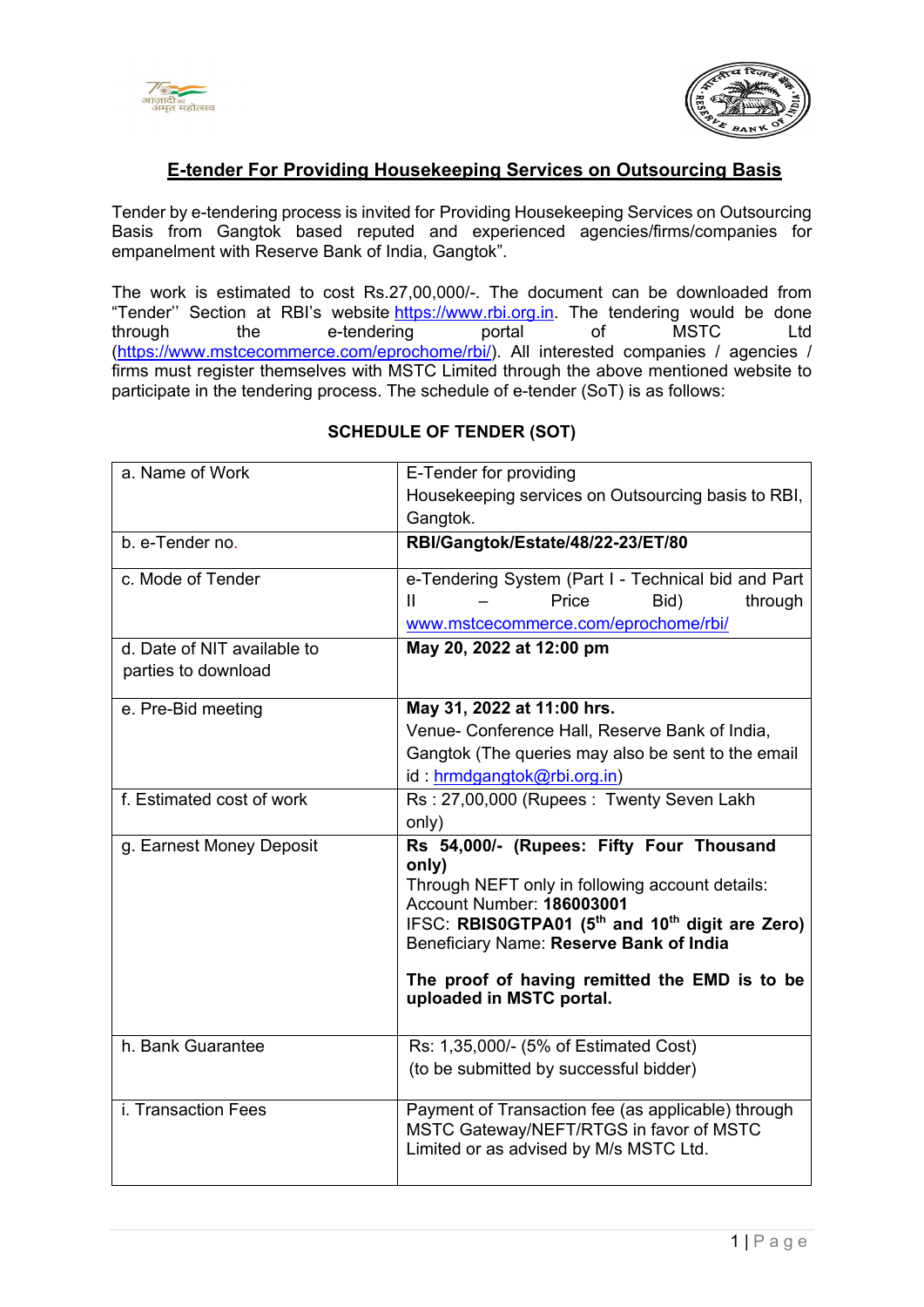



| j. Last date of submission of                       | Up to 14:00 hrs on June 07, 2022     |
|-----------------------------------------------------|--------------------------------------|
| Earnest Money Deposit (EMD)                         |                                      |
| through NEFT.                                       |                                      |
| k. Date of Starting of e-Tender for                 |                                      |
| submission of online Technical Bid                  | June 01, 2022 from 10:00 hrs onwards |
| and Price Bid at                                    |                                      |
| www.mstcecommerce.com/eprocho                       |                                      |
| me/rbind                                            |                                      |
| I. Date of closing of online e-                     | Up to 14:00 hrs on June 07, 2022     |
| tender for submission of                            |                                      |
| Techno-Commercial Bid &                             |                                      |
| Price Bid.                                          |                                      |
| m. Date & time of opening of Part-I                 | June 07, 2022 at 15:00 hrs           |
| - Technical Bid                                     |                                      |
| n. Date & time of opening of Part-II<br>– Price Bid | Shall be informed separately         |

**Note:** All the tenderers must note that any amendments / corrigendum to the e-tender, if issued in future, shall only be notified on the website of RBI as provided above and shall not be published in any newspaper.

Place: Gangtok Date: May 20, 2022

> **General Manager and Officer-in-Charge Reserve Bank of India, Gangtok**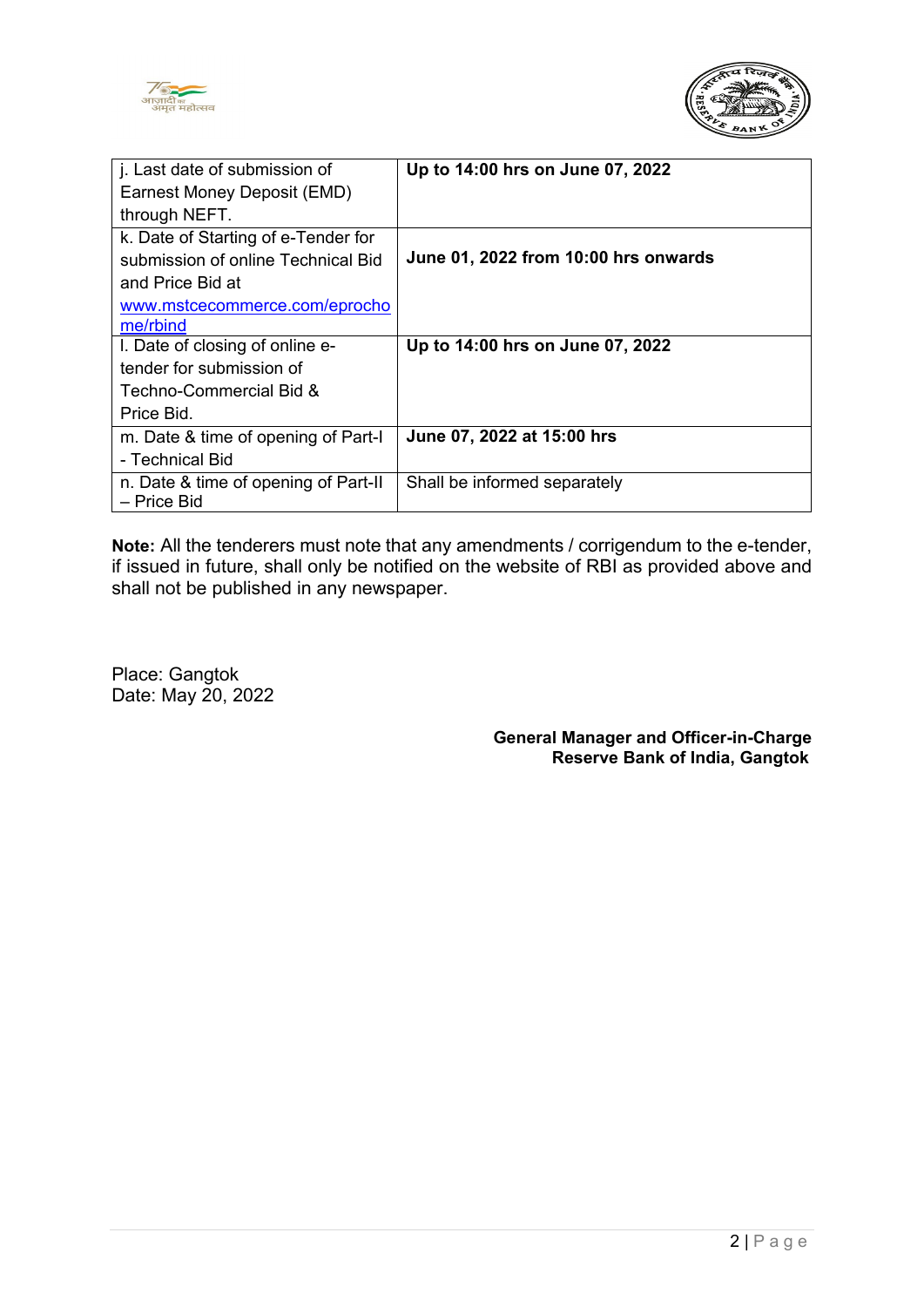



# **Reserve Bank of India Human Resource Management Department Gangtok**

## **NOTICE INVITING E-TENDER (NIT) for Providing Housekeeping services on Outsourcing Basis to RBI, Gangtok**

Human Resource Management Department, Reserve Bank of India (hereinafter referred to as 'the Bank'), Gangtok invites e-tender in two parts (Part I- Technical Bid & Part II- Price Bid) from reputed Firms / Companies / Agencies for providing Housekeeping services at RBI, Gangtok. The interested vendors must register themselves on the MSTC portal [\(https://mstcecommerce.com/eprochome/rbi\)](https://www.mstcecommerce.com/eprochome/rbi/) for participating through e-tendering.

2. The contract will be valid upto March 31, 2023 extendable for a maximum of two more years, one year at a time, subject to satisfactory performance, or other periods as RBI may decide. The details of the tender document/corrigendum will be available only on RBI Website [\(https://www.rbi.org.in\)](https://www.rbi.org.in/) and MSTC portal. The Tender (Part-I & Part-II) shall be submitted on or **before 14:00 hours on June 07, 2022** through MSTC portal only.

3. The Bank reserves the right to accept or reject any or all the tenders/quotations without assigning any reason thereof.

4. Please note that further Addendum/Corrigendum will only be published on RBI website.

**General Manager and Officer-in-Charge Reserve Bank of India Gangtok**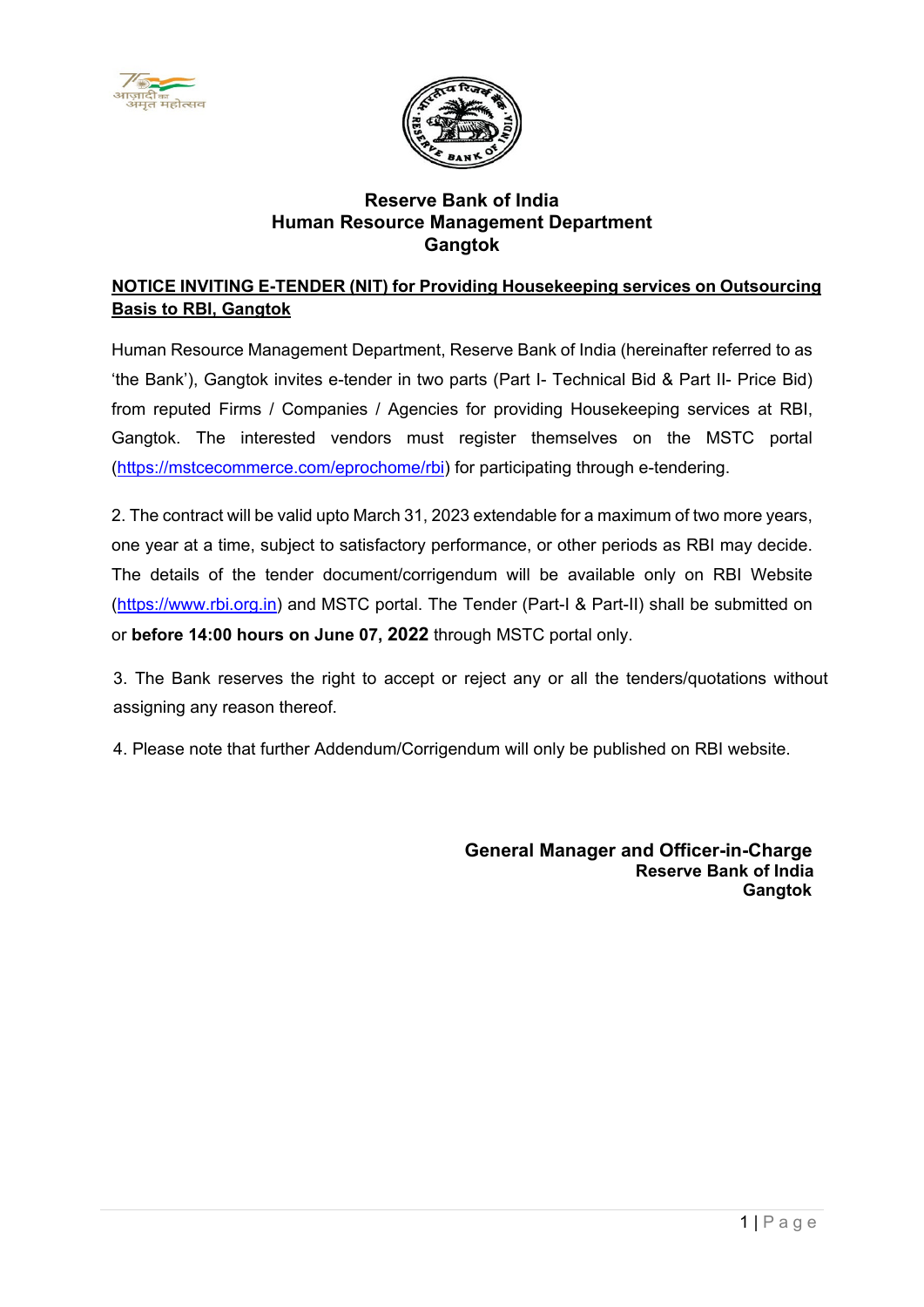



# **Section I - SCHEDULE OF TENDER (SOT)**

| a. Name of Work                              | E-Tender for providing                                                           |
|----------------------------------------------|----------------------------------------------------------------------------------|
|                                              | Housekeeping services on Outsourcing                                             |
|                                              | basis to RBI, Gangtok                                                            |
| b. e-Tender no.                              | RBI/Gangtok/Estate/48/22-23/ET/80                                                |
| c. Mode of Tender                            | e-Tendering System (Part I - Technical bid                                       |
|                                              | Part II - Price<br>Bid)<br>and<br>through                                        |
|                                              | www.mstcecommerce.com/eprochome/rbi/                                             |
| d. Date of NIT available to parties to       | May 20, 2022 at 12:00 pm                                                         |
| download                                     |                                                                                  |
| e. Pre-Bid meeting                           | May 31, 2022 at 11:00 hrs.                                                       |
|                                              | Venue- Conference Hall, Reserve Bank of                                          |
|                                              | India, Gangtok (The queries may also be                                          |
|                                              | sent to the email id :                                                           |
|                                              | hrmdgangtok@rbi.org.in)                                                          |
| f. Estimated cost of work                    | Rs. 27,00,000 (Rupees: Twenty Seven                                              |
|                                              | Lakh only) [For 9 months]                                                        |
| g. Earnest Money Deposit                     | Rs 54,000/- (Rupees: Fifty-Four Thousand<br>only) Through NEFT only in following |
|                                              | account details:                                                                 |
|                                              | Account Number: 186003001                                                        |
|                                              | IFSC: RBIS0GTPA01 (5 <sup>th</sup> and 10 <sup>th</sup> digit are                |
|                                              | Zero) Beneficiary Name: Reserve Bank of<br>India                                 |
|                                              | The proof of having remitted the EMD is<br>to be uploaded in MSTC portal.        |
| h. Bank Guarantee                            | Rs: 1,35,000/- (5% of Estimated Cost)                                            |
|                                              | (to be submitted by successful bidder.                                           |
| i. Transaction Fees                          | Payment of Transaction fee (as applicable)                                       |
|                                              | through MSTC Gateway/NEFT/RTGS in                                                |
|                                              | favor of MSTC                                                                    |
|                                              | Limited or as advised by M/s MSTC Ltd.                                           |
| j. Last date of submission of Earnest Money  | Up to 14:00 hrs on June 07, 2022                                                 |
| Deposit (EMD) through NEFT.                  |                                                                                  |
| k. Date of Starting of e-Tender for          | June 01, 2022 from 10:00 hrs onwards                                             |
| submission of online Technical Bid and Price |                                                                                  |
| Bid at                                       |                                                                                  |
| www.mstcecommerce.com/eprochome/rbind        |                                                                                  |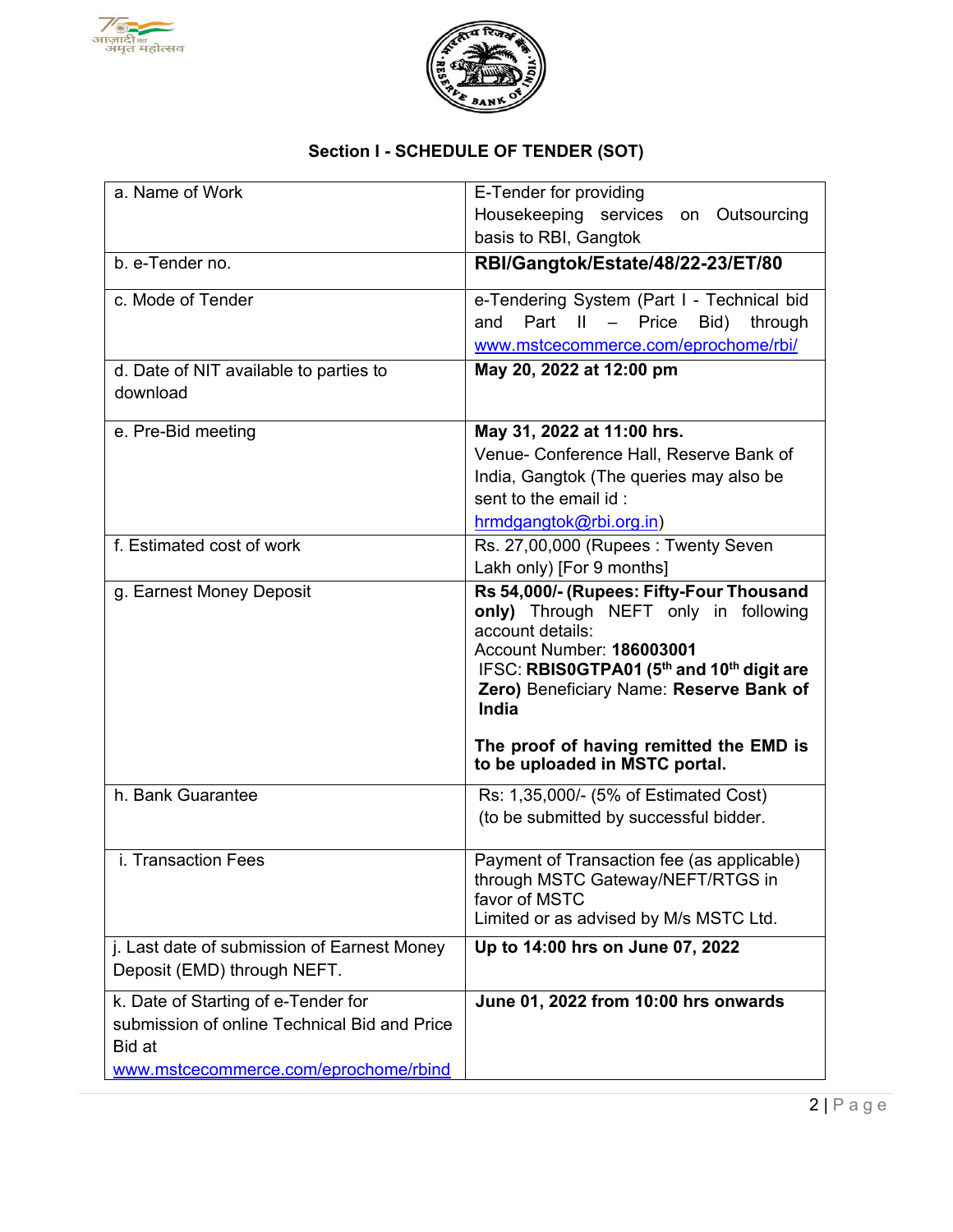



| I. Date of closing of online e-tender for    | Up to 14:00 hrs on June 07, 2022 |
|----------------------------------------------|----------------------------------|
| submission of Techno- Commercial Bid &       |                                  |
| Price Bid.                                   |                                  |
| m. Date & time of opening of Part-I -        | June 07, 2022 at 15:00 hrs       |
| <b>Technical Bid</b>                         |                                  |
| n. Date & time of opening of Part-II - Price | Shall be informed separately     |
| <b>Bid</b>                                   |                                  |

**General Manager and Officer-in-Charge Reserve Bank of India Gangtok**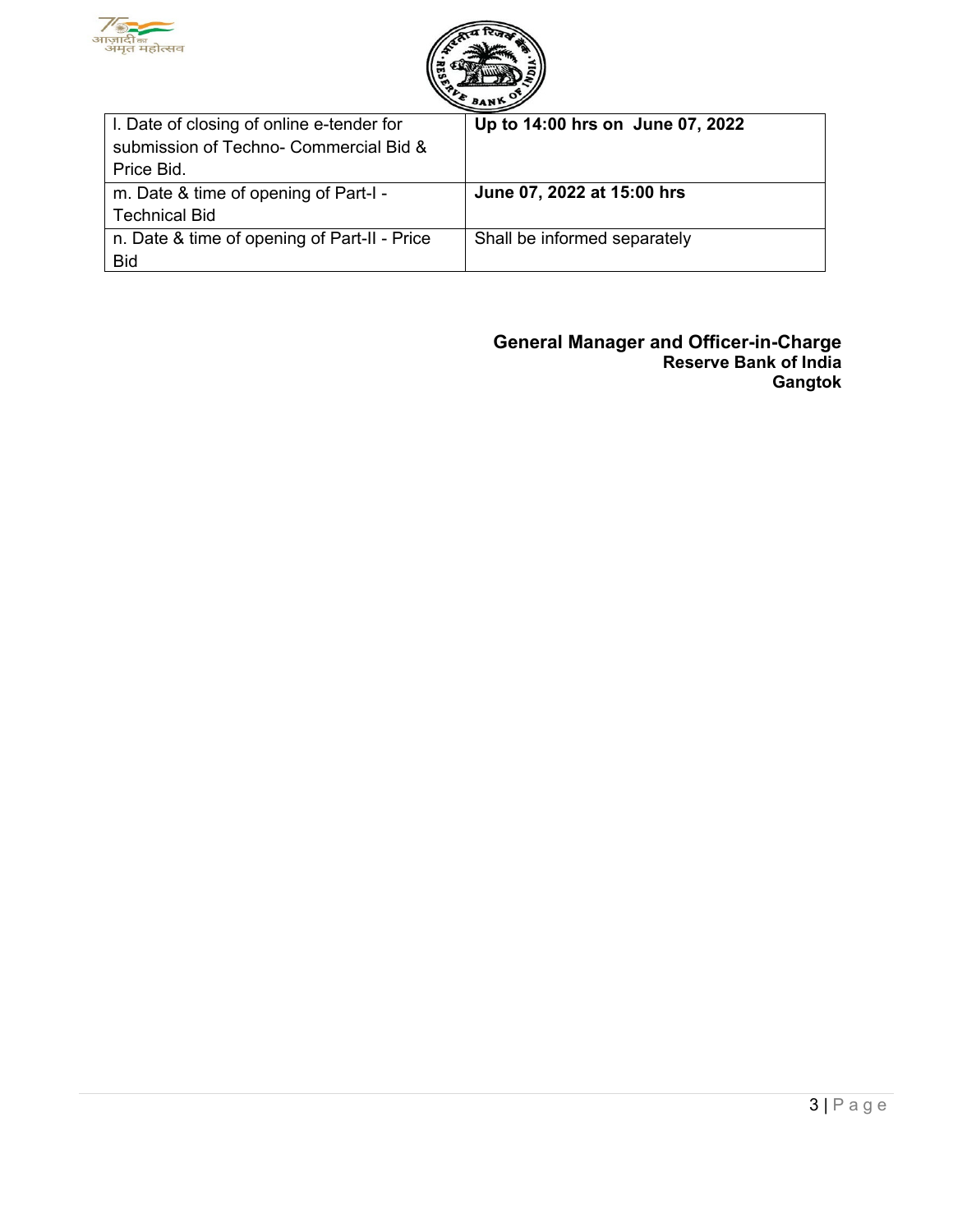



#### **DISCLAIMER**

Human Resources Management Department, Reserve Bank of India, Gangtok has prepared this document to give background information on the contract to the interested parties. While Reserve Bank of India has taken due care in the preparation of the information contained herein and believe it to be accurate, neither Reserve Bank of India nor any of its authorities or agencies nor any of their respective officers, employees, agents or advisors give any warranty or make any representations, express or implied as to the completeness or accuracy of the information contained in this document or any information which may be provided in association with it.

2. The information is not intended to be exhaustive. Interested parties are required to make their own inquiries and respondents will be required to confirm in writing that they have done so, and they do not rely only on the information provided by RBI in submitting the Tender. The information is provided on the basis that it is non–binding on Reserve Bank of India or any of its authorities or agencies or any of their respective officers, employees, agents or advisors.

3. Reserve Bank of India reserves the right not to proceed with the empanelment or to change the particulars of the contract, to alter the timetable reflected in this document or to change the process or procedure to be applied. It also reserves the right to decline to discuss the matter further with any party expressing interest. No reimbursement of cost of any type will be paid to persons or entities expressing interest.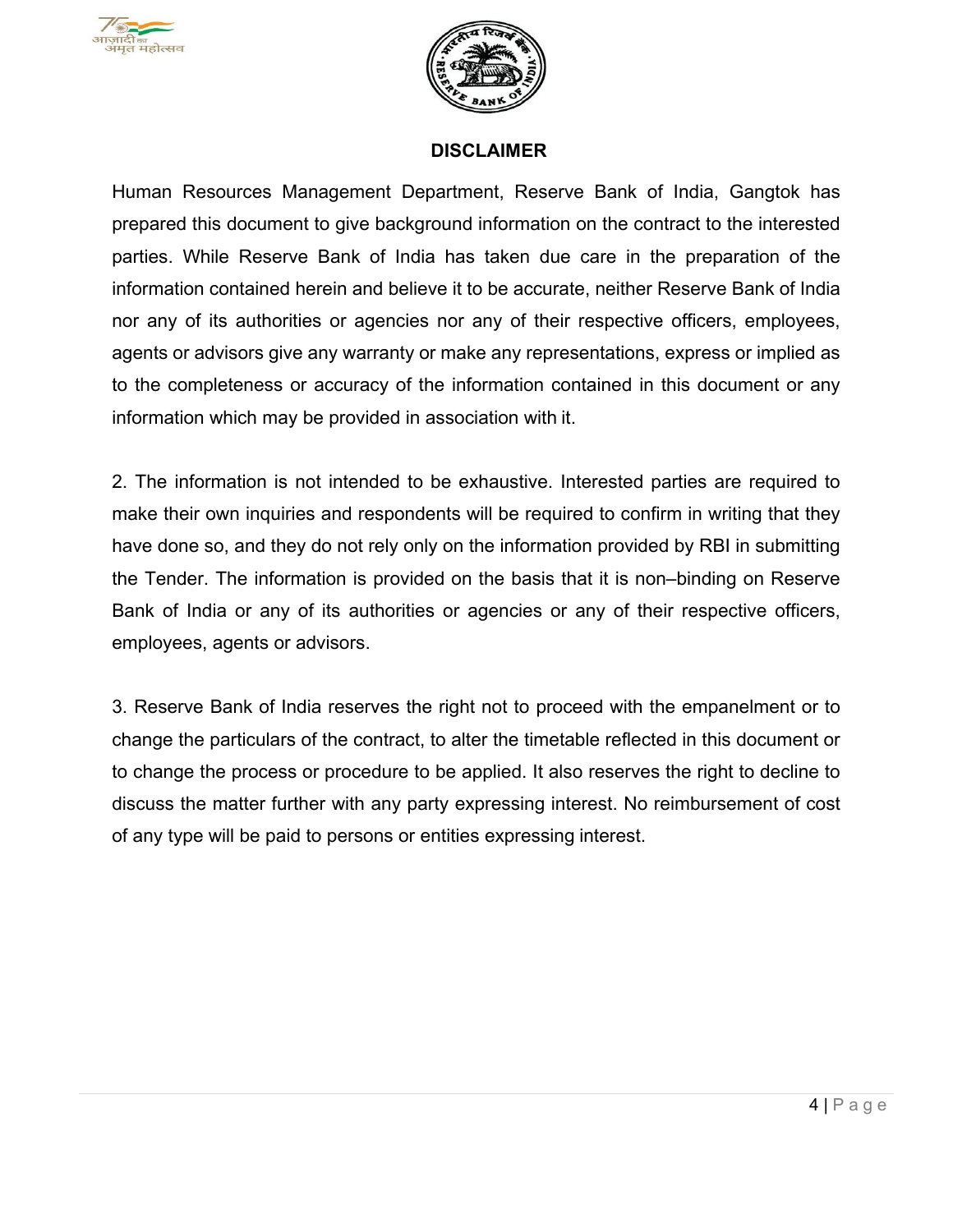



#### **Section II**

#### **Important instructions regarding E-tender**

This is an e-tendering event of Reserve Bank of India, Gangtok. The e-tendering service provider is MSTC Limited.

You are requested to read and understand the Notice Inviting Tender and subsequent Corrigendum, if any, before submitting your online tender.

Process of e-Tender:

**1.** Registration: The process involves vendor's registration with MSTC e-procurement portal which is free of cost. Only after registration, the vendor(s) can submit his/their bids electronically. Electronic Bidding for submission of Technical Bid and Price Bid will be done over the internet. The Vendor should possess Class III signing type digital certificate. Vendors are to make their own arrangement for bidding from a P.C. connected with Internet. MSTC is not responsible for making such arrangement. (Bids will not be recorded without Digital Signature).

## **SPECIAL NOTE: THE TECHNICAL BID AND THE PRICE BID HAVE TO BE**

SUBMITTED ON-LINE at [https://www.mstcecommerce.com/eprochome/rbi](https://www.mstcecommerce.com/eprochome/rbi/)

a. Vendors are required to register themselves online with [www.mstcecommerce.com](https://www.mstcecommerce.com/) $\rightarrow$  e-Procurement →PSU/Govt depts→ Select RBI Logo→ Register as Vendor → Filling up details and creating own user id and password→ Submit.

b. Vendors will receive a system generated mail confirming their registration in their email which has been provided during filling the registration form.

In case of any clarification, please contact RBI/MSTC, before the scheduled time of e-Tender. Contact person (Reserve Bank of India, Gangtok):

- a) Shri Mridul Roychowdhury, Manager, [mroychowdhury@rbi.org.in,](mailto:mroychowdhury@rbi.org.in) Mob: 9903896822.
- b) Shri Bikki Prasad, AM, [prasadbikki@rbi.org.in,](mailto:prasadbikki@rbi.org.in) Mob: 9614077158

Contact person (MSTC Ltd):

- i. Shri Sabyasachi Mukherjee, ERO, Mobile No. 7278030407, [smukherjee@mstcindia.co.in](mailto:smukherjee@mstcindia.co.in)
- ii. Shri M H Jain, Assistant Manager, Mobile No-9721277969, [mhjain@mstcindia.co.in](mailto:mhjain@mstcindia.co.in)
- iii. Shri Kaviti Kranthi Kumar, Mobile no-9174009882, [kkkumar@mstcindia.co.in](mailto:kkkumar@mstcindia.co.in)
	- a) Windows 7 or above Operating System
	- b) IE-7 and above Internet browser.
	- c) Signing type digital signature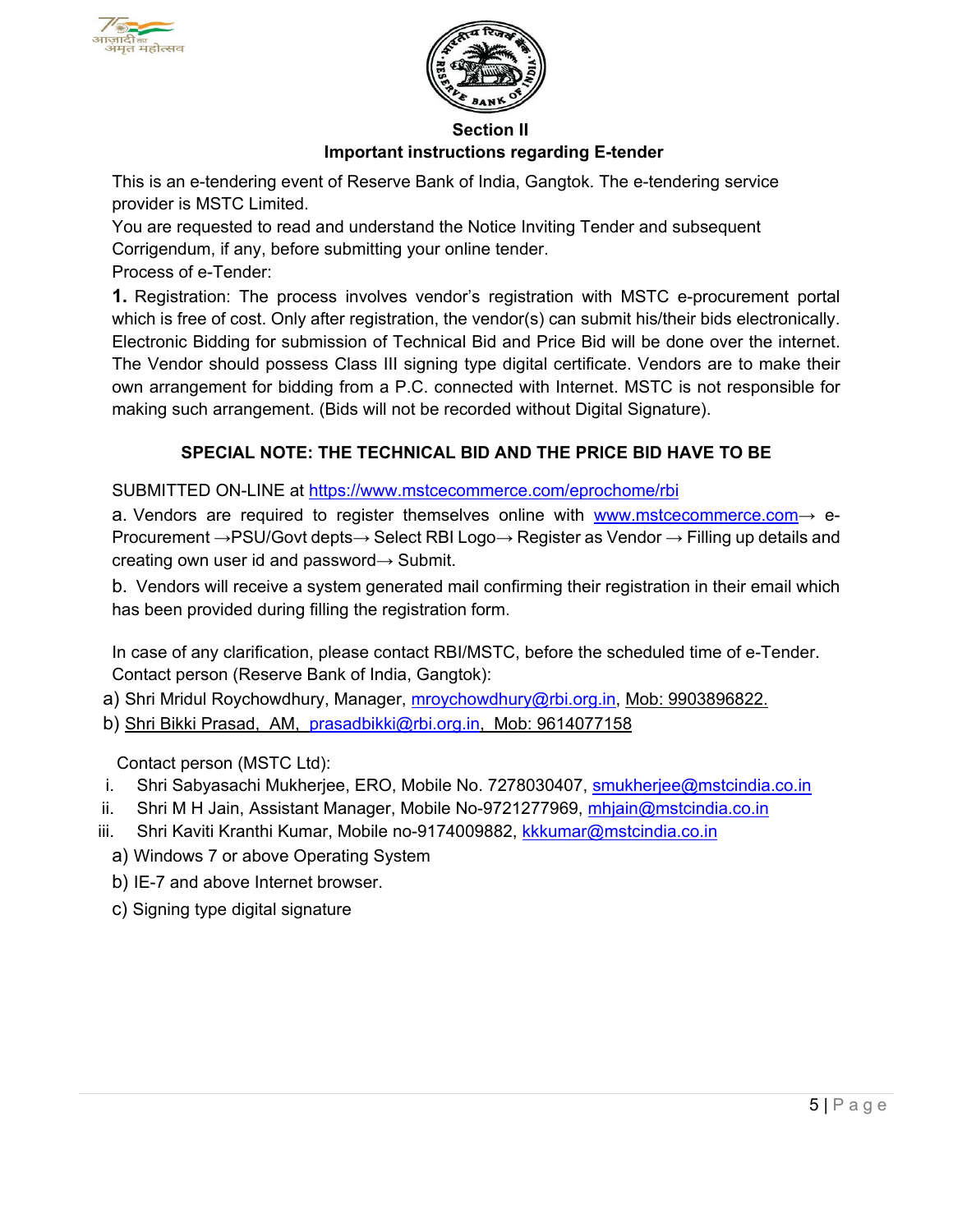



d) Latest updated JRE (Java) (x86 Offline) software to be downloaded and installed in the system. To disable "Protected Mode" for DSC to appear in the signer box following settings may be applied.

 Tools => Internet Options =>Security => Disable protected Mode if enabled-i.e, Remove the tick from the tick box mentioning "Enable Protected Mode".

Other Settings:

- Tools => Internet Options => General => Click on Settings under "browsing history/ Delete Browsing History" => Temporary Internet Files => Activate "Every time I Visit the Webpage".
- To enable ALL active X controls and disable 'use pop up blocker' under Tools→Internet Options→ custom level (Please run IE settings from the page [www.mstcecommerce.com](https://www.mstcecommerce.com/) once)

**2.** The Technical Bid and the Price Bid shall have to be submitted online a[t](https://www.mstcecommerce.com/eprochome/rbi) [www.mstcecommerce.com/eprochome/rbi.](https://www.mstcecommerce.com/eprochome/rbi) Bids will be opened electronically on specified date and time as given in the Tender.

**3.** All entries in the tender should be entered in online Technical & Commercial Formats without any ambiguity.

**4.** Special Note towards Transaction fee:

The vendors shall pay the transaction fee using "Transaction Fee Payment" Link under "My Menu" in the vendor login. The vendors have to select the particular tender from the event dropdown box. The vendor shall have the facility of making the payment either through NEFT or Online Payment. On selecting NEFT, the vendor shall generate a challan by filling up a form. The vendor shall remit the transaction fee amount as per the details printed on the challan without making change in the same. On selecting Online Payment, the vendor shall have the provision of making payment using its Credit/ Debit Card/ Net Banking. Once the payment gets credited to MSTC's designated bank account, the transaction fee shall be auto authorized, and the vendor shall be receiving a system generated mail.

Transaction fee is non-refundable.

A vendor will not have the access to online e-Tender without making the payment towards transaction fee.

NOTE:

Bidders are advised to remit the transaction fee well in advance before the closing time of the event so as to give themselves sufficient time to submit the bid.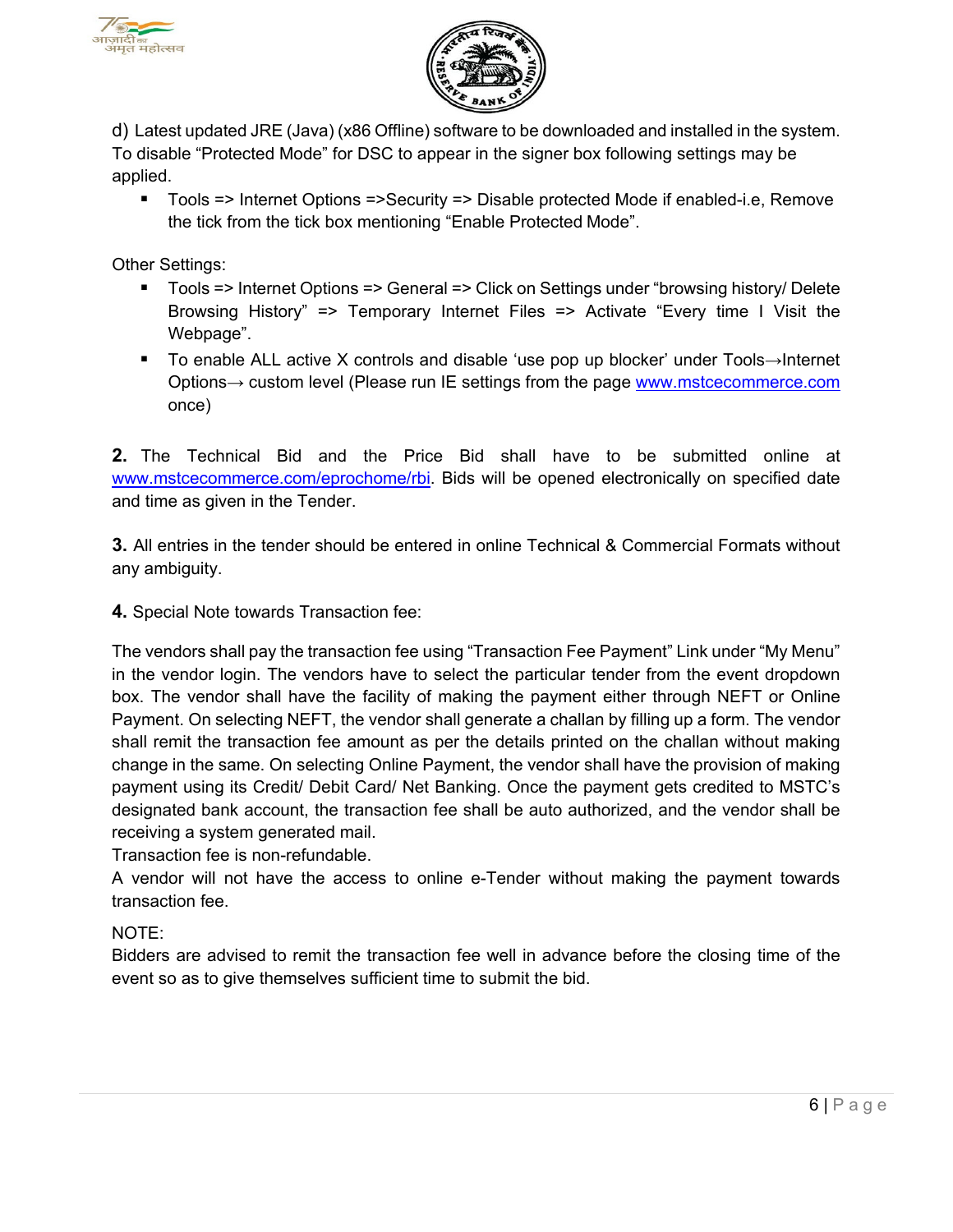



**5.** Information about tenders /corrigendum uploaded shall be sent by email only during the process till finalization of tender. Hence the vendors are required to ensure that their corporate email I.D. provided is valid and updated at the time of registration of vendor with MSTC. Vendors are also requested to ensure validity of their DSC (Digital Signature Certificate).

**6.** E-Tender cannot be accessed after the due date and time mentioned in NIT.

**7.** Bidding in e-Tender:

a) Vendor(s) need to submit necessary EMD, Transaction fees (If any) to be eligible to bid online in the e-Tender. Transaction fees are non-refundable. No interest will be paid on EMD. EMD of the unsuccessful vendor(s) will be refunded by the tender inviting authority.

b) The process involves Electronic Bidding for submission of Technical and Price Bid.

c) The vendor(s) who have submitted transaction fee can only submit their Technical Bid and Price Bid through internet in MSTC website [www.mstcecommerce.com](https://www.mstcecommerce.com/)  $\rightarrow$  e-procurement →PSU/Govt depts→ Login under RBI→My menu→ Auction Floor Manager→ live event  $\rightarrow$ Selection of the live event.

d) The vendor should allow running JAVA application. This exercise must be done immediately after opening of Bid floor. Then they have to fill up Common terms/Commercial specification and save the same. After that click on the Technical bid. If this application is not run, then the vendor will not be able to save/submit his Technical bid.

e) After filling the Technical Bid, vendor should click 'save' for recording their Technical bid. Once the same is done, the Price Bid link becomes active and the same has to filled up and then vendor should click on "save" to record their Price bid. Then once both the Technical bid has been saved, the vendor can click on the "Final submission" button to register their bid.

f) Vendors are instructed to use Attach Doc button to upload documents. Multiple documents can be uploaded.

g) In all cases, vendor should use their own ID and Password along with Digital Signature at the time of submission of their bid.

h) During the entire e-Tender process, the vendors will remain completely anonymous to one another and also to everybody else.

i) The e-Tender floor shall remain open from the pre-announced date & time and for as much duration as mentioned above.

j) All electronic bids submitted during the e-Tender process shall be legally binding on the vendor. Any bid will be considered as the valid bid offered by that vendor and acceptance of the same by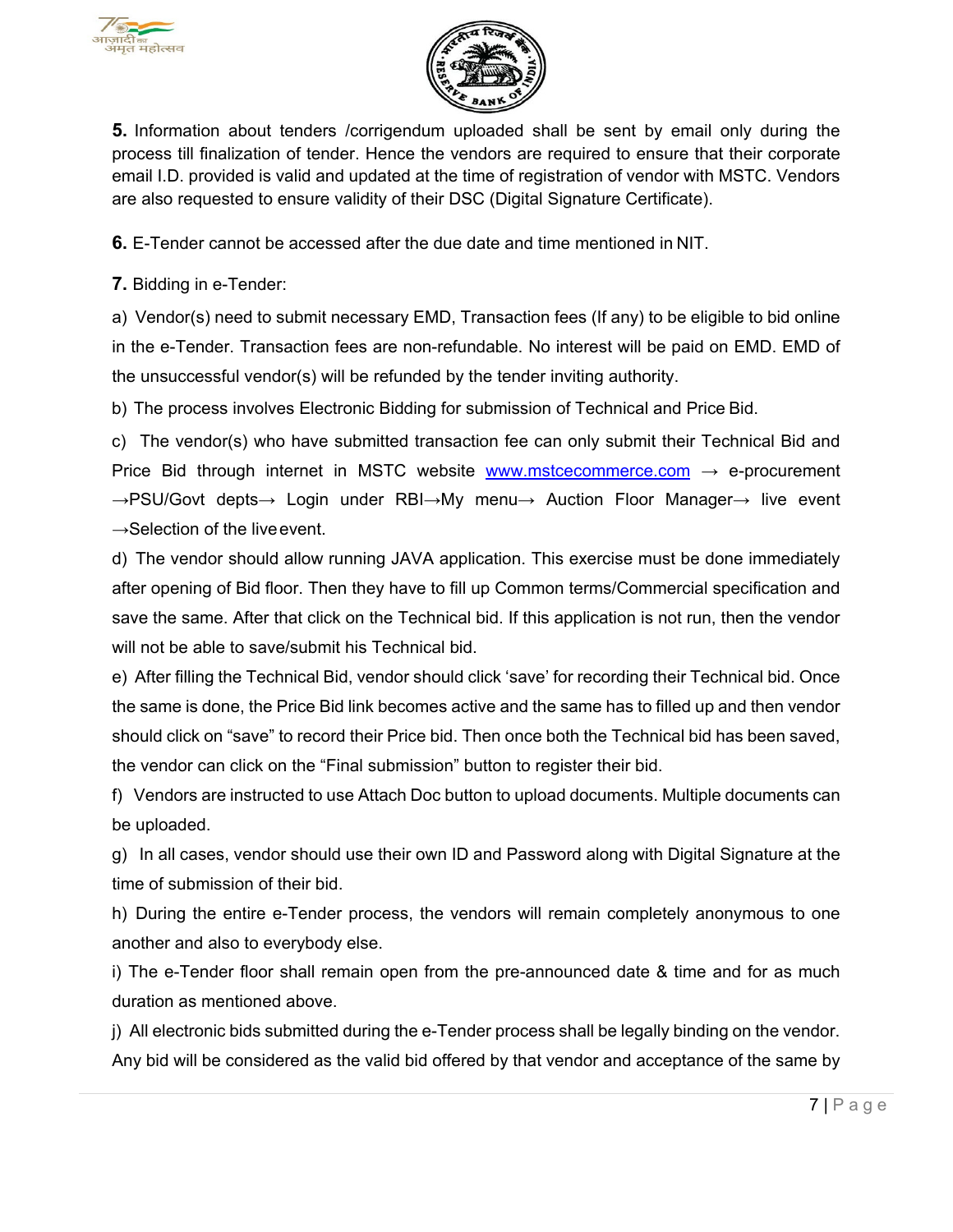



the Buyer will form a binding contract between Buyer and the Vendor for execution of supply.

k) It is mandatory that all the bids are submitted with digital signature certificate, otherwise the same will not be accepted by the system.

l) Buyer reserves the right to cancel or reject or accept or withdraw or extend the tender in full or part as the case may be without assigning any reason thereof.

m) No deviation of the terms and conditions of the tender document is acceptable. Submission of bid in the e-Tender floor by any vendor confirms his acceptance of terms & conditions of the tender.

n) Any order resulting from this tender shall be governed by the terms and conditions mentioned therein.

o) The tender inviting authority has the right to cancel this e-Tender or extend the due date of receipt of bid(s) without assigning any reason thereof.

p) Vendors are requested to read the vendor guide and see the video in the pag[e](https://www.mstcecommerce.com/eprochome) [www.mstcecommerce.com/eprochome](https://www.mstcecommerce.com/eprochome) to familiarize them with the system before bidding.

q) No deviation to the technical and commercial terms & conditions are allowed.

Note: The tenderers are requested not to submit PART II (Financial Bid) along with PART I document (Technical Bid), else the participation will be rejected.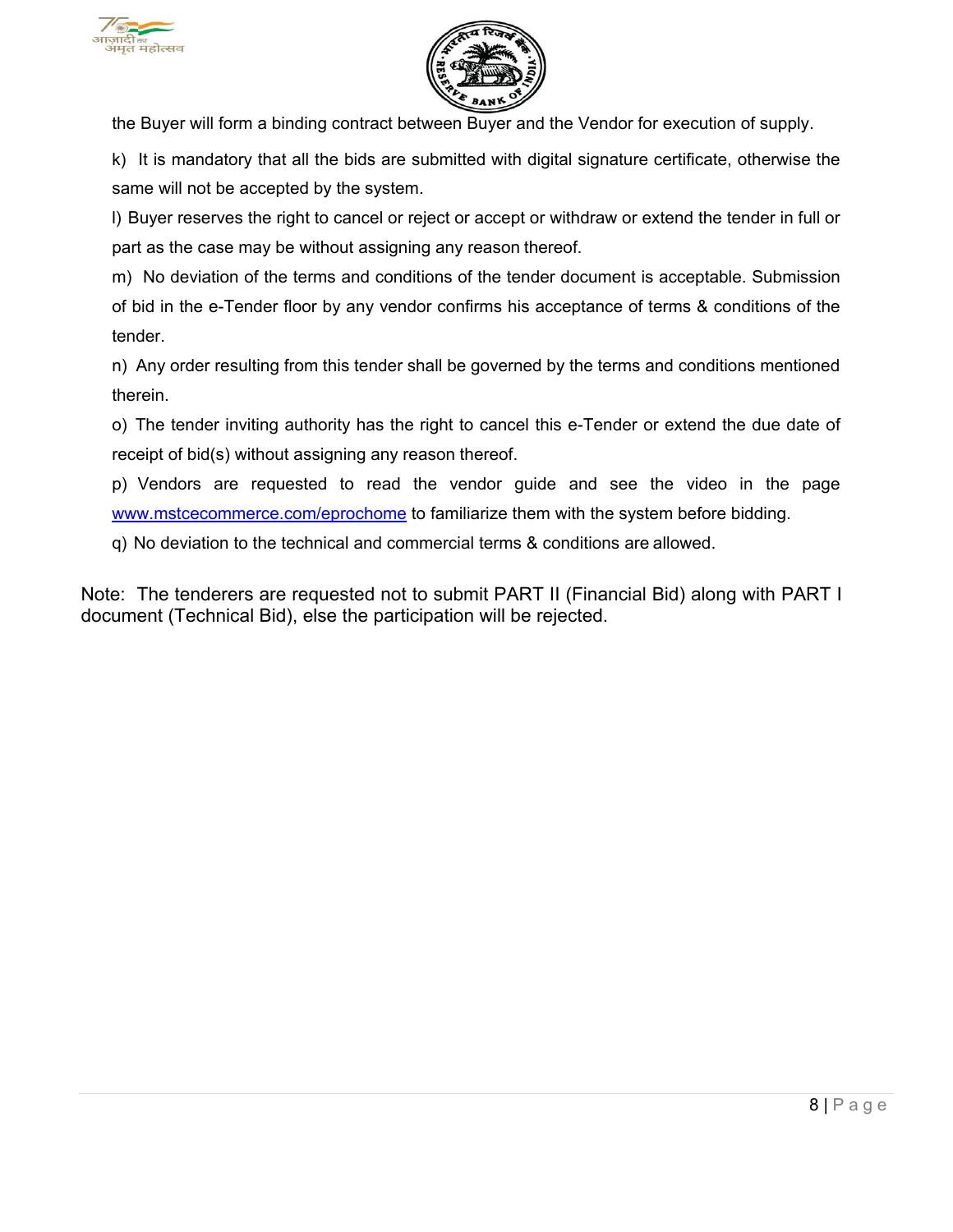



# **Human Resource Management Department**

#### **Amdo Golai, Gangtok**

## **E-Tender for providing Housekeeping services on Outsourcing basis to RBI, Gangtok upto March 31, 2023**

**PART-I**

**Technical Bid**

**Name of Tenderer:** 

**Address:**

**Landline/Mobile Number:**

**Last Date for submission: Up to 14:00 hrs on June 07, 2022**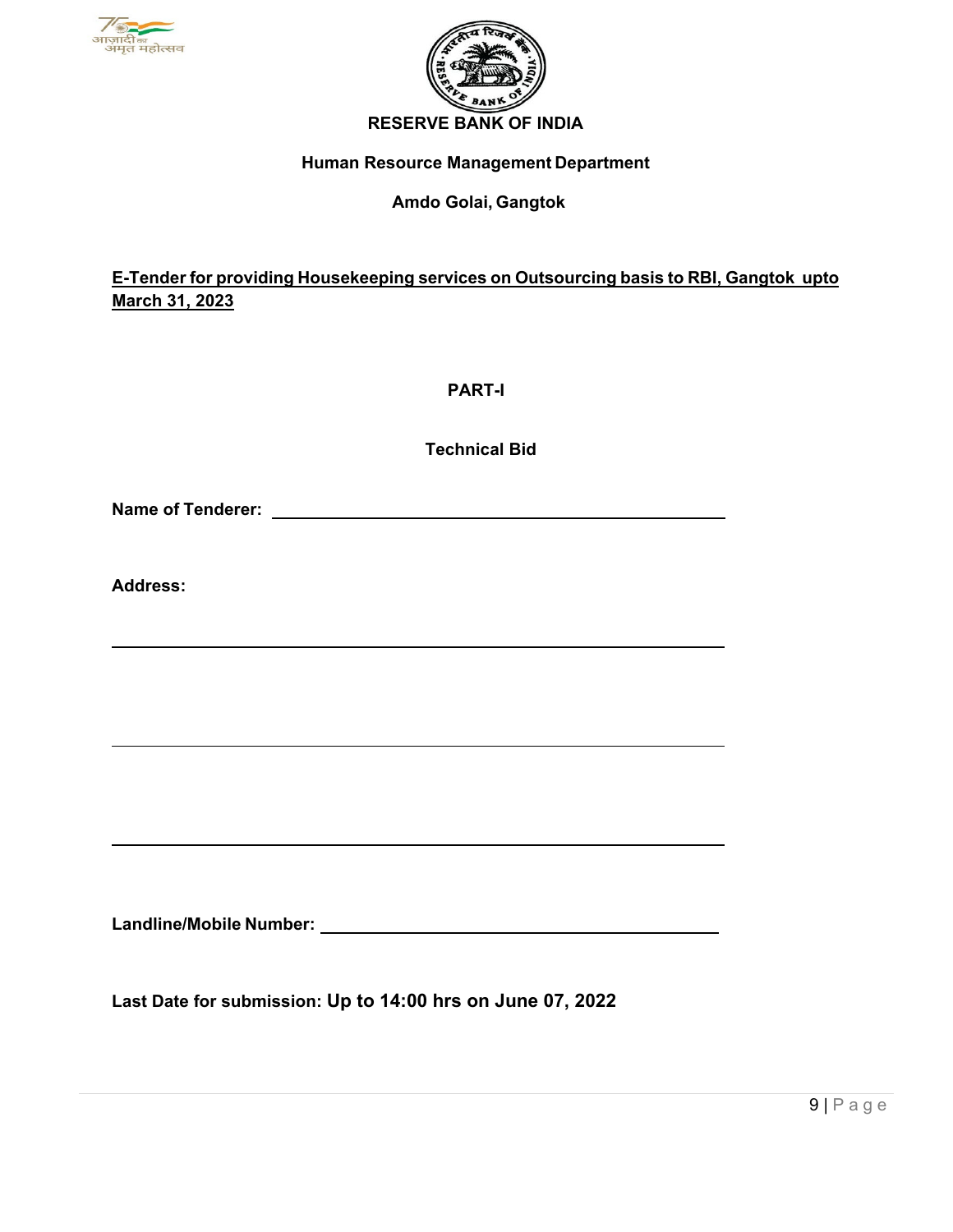



Expression of Interest (On letter head of the tenderer)

Date:

The General Manager & O-i-C Reserve Bank of India Gangtok-737102

Dear Sir

#### Re: E-Tender for providing Housekeeping services on Outsourcing basis to RBI, Gangtok upto March 31, 2023

Having examined and understood the specifications, requirements and terms and conditions relating to the works specified in the tender document hereinafter set out and having visited and examined the site of the works specified therein and having acquired the requisite information relating thereto as affecting the tender, I/We hereby offer for my/our Firm / Company / Agency to be empaneled for providing Housekeeping services to be deployed at RBI, Gangtok.

I/We am/are aware that the empanelment does not guarantee any work order. In the event of getting a Contract, I/We agree to honor the obligation with due diligence and efficiency as required by RBI, Gangtok.

I/We also understand that mere filling of the E-Tender does not automatically qualify me/us for being empaneled. I/We also agree to RBI, Gangtok's right to reject any or all Applications (including mine/ours) without assigning any reason thereof.

I/We agree to all the terms and conditions of the tender notice.

Thanking you

Yours faithfully

Signature and Seal of the tenderer:

Address: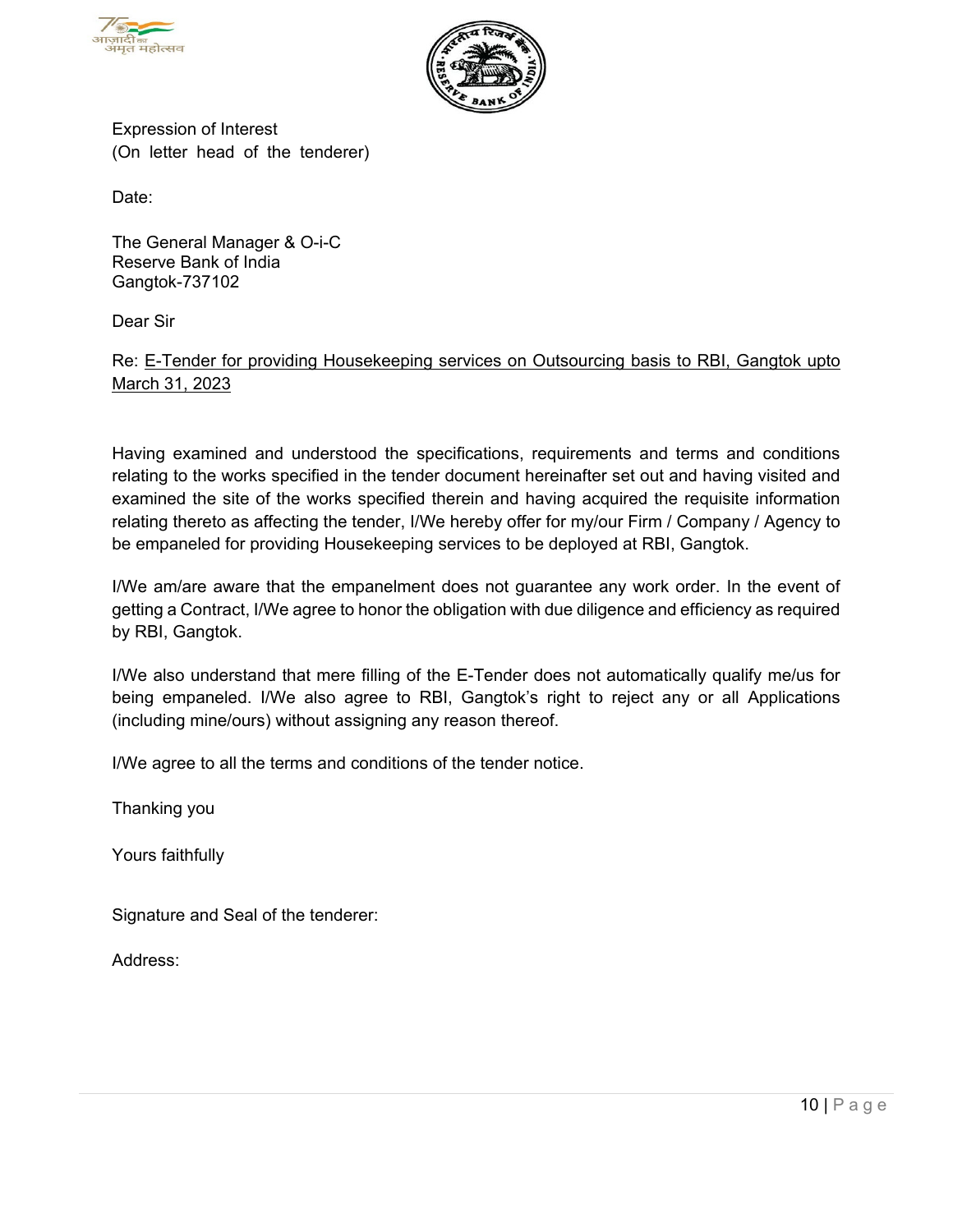



## **E-Tender for providing Housekeeping services on Outsourcing basis to RBI, Gangtok upto March 31, 2023**

## **Terms and Conditions of the Contract:**

#### **General Instructions:**

**1.** Reserve Bank of India, Gangtok intends to empanel a reputed Firm / Company / Agency for providing Housekeeping services at RBI, Amdo Golai, Gangtok on contract basis as per laid down Contractual obligations upto March 31, 2023. However, the Contract can be further extended for a further period of two years, one year at a time, or such other period as the Bank may consider necessary subject to satisfactory performance and adherence to Contractual obligations by the tenderer.

#### **2. The deployment of manpower should be as follows-:**

| SN | Category                | No |
|----|-------------------------|----|
|    | <b>Skilled Worker</b>   |    |
| ◠  | <b>Unskilled Worker</b> |    |

**3.** The Bank reserves the right to increase or decrease the number of persons to be deployed before awarding the work or at any time during the currency of the Contract. The Bank reserves the right to award entire Contract to one tenderer or separately. Estimated Contract value is Rs.27,00,000/- (Rupees: Twenty-Seven Lakh only) excluding GST and statutory taxes for the contract period.

#### **4. Submission of Tender**:

- i. Tenderers will have to submit the transaction fee and shall follow the electronic tender submission procedures specified in the instructions regarding E-Tender.
- ii. The tenderers shall submit their technical bid as well as the price bid in prescribed format along with copies of necessary documents as indicated in the tender document. E-Tender with all information shall be submitted on or before the prescribed time and date.
- iii. If desired / prescribed information is not submitted, RBI will assume no responsibility for rejection of tender.
- iv. The tenderers are requested not to submit PART II (Financial Bid) along with PART I document (Technical Bid), else the participation will be rejected.

#### **5. Earnest Money Deposit (EMD) and Bank Guarantee:**

i. Earnest Money Deposit (EMD) for **Rs. 54,000/- (Rupees: Fifty-Four Thousand only**) is to be deposited through NEFT/online mode during the submission of the tender. Failure to comply with this condition will render the tender void and the tender will be rejected. The EMD will be returned to all the unsuccessful tenderers after the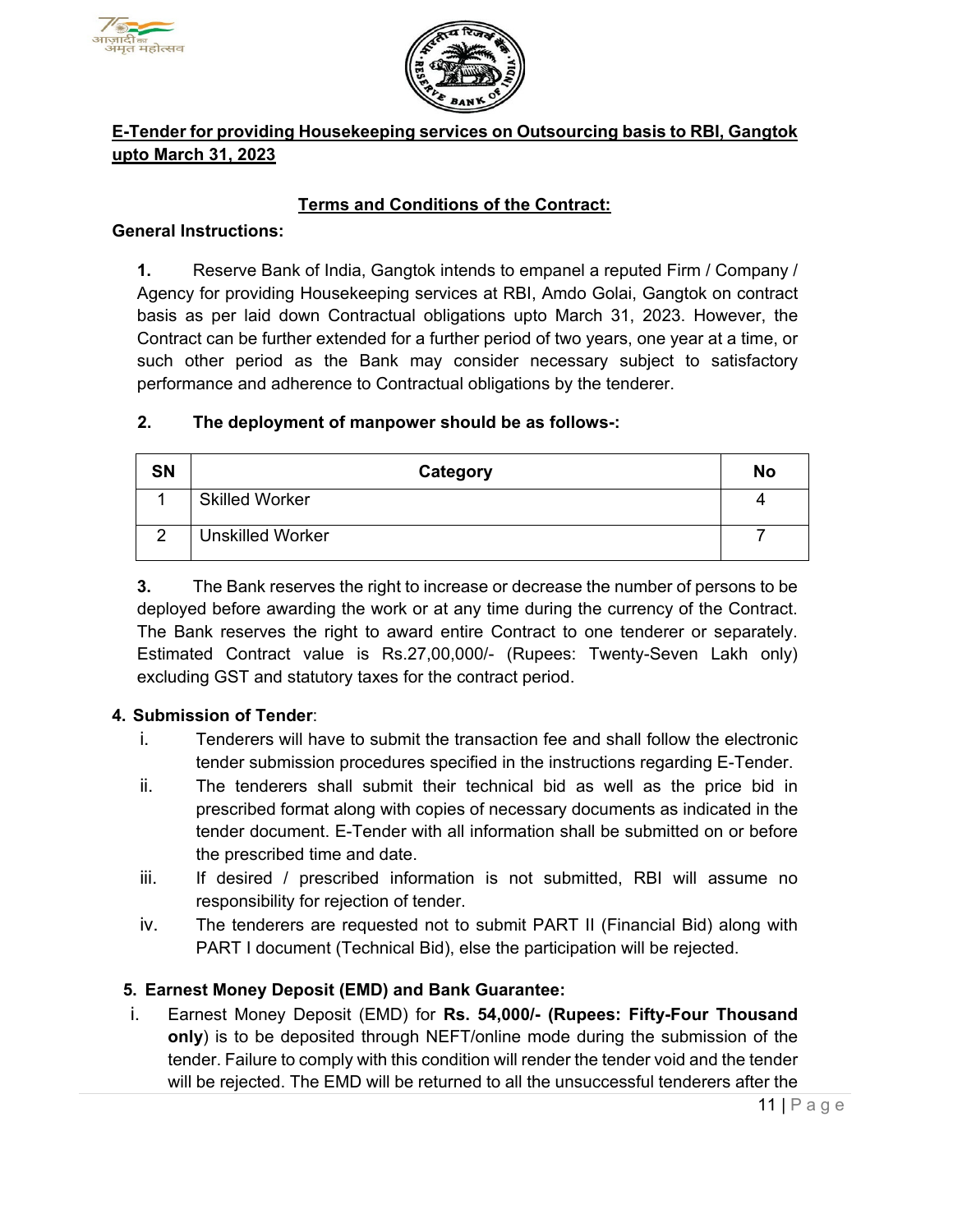



completion of the tender process. No interest shall be paid on this deposit. EMD of the successful tenderer will be adjusted against Security Deposit.

- ii. MSME/NSIC registered organizations will be eligible for Exemption from EMD as per applicable Statutory Provisions. However, valid Certificate must be enclosed with technical bid for EMD Exemption.
- iii. The successful tenderer shall deposit 5% of Contract value as Bank Guarantee (BG) of Rs: 1,35,000/- (Rupees: One Lakh Thirty-Five Thousand only). Performance Bank Guarantee shall be valid for the entire period of currency of contract for due fulfillment of the contractual obligations by the contractor. The BG shall be valid for a period of Sixty (60) days after the expiry of contract period. The EMD of such tenderer will be returned on receipt of the Bank Guarantee.
- iv. Failure of the successful tenderer to submit the Bank Guarantee of Rs: 1,35,000/- (Rupees: One Lakh Thirty-Five Thousand only) in or to sign the Agreement shall constitute sufficient ground for the annulment of the award, forfeiture of the EMD and blacklisting of such tenderer.
- v. The Bank Guarantee shall be released without interest after two months of expiry of the contract period only after being satisfied of the successful completion of the contract and no liabilities from the successful tenderer or its employees. In case of any complaint or pending dues, the Bank Guarantee will be treated as security deposit and shall be discharged only after adjusting all dues, liabilities, etc

#### **6. Eligibility Criteria (Pre-qualification Criteria):**

The tenderer should satisfy the following conditions and is requested to enclose the following documents in Part-I, Technical Bid. Part-II, Price Bid of only those tenderers will be opened who are found eligible after the scrutiny of Part-I, Technical Bid:

- i. The tenderer may be a Proprietary firm, Partnership firm, Limited company or Corporate Body legally constituted and reputed for providing Maintenance Staff/Office Staff on outsourcing basis.
- ii. The tenderer must have full-fledged office in Gangtok, Sikkim. A copy of trade license / license under shop & establishment Act/ Registration with State Labour Department of Sikkim must be submitted as a proof of service set up. \*\*
- iii. The tenderer should have applicable tax registrations PAN and GST supported by documentary evidence.
- iv. Tenderer should have an annual turnover of an amount not less than Rs. 27 lacs during three financial years i.e. 2019-2020, 2020-21 and 2021-2022 as reflected from its Audited Balance Sheets, if audited balance sheet for 2021-22 is not available, a provisional balance sheet certified by a Chartered Accountant can be submitted.
- v. The tenderer must have completed similar works in the last five years (works undertaken and completed on or after March 31, 2018) and should submit documentary evidence for: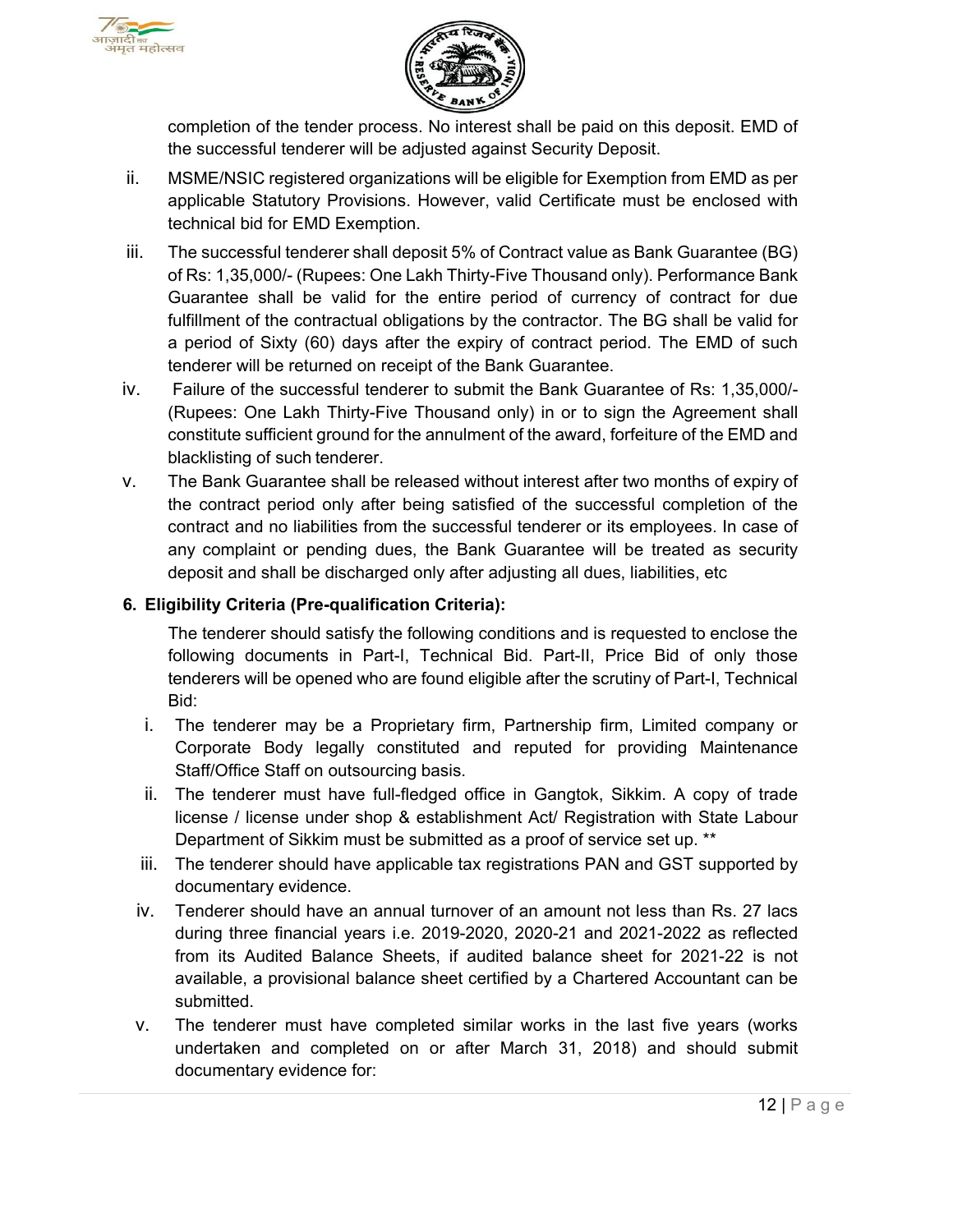



a. Three similar works each costing not less than the amount equal to 40% of the estimated cost.

OR

b. Two similar works each costing not less than the amount equal to 50% of the estimated cost.

OR

c. One similar work costing not less than the amount equal to 80% of the estimated cost.

Note: "Similar work" is defined as Annual Service Contract for Providing Manpower on outsourced basis. The contractor should mention the whole value of the work order while uploading work orders.

- vi. Tenderer should be continuously in business at least for 5 years as on March 31, 2022 (supported by documentary evidence).
- vii. Tenderer should have existing deployment of manpower Office Staff/ Housekeeping Staff in of Govt. institutions / bodies / establishments (including residential premises) or institutions of repute (Attach proof of present deployment). Tenderer should furnish Reference Sites and on request by the RBI the Referees should testify about the performance of the tenderer to RBI's satisfaction.
- viii. Tenderer should have valid Certificate of Registration under Employees Provident Funds and Miscellaneous Provisions Act, 1952 and Employees' State Insurance Act, 1948.
	- ix. Tenderer should have a current account in a scheduled bank and should give an undertaking that it is ready to receive the payments through RTGS/ NEFT.
- x. Tenderer should upload the following documents along with Part-I, **Technical Bid:**
	- a. Certificate of Registration with Registrar of Companies or Registrar of Firms or letter of Proprietorship.
	- b. Income Tax Returns for three Financial Years i.e. 2019-20, 2020-2021 and 2021 - 22 and PAN Card. (In Case, income tax returns for the year 2021-2022 is not available, Income Tax Return for the 2018-2019, 2019-20 and 2020-21 can be submitted)
	- c. Audited Balance Sheet for three Financial Years i.e. 2019-20 and 2020–21, 2021-2022 (in-case of non-availability of Audited Balance Sheet for 2021-22, a provisional balance sheet for 2021-2022 certified by a Chartered Accountant may be submitted.
	- d. Certificate of registration from Employees' State Insurance Corporation (latest).
	- e. Certificate of registration from Employees' Provident Fund Organization under Employees' Provident Fund and Miscellaneous Provisions Act, 1952 (latest).
	- f. GST Registration Certificate.
	- g. Performance feedback from minimum of three clients, preferably Govt. / Public Sector clients availing the service.
	- h. Solvency Certificate from banker.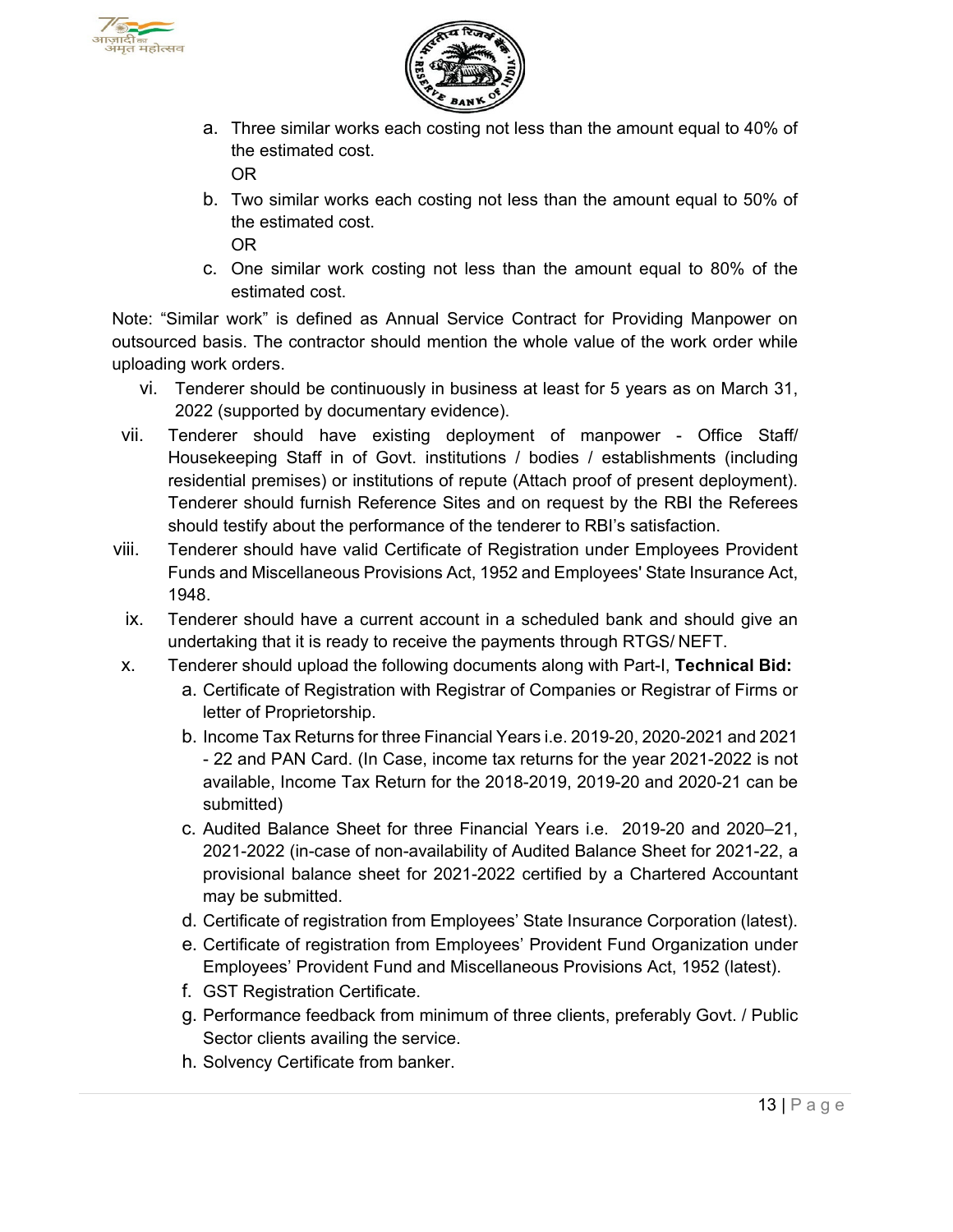



\*\* Note: It is to be noted that, if less participation is observed and the participation of any tenderer becomes ineligible for the tender on this condition only, the participation of the tenderer may be qualified subject to the submission of a declaration that they will open an office in Gangtok within 6 months after getting work order.

## **7. Scope of work:**

The tenderer shall have to provide Housekeeping services on outsourced basis as per the requirement of Reserve Bank of India, Gangtok. The broad Scope of Work and Guidelines to be followed by the deployed personnel will be as under:

## **(A) Work to be performed by Skilled Worker No 1:**

- i. A valid driver's license for light vehicle and well experienced as a Driver
- I. Ability to speak and write in Hindi and a local language;
- II. Practice safe driving habits and follow all state and national safety regulations and standards.
- III. Accurately follow routes, maps, and directions and knowledge of area roads and neighborhoods.
- IV. Open vehicle doors and assist passengers.
- V. Safely transporting office staff as well as various products and materials to and from specified locations in a timely manner.
- VI. Assisting with the loading and offloading of staff luggage, products, and materials.
- VII. Ensuring that all required vehicle document such as PUC, Insurance etc. are up to date. And informing about any pendency/ lapses of documents adequately prior to their expiry.
- VIII. Ensuring that the office vehicle is always parked in areas that permit parking in order to avoid towing.
- IX. Promptly informing the office of any challan issued against the office vehicle during work hours.
- X. Keeping the office vehicle clean and properly maintained by performing regular washing, cleaning and vehicle maintenance.
- XI. Providing accurate time and kilometer records of the office vehicle.
- XII. Reporting any accidents, injuries, and vehicle damage to officer concerned immediately.
- XIII. Availability to occasionally take weekend and night shifts

#### **(B) Scope of work for Skilled Worker No 2:**

(i) To attend and rectify defects in the Bank's telephone/lines and electrical / electromechanical installations in all the flats/ complex, staircase lights, gymnasium, community hall, pump room, common area toilets, watchman cabins and dispensary etc. within 24 Hrs from the time of registering the complaint.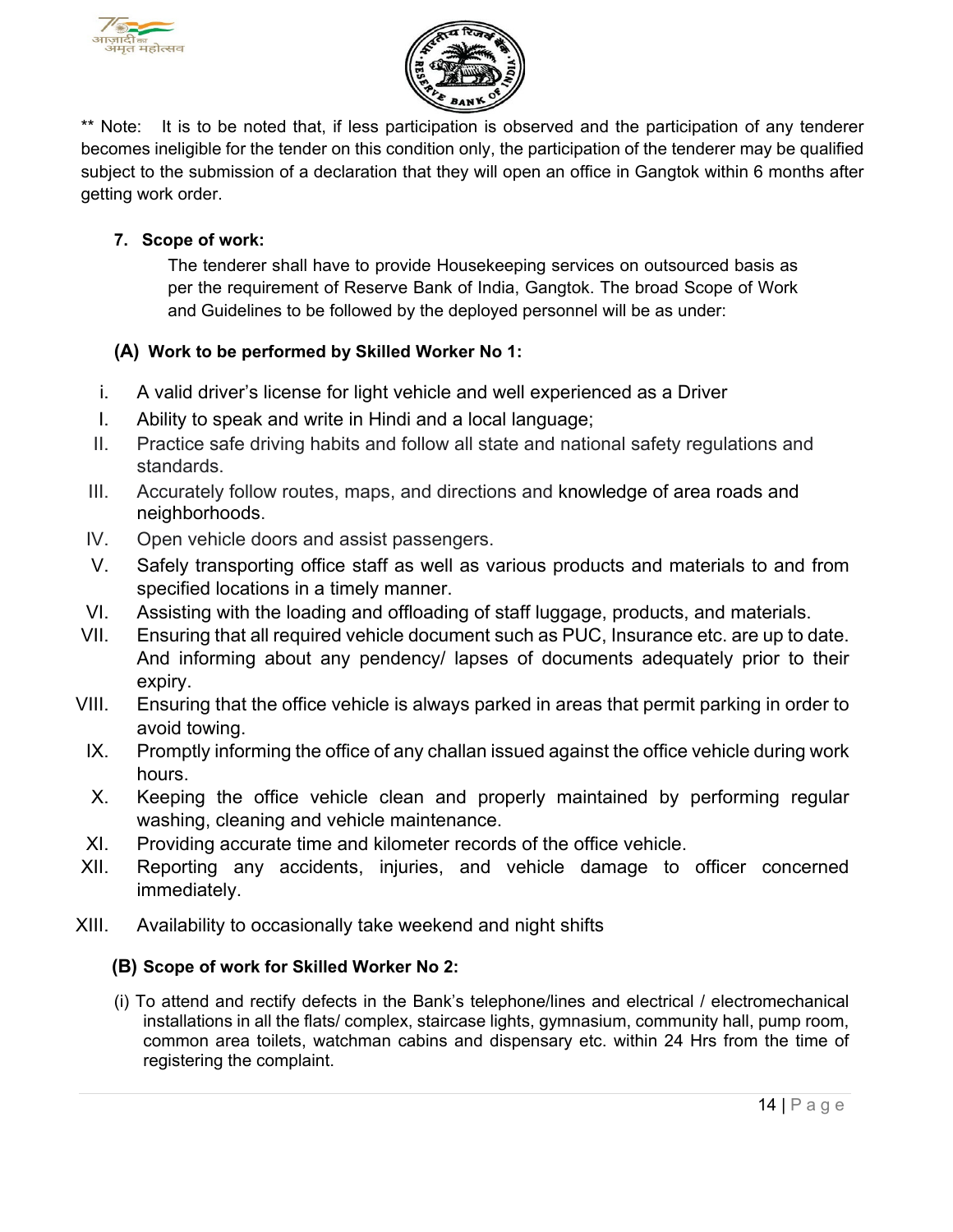



- (ii) To depute skilled Government licensed wireman and helper every day (including Saturday, Sunday and Holiday) in residential colonies/office.
- (iii) To check the level of distilled water in the batteries of inverters and DG sets and all the electrical connections of Bank's Inverter in the colony/office. To supply and refill distilled water in the batteries. To clean the inverter cabinet, inverter and batteries. These activities are to be carried out once in a month.
- (iv) To check all the earth stations and insulation resistance of cables and submit the test report for the same once in six months along with the bill.
- (v) To clean all common area lighting fixtures/wall-fans/ceiling-fans/exhaust fans/ chimney etc once in a month.
- (vi) To carryout regular / periodical maintenance and tightening of all electrical connections of SFU, ICDP, ICTP, MCBDB's RCCBs meter rooms and pump room starters/panels at residential colonies/office.
- (vii) To keep all electrical installations in up-to-date condition and complaints of any residents should not be kept pending.
- (viii) To attend and rectify the emergency complaint after regular hours.
- (ix) To check all the safety (electric and mechanical) of all the ceiling/wall fans and clean the ceiling fan once in a quarter. To replace the faulty parts such as split pin, quarter pin, rubber bush etc (except fan motor and fan blade).
- (x) To register electric supply failure complaint with electricity authority and follow-up till restoration of electric supply (in the event of failure of electric supply of complete colony/common area including all staircase lighting)
- (xi) To maintain a register for preventive maintenance in consultation with Engineer-in-charge or his representative.
- (xii) To carry out electric preventive maintenance of electrical items of Bank provided at of SRA/FRA.
- (xiii) To carry out complete servicing of geysers, Exhaust and ceiling fans once in a year.
- (xiv) All electrical accessories required for the replacement in the colony will be obtained prior approval by the Bank. To replace/ install tube light fittings/geysers/ ceiling fans/ exhaust fans/cabin fan/ wall fan/ pedestal fan/ CFLs/ LED/fluorescent tube light/ PL tubes/ electrical switching material (accessories) will be obtained prior approval by the Bank, using required hardwires like screw, rawal plug, anchor fastener, cord wire etc.
- (xvii)To assist BSNL official or other service provider like internet Cable TV, CCTV, Video door phone, Intercom to install/ rectify defects inside flat. To coordinate with BSNL official to rectify long pending complaints from their side. To carryout complete maintenance of telephone installation.
- (xviii) To attend and rectify the complaints related to electric chimneys installed in all flats including bulbs in it.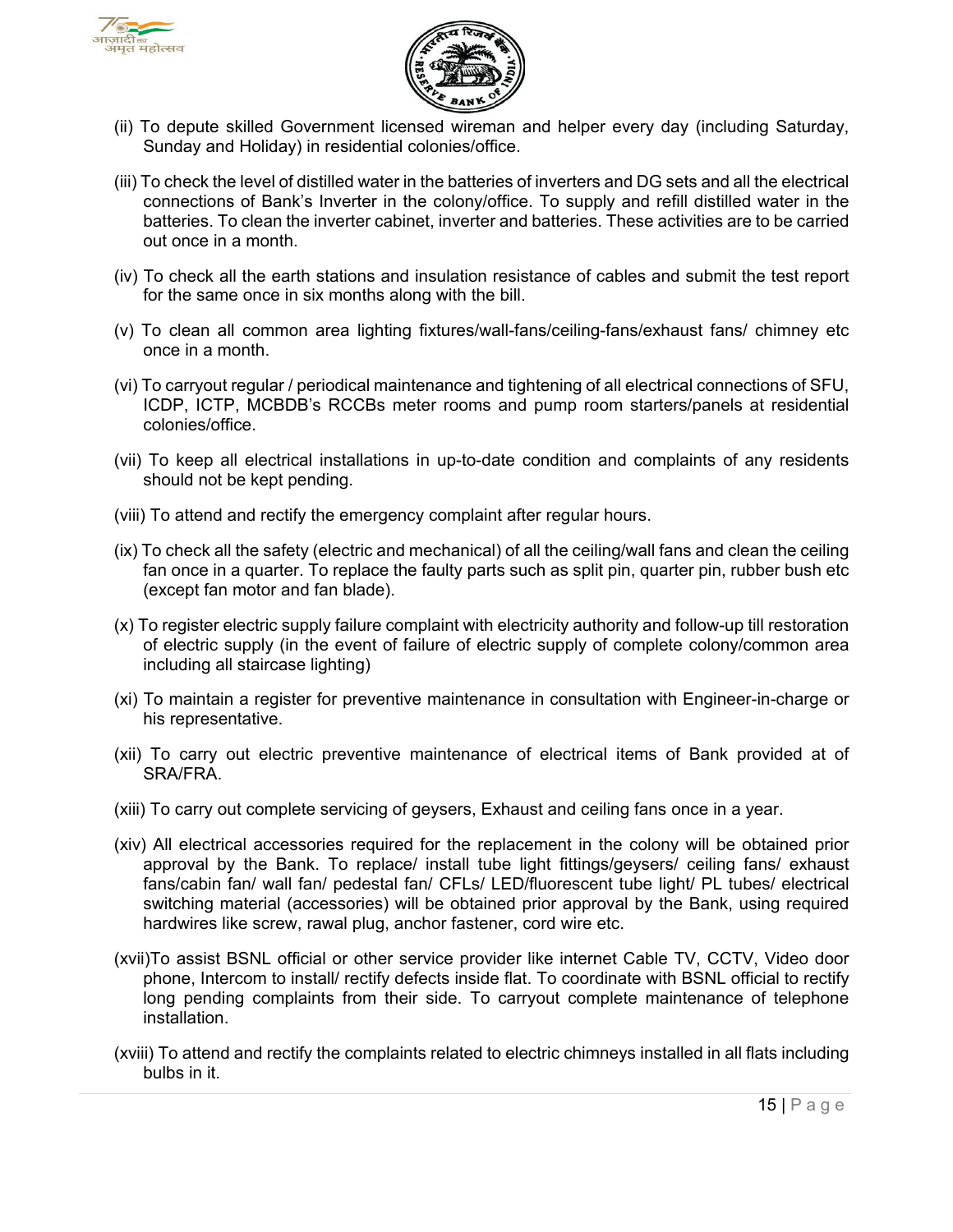



- (xxi) The list is only indicative. Any maintenance work not specifically mentioned above but required for healthy operation of the system concerned and for the satisfaction of the occupant/complaint will be considered in port of scope of work.
- (xxii) Regular checking and cleaning of all panels, loose connection, ups, DG sets, transformers, Circuit breakers, inverters, Wet/dry wet riser system, Fire Alarm System, Geysers, CCTV system, Water Lifting Pumps, PA system, intercom system, VDP system and electrical & mechanical equipment etc. for its proper functioning and healthy operation and maintenance.

(xxiii) The worker must know have the knowledge of Plumbing.

## **(C) Scope of work for Skilled Worker No 3 & 4**

- i. The cook deployed must be skilled to prepare hygienic and delicious meals according to menu including both veg and non-veg dishes. The cook will have to work in the kitchen attached to the lounge in the Bank necessarily except under circumstances approved by the Bank.
- ii. Prepare both Breakfast and Lunch as per menu pre-decided by the Bank.
- iii. Indent and place demand for required ration/provisions well in advance for the scheduled menu.
- iv. Ensure all food and other items are stored properly
- v. Check quality of ingredients and bring about any deficiency to officer/staff concerned.
- vi. Setting up the modular kitchen provided in the lounge with all needed ingredients and cooking equipment.
- vii. Must be well versed with the use of Microwave / grillers/oven and other kitchen equipment.
- viii. Preparation of snacks/meals for meetings/Special Lunch organized in the Bank premises.
- ix. Monitor stock and place orders to ensure smooth function of the kitchen.
- x. Ensure all kitchen equipment / items and other stores are maintained properly.
- xi. Keep a sanitized and orderly environment in the kitchen.

#### **(D) Scope of work for unskilled workers No.5-10:**

i) Cleaning, scrubbing and disinfecting bathrooms, toilets, wash basins, sanitary fittings, floors etc. of all the areas including at regular intervals on daily basis. Cleaning sweeping, mopping with disinfectant staircases, cabins, lobbies, reception, Lounge, pantries, Corridors Ceilings, Office Rooms/ cabins, training rooms, conference rooms etc. at regular intervals on daily basis.

ii) Vacuum cleaning of all carpets and upholstered furniture. Cleaning, dusting electrical switch boards, light fixtures, fans, air conditioner vents, name plates, door mats, firefighting equipment, computer systems, phones, doors, windows, furniture, window glasses, grills, curtains etc. Spray the room fresheners in all cabins/rooms on daily basis at regular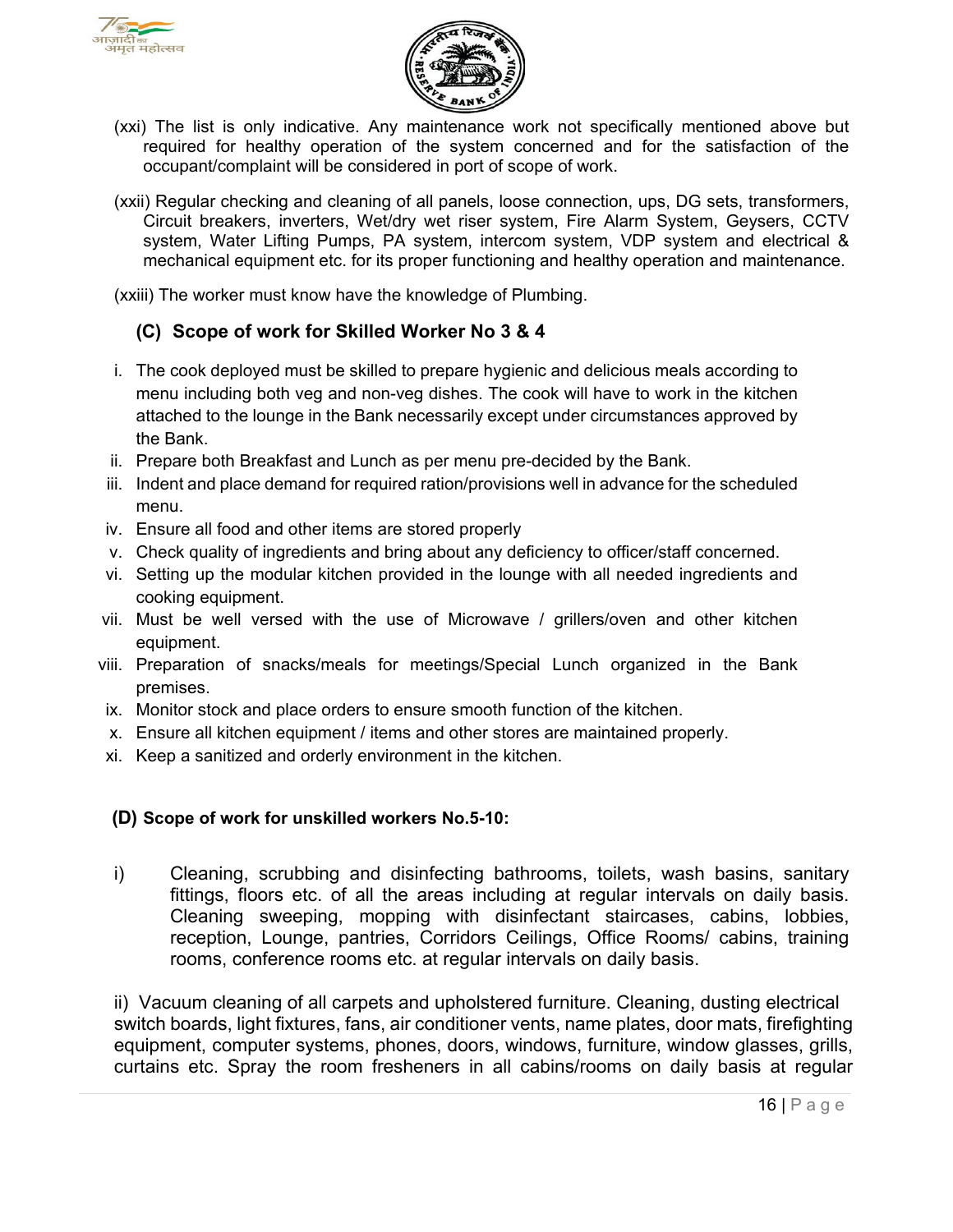



intervals.

iii) Cleaning of dust bins, wastepaper baskets, cobwebs etc. and disposing off all collected refuse on daily basis at regular intervals i.e. two times. The dust bins shall be washed and garbage bags need to be placed in all garbage bins to avoid stains and clear them when it is full time to time. Collect garbage in specified colour coded bags from all dust bins and garbage bins existing inside the premises and shall dispose at the designated area within the hospital.

iv) Cleaning and disinfecting all vitreous fixtures including toilet bowls, urinals, sinks, toilet Seats, containers etc. Brush thoroughly to include below water level and under rims Including areas at hinges and cistern handles. Re-stock toiletries, which include liquid hand soap, toilet rolls, air fresheners, sanitary cubes, naphthalene balls in toilets, etc. after daily check-ups in the morning, afternoons and on call basis during daytime. Thorough cleaning of all Washrooms with phenol, removing all dust and unwanted material, keeping dry, cleaning of window grills/glass once in a day. Naphthalene balls should be put in wash basins and toilets. Air purifiers, toilet rolls and liquid soap are to be provided by the bidder regularly to ensure continuous availability of the materials in requisite place.

# **(E) Scope of work for unskilled workers No.11**:

i). Maintain the beautification of the terrace garden & vertical garden.

ii). Must to know sowing/ plantation. Should be able to grow and maintain seasonal flowering plants. Monitor and maintain the health of plants. Work with hand tools and basic light machinery to trim and fertilize the plants.

iii). Maintain the terrace garden & vertical garden by clearing rubbish and litter.

iv). Deal with pest problems that could damage plants Maintain the beautification. Spraying of insecticides, pesticides etc. as and when required or directed by Bank.

v). Watering the plants regularly. Cleaning/ washing of Plants. The foliage shall be cleaned/ washed once in a week.

vi). Remove and dispose all garbage, dry, wet and kitchen waste generated from the Office, Lounge and garden area with GMC garbage collector in due time.

Note: The contractor has to provide the personal protective equipment as per requirement to the respective worker for accomplishing their job. The cost of the same should not be deducted from the wages.

- **8.** If the space is insufficient for furnishing full details, such information may be supplemented on a separate sheet of paper duly signed.
- **9.** Application containing false or inadequate information is liable for rejection.

**10.** Price Bids of only those tenderers who qualify the Technical Bid will be opened. Price Bids of the tenderers who do not qualify the Technical Bid will not be opened.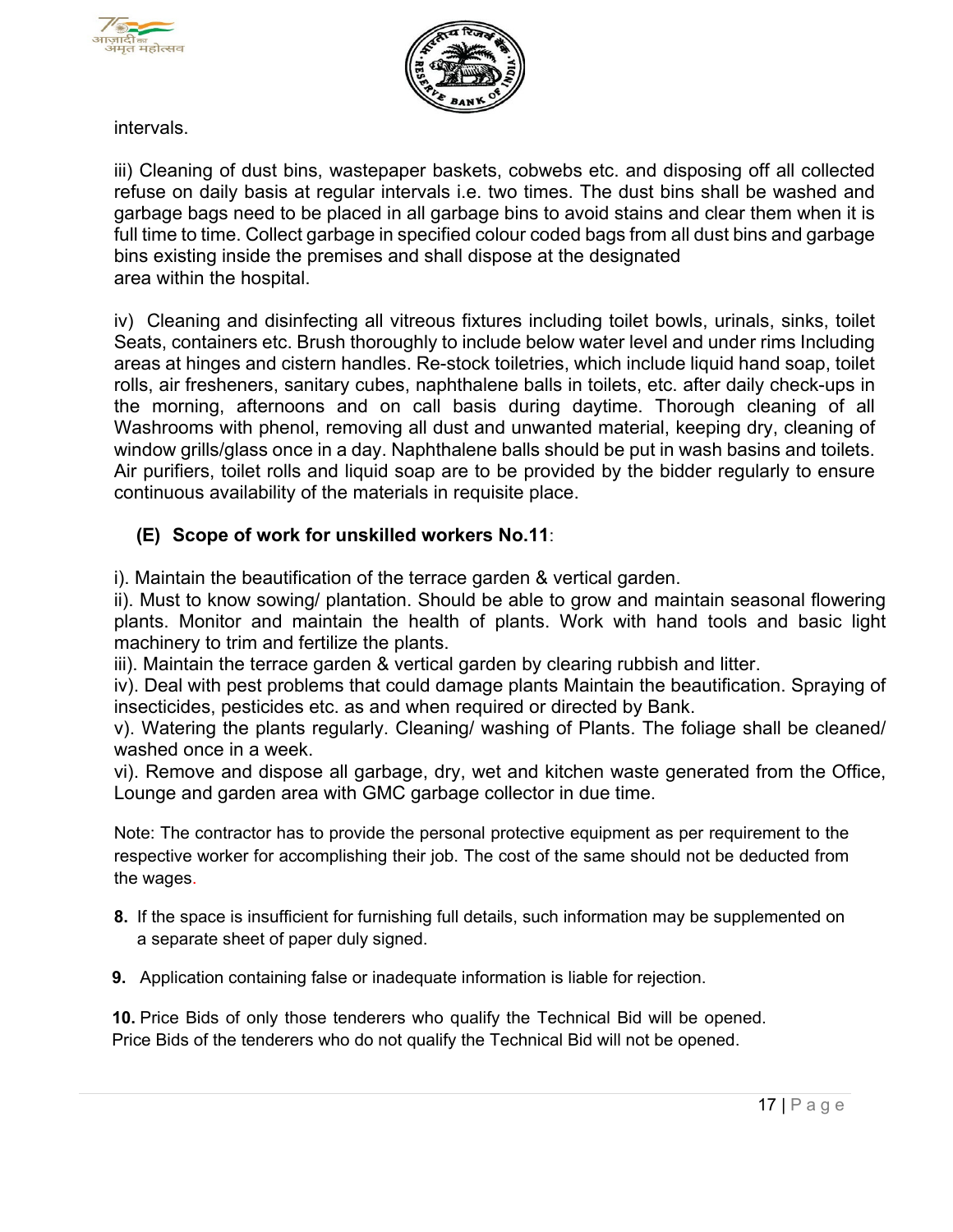



#### **11. Eligibility Criteria for Personnel's to be deployed:**

- i. Manpower deployed should not be in Low Medical Category i.e. should be physically fit in all respects. Medical fitness will be considered as per fresh medical fitness certificate from Registered Medical practitioner with qualification not less than MBBS as produced for verification by the Contractor.
- ii. The manpower deployed by the tenderer during the currency of the Contract shall not work in any other organization or shall not be deployed by the tenderer at any other organization. If any such instance comes to the notice of the Bank during the agreement period, the Bank shall have the right to impose suitable penalty on the tenderer, which will be recovered from its monthly bills or security deposit or any other dues of the tenderer. Bank shall have the right to ask for a suitable replacement in such a case.
- iii. All the manpower deployed shall be persons between 18 and 45 years of age.
- iv. The cook deployed should be skilled to prepare different varieties of buffet spread for breakfast and Lunch.
- v. The manpower deployed should be able bodied and trained persons with good health and clean record.

#### **12. Pay Structure:**

- i. The prospective tenderer may quote above the higher wages as per the notification published on minimum rates of wages by Central Govt./ State Govt. whichever is higher from time to time, besides paying all other statutory payments of the minimum wages adhering to statutory guidelines to obviate any breach of statutory provisions.
- ii. Rates quoted by the tenderer shall be a fixed amount throughout the period of the agreement. However, the Bank shall consider changes on account of revision of minimum wages/statutory provisions as notified by the Government during the currency of the contract. Service charges will be constant throughout the currency of the contract irrespective of changes in minimum wages.
- iii. The rates should be inclusive of all applicable elements as per applicable Statutory Provisions except GST. GST shall be reimbursed on actual on production of documentary evidence and should be exclusive of above rates.

#### **13. Agreement Between the successful tenderer and the Bank:**

The successful tenderer shall execute an Agreement, at its own expenses, on a non- judicial Stamp Paper of appropriate value, as per the Articles of Agreement provided in this Tender Document, in duplicate, on receipt of intimation from the Bank of the acceptance of his tender. The Bank and the tenderer will retain one copy of the agreement each.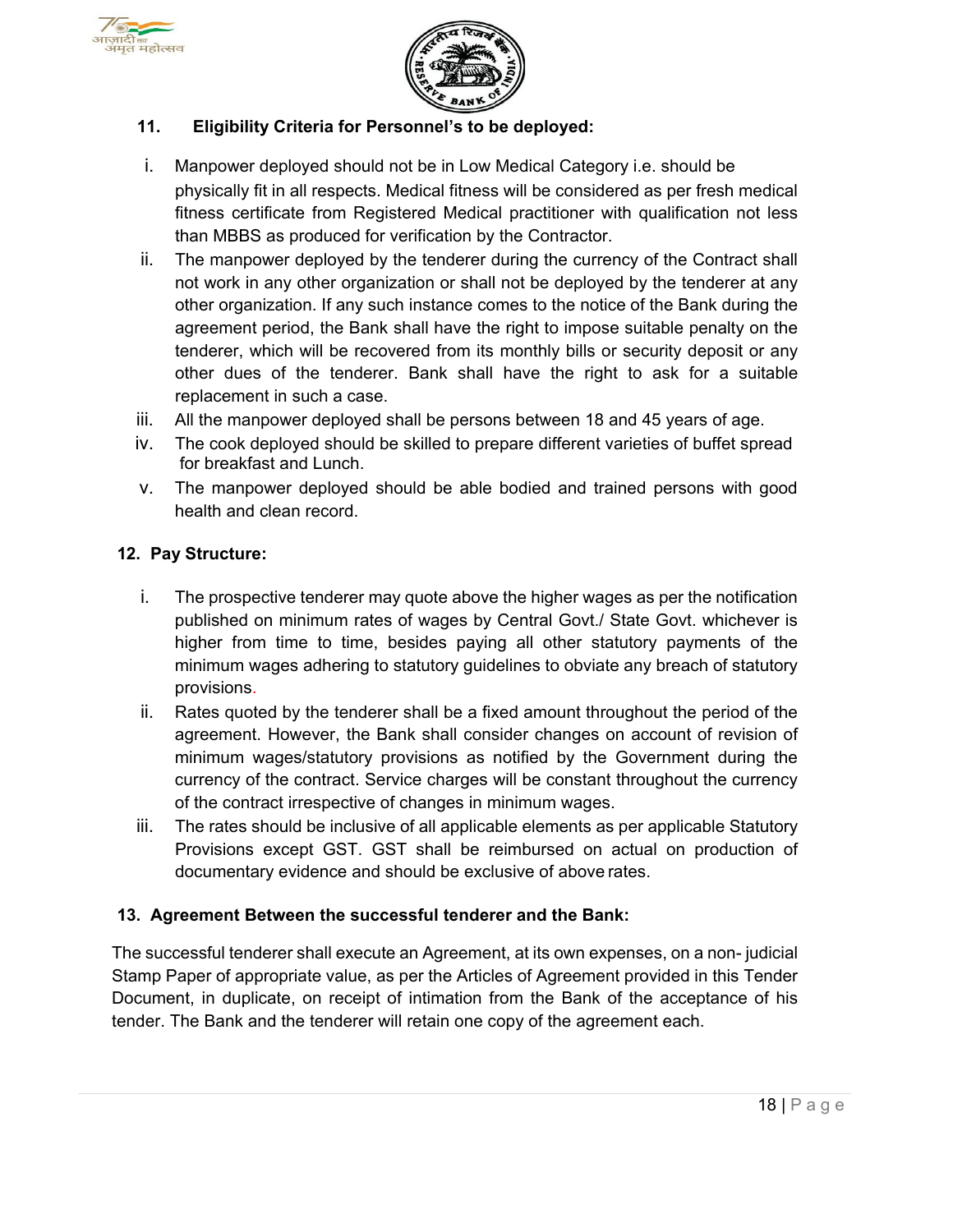



## **14. No Commitment to Accept Lowest or any Tender:**

The Bank does not bind itself to accept the lowest or any tender and reserves the right to accept or reject any or all the tenders, either in whole or in part, without assigning any reasons for doing so.

#### **15. Terms of Payment:**

- i. The tenderer shall be responsible and liable for payment of salaries, statutory minimum wages, other admissible allowances and other legal dues to the manpower deployed for the purpose of rendering the services required by the Bank under this tender. The Bank shall not pay any extra charges / payment for whatever reason including weekly off / leave / holiday etc. to the manpower deployed. Written records for having made these payments will be submitted to the Bank, at monthly intervals, for its verification.
- ii. The tenderer will not be paid any payments in advance. Monthly payment confirming to the attendance of the manpower deployed as per the documents to be maintained by the tenderer and submitted to the Bank shall be made by the Bank after the end of every calendar month. The tenderer must pay salary to the manpower deployed by 5<sup>th</sup> of every month.
- iii. The requisite manpower deployment shall be provided as per the requirement of the Bank and the persons deployed by the tenderer shall not claim themselves as the employees of the Bank and there shall be no employer-employee relationship between the Bank and the persons so deployed by the tenderer.
- iv. In the event of termination of the contract for any reason whatsoever, the tenderer or the manpower deployed shall not be entitled for any sum or sums whatsoever from the Bank by way of compensation, damages or otherwise.
- v. The payment of the bill to the tenderer will normally be done by the Bank within 30 days from the date of receipt of the bill by the Bank. However, if there is a delay of more than 45 days for any reason, it may be immediately brought to the notice of the Bank. Any clarification from the contractor on the bill submitted by the contractor will be sought by the Bank within 15 days from date of receipt of the bill and the contractor has to provide clarification regarding the same within 7 days. In case of any disagreement between the Bank and the contractor on any part of the Bill, such part may be severed from the rest and payment will be made against the agreed and admissible part of the bill. The settlement of the severed part will be separately dealt with as per terms and conditions of the contract.

#### **16. Penalty and Liquidated Damages:**

i. The Bank will impose a penalty of Rs.500/- per person per day if the manpower deployed are found either unauthorizedly absent from their post or sleeping while on duty. In addition to this penalty, such lapses will be viewed seriously by the Bank and may result in termination of the contract.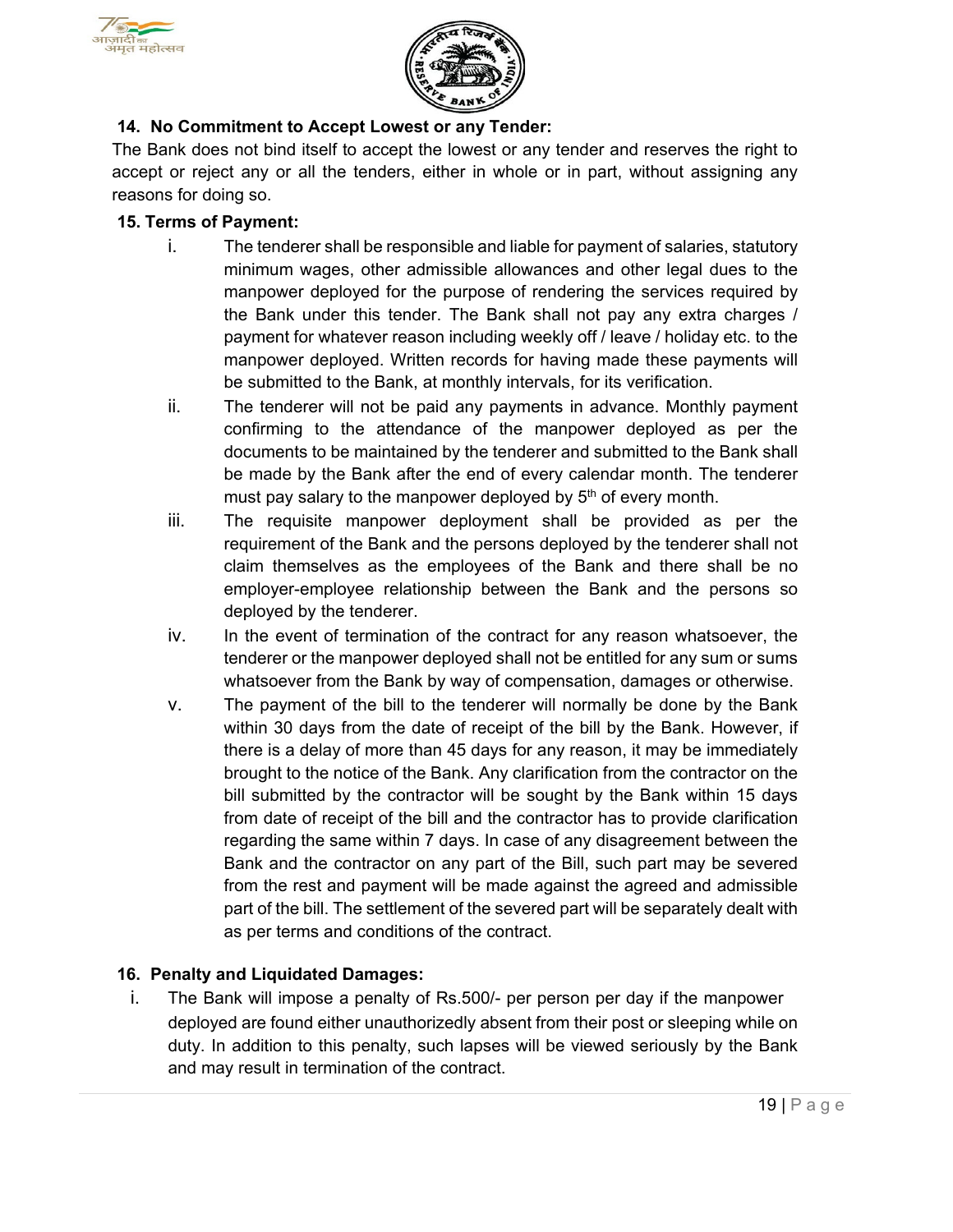



ii. In case of breach of any/or more of the conditions in the agreement and/or services provided by the successful tenderer are found not satisfactory (not maintaining the man power, found not alert on duty, indiscipline and improper uniform/turnout etc.), during any period of the agreement, an amount subject to minimum 10% of the total monthly bill would be deducted as liquidated damages for one month and if the performance continues to be unsatisfactory in any of the subsequent months the services of the successful tenderer can be terminated by giving a short notice of seven days (7) or forthwith depending upon the exigencies and also disqualifying it from participation in future empanelment.

#### **17. Identity card and Other Facilities:**

- i. It shall be the responsibility of the successful tenderer to provide name plate/identity card to the manpower deployed to perform their duties. The identity cards shall be produced on demand by any authority of the Bank or of the Government.
- ii. The Bank will not provide accommodation to the Housekeeping services in the Bank's Premises or elsewhere.
- iii. In case of Housekeeping services, cleaning material will be provided by the Bank.

## **18. Reporting:**

- i. The tenderer will introduce its manpower to designated officer / controlling officer / security officer or any other person authorized by the Bank on its behalf for the operation of the agreement by the Bank, for verification and satisfaction before their deployment and the tenderer shall furnish the complete particulars / bio-data of personnel with passport size color photo, duly attested by a Gazetted Officer before deployment.
- ii. The Bank reserves the right to advise the tenderer to remove any personnel found not discharging his/her duties satisfactorily or of doubtful character and it will immediately remove such person / persons and provide replacement.
- iii. The duty points for the personnel deployed by the tenderer will be decided by the Bank through its Officer-in-Charge or any person so authorized in this regard and the tenderer will have to abide by such direction.
- iv. It may be distinctly understood that there shall not be any absenteeism by the personnel. In case of absenteeism, if any, replacement personnel will have to be provided by the tenderer. The replacement personnel should be able to join his duty within two hours, failure to do so would render the tenderer liable to pay the damages at double the rate of the wages and suitable deductions will be made from monthly bills of the tenderer. Such replacement personnel shall also be subject to meeting the required standards.

## **19. Termination of the Contract:**

i. Without prejudice to what is contained hereinabove, the Bank shall at its sole and absolute discretion, be entitled to terminate this agreement forthwith by written notice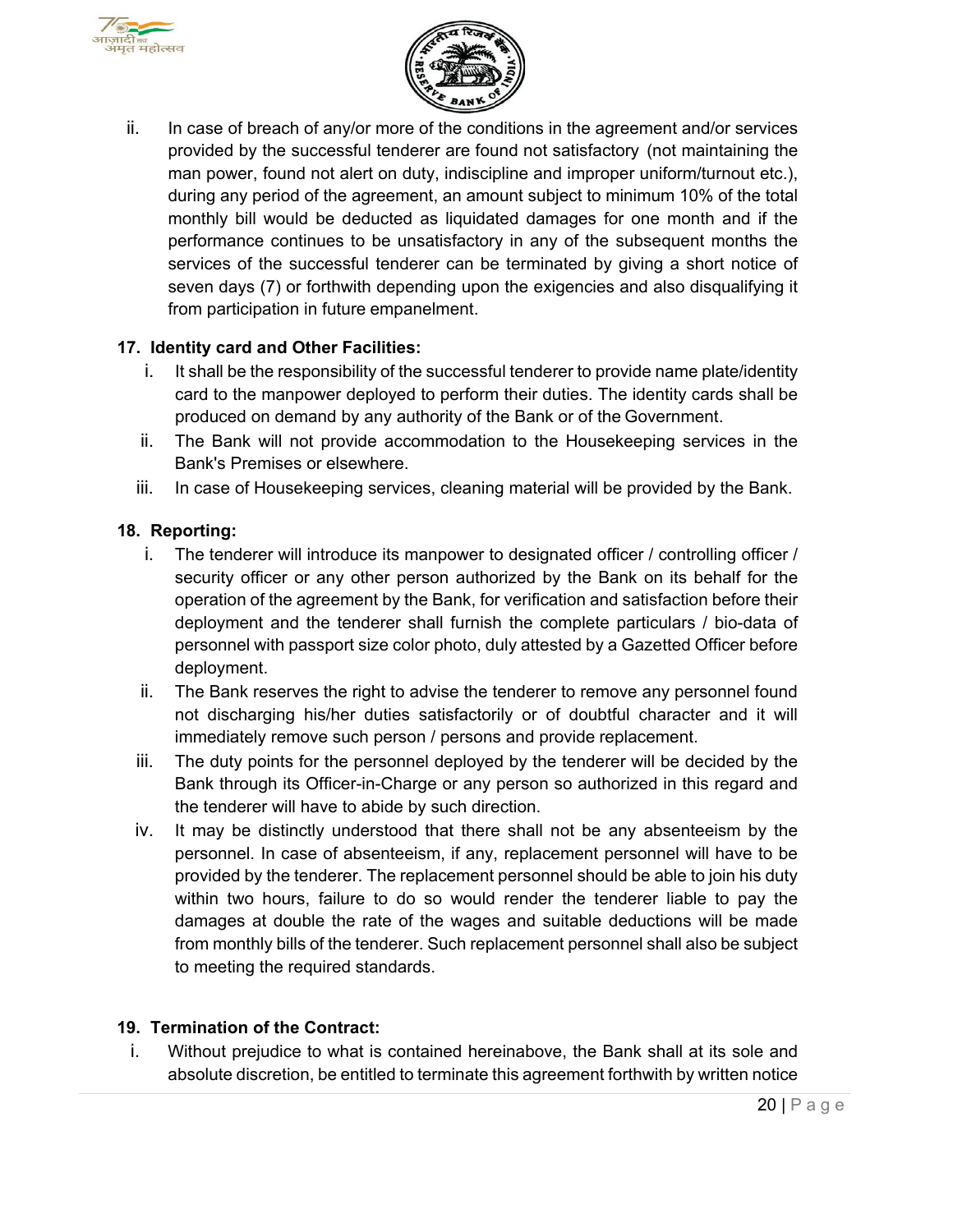



without assigning any reason and without payment of any compensation, if

- a. in the opinion of the Bank (which shall not be called in question by the tenderer and shall be binding on the tenderer) the tenderer fails or refuses to implement this agreement to the Bank's satisfaction and/or
- b. the tenderer commits a breach of any terms and conditions of this agreement and/or
- c. the tenderer is adjudged an insolvent or a compromise is entered by it with its creditors or receiver is appointed of any part of the assets or property of the tenderer and/or
- d. for any reason whatsoever, the tenderer becomes disentitled in law to perform his obligations under this agreement and/or
- e. There is any variation in the ownership/partnership of the management of the tenderer or its business without the prior approval in writing of the Bank of such variation.
- ii. In case, the Bank or the tenderer wants to terminate the agreement for any reason, it may do so after giving three months' prior notice.

#### **20. Settlement of Disputes by Arbitration:**

If any dispute, differences or questions shall, at any time, arise between the parties as to the construction of this Agreement or concerning anything herein contained or arising out of this Agreement or as to the rights, liabilities and duties of the said parties and binding, the same shall be referred to arbitration under the provisions of Arbitration and Conciliation Act, 1996 or any statutory modification thereof and the decisions of the Arbitrator/panel of Arbitrators shall be final and binding on both the parties. Further, such disputes, difference or questions, if any, shall be deemed to have arisen at Gangtok and only courts in Gangtok shall have jurisdiction to determine the same.

#### **21. Compliance with "the Sexual Harassment of women at workplace (Prevention, Prohibition and Redressal) Act, 2013**

- a) The Contractor shall be solely responsible for full compliance with the provision of "the Sexual Harassment of Women at Workplace (Prevention, Prohibition and Redressal) Act, 2013". In case of any complaint of sexual harassment against its employee within the Bank's Premises, the complaint will be filed before the Internal Complaints Committee constituted by the Contractor or the Local Complaints Committee, as applicable, and the Contractor shall ensure appropriate action under the said Act in respect to the complaint.
- b) Any complaint of sexual harassment from any aggrieved employee of the Contractor against any employee of the Bank shall be taken cognizance of by the Regional Complaints Committee constituted by the Bank.
- c) The Contractor shall be responsible for any monetary compensation that may have to be paid in case the incident involves the employees of the Contractor, for instance any monetary relief to Bank's employee, if sexual violence by the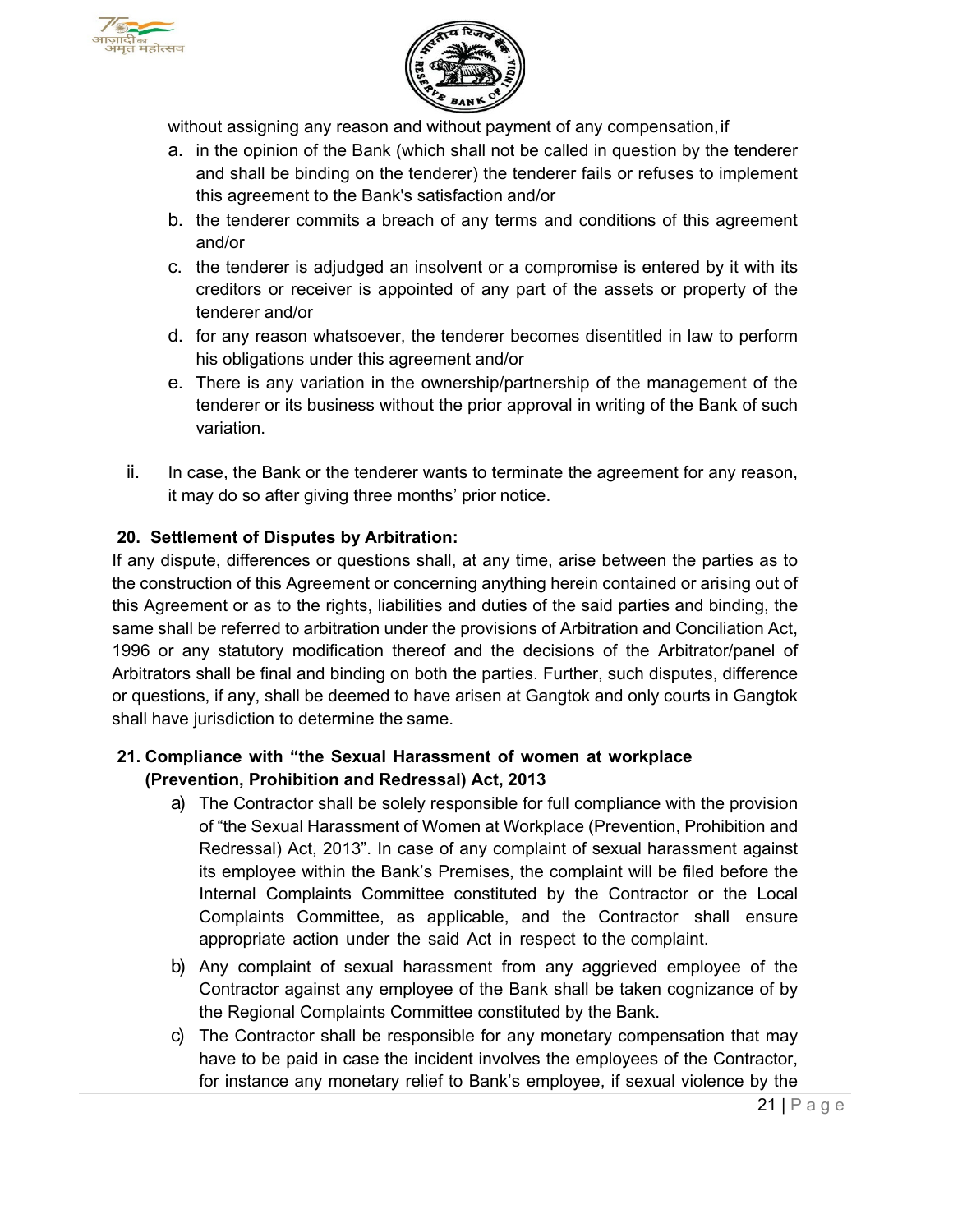



employee of the Contractor is proved.

- d) The Contractor shall be responsible for educating its employees about prevention of sexual harassment at workplace and related issues.
- e) The Contractor shall provide a complete and updated list of its employees who are deployed within the Bank's Premises, at all times.

#### **22. Other terms and conditions:**

- i. The tenderer shall indemnify and keep indemnified the Bank against all losses and claims, damages or compensation for the following:
	- a) Any loss due to theft, pilferage etc. and will make good the loss sustained by the negligence, absenteeism or dereliction of duty by the manpower deployed.
	- b) Any loss suffered by the Bank as a result of disclosure of any confidential information.

Failure to observe the above shall be treated as breach of Contract on the part of the tenderer and the Bank shall be entitled to claim damages and pursue legal remedies.

- ii. The tenderer shall be wholly responsible for the liabilities, if any, in respect of losses and claims, damages or compensation for breach of any provisions of the Contract Labour (Regulation and Abolition) Act, 1970; Employees State Insurance Act 1948; Workmen's Compensation Act, 1923; Payment of Wages Act, 1936; Payment of Bonus Act, 1965; The Employees Provident Fund and Miscellaneous Provisions Act, 1952; The Minimum Wages Act, 1948; Employees Liability Act, 1938; Employment of Children Act, 1938, The Sexual Harassment of Women at Workplace (Prevention, Prohibition and Redressal) Act, 2013 or any other applicable law/statute in force from time to time in this regard.
- iii. Any dispute regarding working hours and of compensation payable to the workers deployed by the tenderer will be the responsibility of the tenderer and no representation will be entertained on this issue by this Office. The tenderer shall totally indemnify the Bank in this regard.
- iv. If awarded, the tenderer shall not assign the Contract. The tenderer shall not sublet any portion of the Contract except with written consent of the Bank. In case of breach of these conditions, the Bank may serve a notice in writing on the tenderer rescinding the Contract.
- v. If any tenderer is not found to possess the required eligibility for participating in the tendering process at any point of time and/or his performance reports received from his clients are not found satisfactory, the Bank reserves the right to reject his offer even after opening of Part-I of the e-tender and Part-II of the e-tender will be not be opened. The Bank is not bound to assign any reason for rejecting the tender.
- vi. After prima facie scrutiny, if any tenderer is found not fulfilling the required eligibility criteria, the tender submitted by it will not be processed further.
- vii. The tenderer / manpower deployed by it shall not disclose directly or indirectly to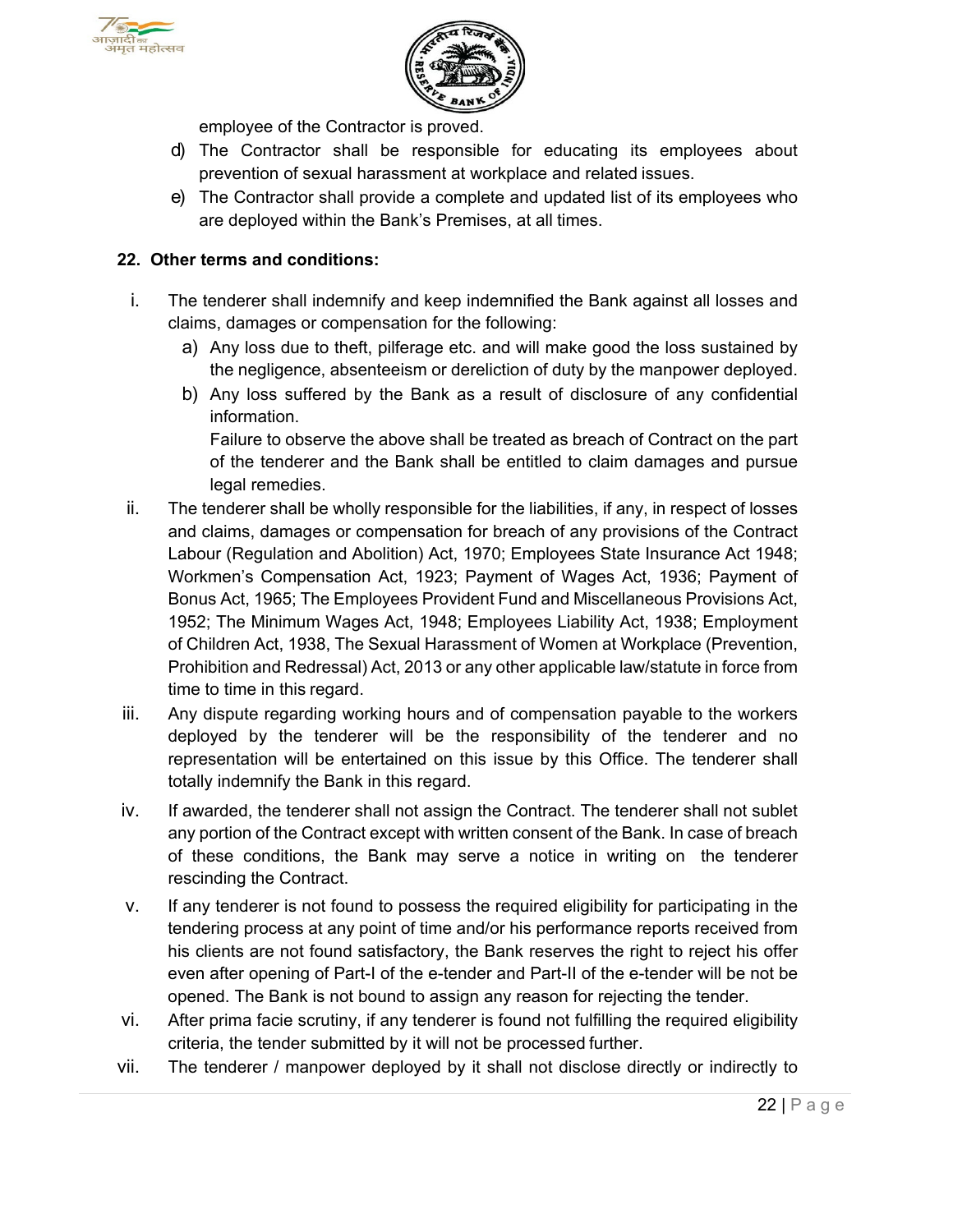



anyone details of this Office, operational process, technical know-how, security arrangements, administrative / organizational matters, infrastructure / systems / equipment's etc., which may come to the possession or knowledge of the tenderer during the course of discharging his Contractual obligations in connection with this agreement, to any third party and shall at all times hold the same in strictest confidence. The tenderer shall treat the details of the Contract as private and confidential, except to the extent necessary to carry out the obligations under it or to comply with applicable laws. The tenderer shall not publish, permit to be published, or disclose any particulars of the works in any trade or technical paper or elsewhere without the previous written consent of the Bank.

- viii. The tenderer shall take all appropriate actions with respect to its employees to ensure that the obligations of non-disclosure of confidential information under this agreement are fully satisfied. The Contractual obligations with respect to nondisclosure and confidentiality will survive till the expiry or termination of this agreement for whatever reason.
- ix. The Manpower deployed shall work as per the timings decided by the Bank, subject to applicable statutory provisions.
- x. The tenderer shall maintain neat, complete and legible registers, records, reports and returns for inspection by various authorities at short notice.
- xi. The tenderer shall provide information as required in respect of manpower deployed by it to enable the Bank to monitor compliance of Employees' Provident Fund Organization, Employees' State Insurance Corporation, etc.
- xii. The tenderer shall ensure that all persons employed by it, for the purpose of rendering the services required by the Bank are insured as per Workman's Compensation Act and other applicable statute for which no extra payment will be made by the Bank. Documentary proof of the same has to be submitted to the Bank within two months from the date of deployment of manpower.
- xiii. The authorized person of the tenderer, other than the personnel deployed, shall personally and exclusively supervise or deploy sufficient supervisory personnel, exclusively to supervise the work of his employees so as to ensure that the services rendered are carried out to the satisfaction of the Bank. The tenderer shall ensure that no employee of the tenderer will enter or remain on the Bank's premises beyond the specified time limits until and unless it is absolutely necessary for fulfilling Contractual obligations.
- xiv. The tenderer shall obtain Police Verification report on character and antecedents of his personnel and other details relating to age, educational qualification, name and permanent address to be provided under this Contract along with their passport size photographs before engaging them for duty in Bank's Premises. Only able bodied, physically fit, well trained, literate, disciplined and honest personnel shall be deployed.
- xv. The tenderer shall, at its own expenses, get the manpower deployed by it medically and clinically examined as per the tests prescribed by the Bank within one month of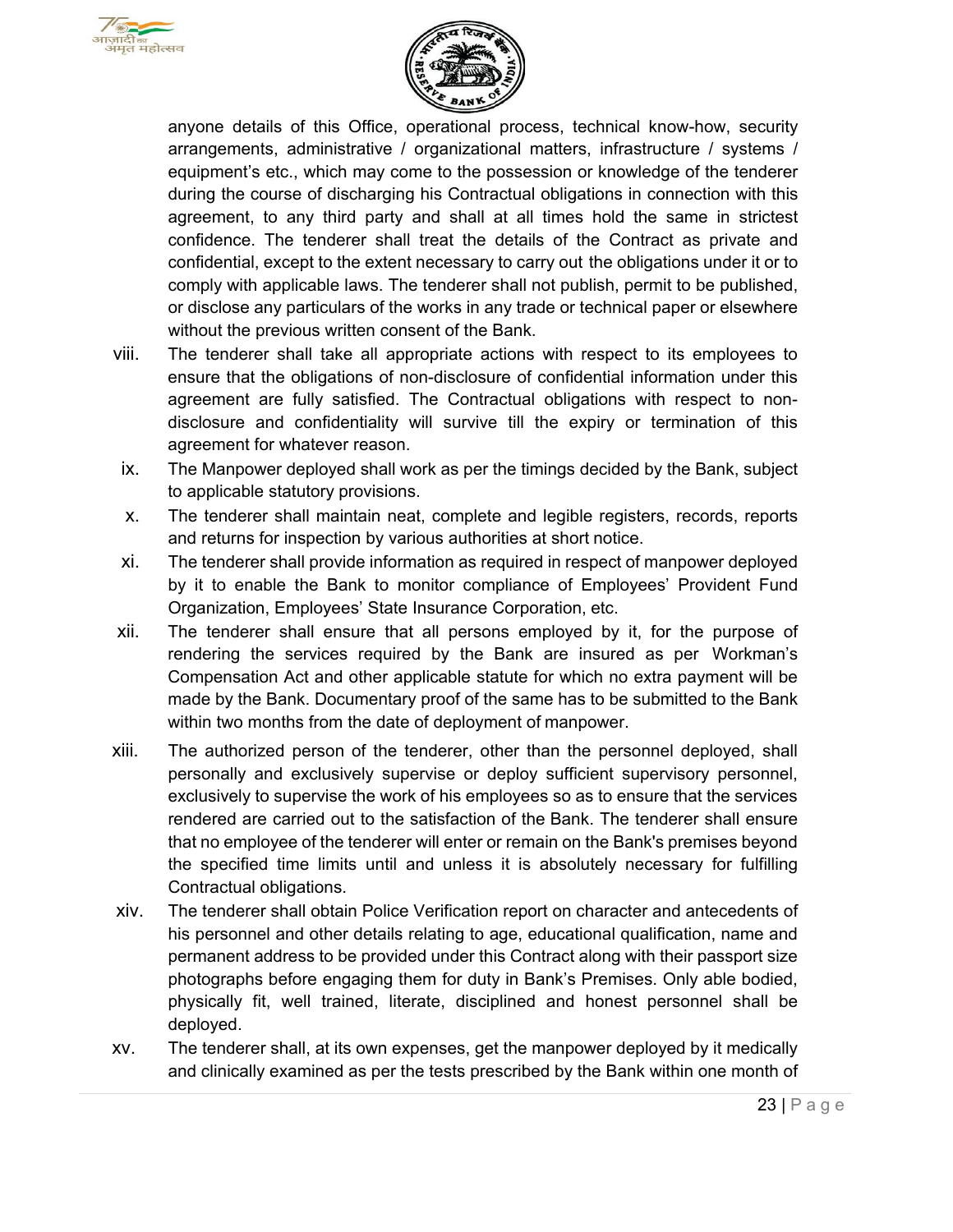



awarding the Contract. The medical reports should be submitted to the Bank. These certificates / reports should also be submitted as and when any new person is deployed by the tenderer.

- xvi. The tenderer shall ensure payment of wages to labourers of all descriptions deployed by it as per the rates quoted by it ensuring compliance with Minimum Wages Act, 1948. The tenderer shall maintain a register of wages, issue a wage slip to very manpower deployed and obtain his signature or thumb impression on the wage slip in the presence of the Bank's authorized Officer assigned for this work. The register shall be submitted to the Bank after every payment to the manpower. In addition, the tenderer will have to provide essential amenities required under applicable laws / statutes like first aid facility etc. to the manpower deployed. The tenderer has to give an undertaking on Non-Judicial Stamp Paper of applicable value before the award of the work that it undertakes to actually pay wages to labourers of all descriptions deployed by it for the purpose of rendering services required by the Bank as per the rates quoted in the tender ensuring compliance with Minimum Wages Act, 1948 and other applicable laws. The tenderer shall also keep the Bank indemnified against all the actions that may be initiated against it by the Statutory Authorities for its failure to pay such wages and provide the essential amenities.
- xvii. The tenderer shall ensure that the manpower deployed, while on the premises of Bank or while carrying out their obligations, observe the standards of cleanliness, decorum, safety, good behavior and general discipline laid down by the Bank or its authorized agents and the Bank shall be the sole judge as to whether or not the tenderer and /or the manpower deployed have observed the same.
- xviii. The tenderer shall provide a day of rest to the manpower deployed as per applicable statues.
- xix. The tenderer shall obtain a licence under Contract Labour (Regulation and Abolition) Act, 1970 or any other law, as applicable from time to time, failing which the tenderer alone would be responsible for actions/ proceedings ensuing thereto. The Bank shall not be held responsible for acts, commissions or omissions of the tenderer and shall in no way be made liable to the persons deployed by the tenderer.
- xx. The Contract can be further extended for a further period of two years, one year at a time, or such other period as the Bank may consider necessary subject to satisfactory performance and adherence to Contractual obligations by the tenderer. The decision of the Bank in this regard will be final.
- xxi. All liabilities arising out of any legal dispute, accident etc. shall be borne/ paid by the tenderer and the Bank shall not be liable in any manner whatsoever.
- xxii. The Contractor shall ensure that all persons employed for the purpose of rendering the services required by the Bank under this agreement are insured with Government of India recognized insurance companies, for which no extra payment will be made by the Bank. The contractor shall be solely responsible for any injury or damage to any persons or animals or any other things arising due to deployment in the Bank for executing the work contract.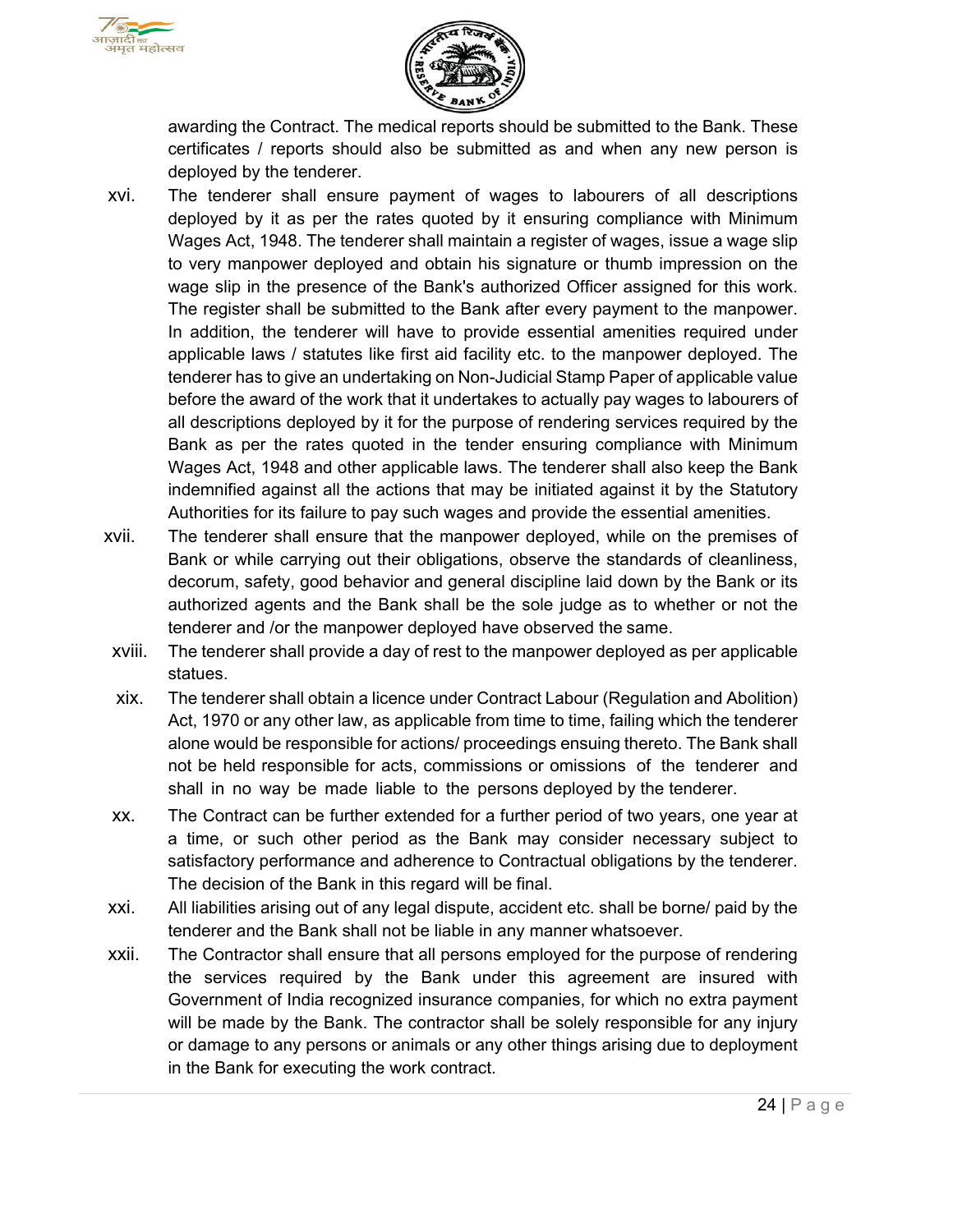



xxiii. The Bank shall not be responsible for payment of any compensation for death of or injury or accident to any of the manpower deployed which may arise out of and in the course of their duties and employment. It is agreed and understood that the tenderer shall alone be liable to pay such damages or compensation to the persons deployed.

#### **23. Opening of Tender:**

Part-I of the e-tender will be opened on **June 07, 2022 at 15:00 hrs** in the presence of the tenderers or authorized representative of the tenderers who choose to be present. Part-II, Price Bid of only those tenderers who qualify the Part-I, Technical Bid will be opened at a later date which will be advised to the tenderers.

#### **24. Validity of Offer:**

The application and rates quoted in the tenders shall remain valid for acceptance by the Bank for a period of three months from the date of opening of the Price Bid. The aforesaid period of three months may be extended by mutual agreement and the tenderer shall not cancel or withdraw the tender during this period.

- **25.** The tenderer must obtain for itself on its own responsibility and at its own expenses all the information which may be necessary for the purpose of making tender and for entering into a Contract and must inspect the site of work, acquaint itself with all local conditions, means of access to the work, nature of the work and all matters pertaining thereto.
- **26.** Clarifications, if any, may be obtained from the Manager, Human Resource Management Department, Reserve Bank of India, Gangtok-737102.

I/We hereby declare that I/We have read and understood all the above instructions/conditions and the same will remain binding upon me/us in case the abovementioned Annual Contract is entrusted to me/us.

I/we also note that this letter will form part of the Contract document and that the contents of this letter shall be supplemental to the conditions in the tender and not in derogation thereof except to the extent specifically provided herein.

Signature and seal of the tenderer/s:

Place: Capacal Canadine/Mobile No.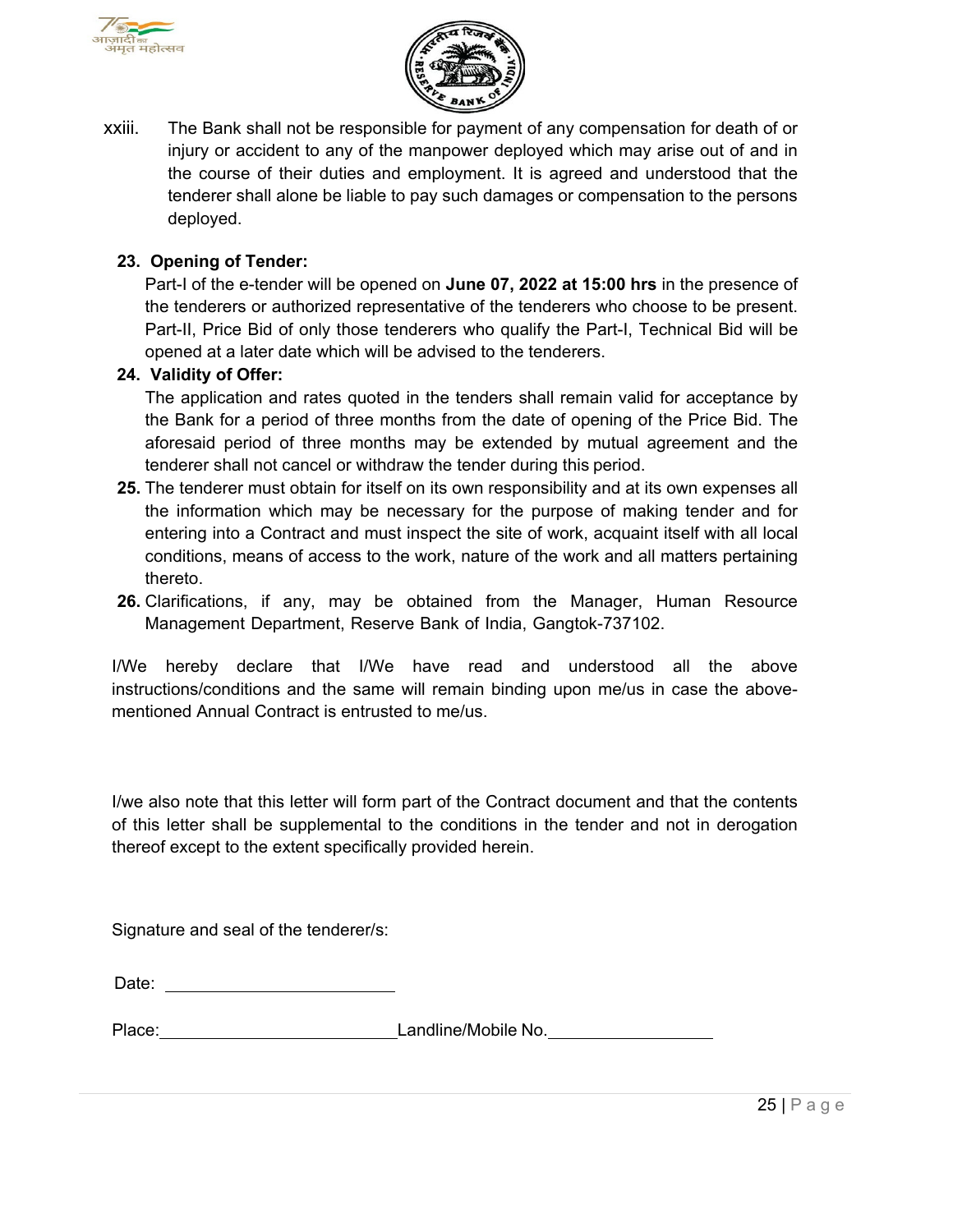



# **Part- I TECHNICAL BID (BASIC INFORMATION)**

| Sr. | <b>Information Required</b>                                                                                                                                                                                                                                                                                        | <b>Comments of the Tenderer</b> | Pg no. |
|-----|--------------------------------------------------------------------------------------------------------------------------------------------------------------------------------------------------------------------------------------------------------------------------------------------------------------------|---------------------------------|--------|
| 1.  | Name and Address of the organization                                                                                                                                                                                                                                                                               |                                 |        |
|     | i. Address<br>telephone<br>and<br>number<br>οf<br><b>Registered Office</b>                                                                                                                                                                                                                                         |                                 |        |
|     | ii. Address of the Office through which work with<br>RBI would be handled. Also indicate the name of<br>the authorized official and his/her<br>telephone number.                                                                                                                                                   |                                 |        |
| 2.  | Organization-<br>Type<br>of<br>(Proprietorship,<br>Partnership/Company established<br>under<br>the<br>Companies Act, 1956)<br>(Please enclose relevant documents.)                                                                                                                                                 |                                 |        |
| 3.  | Name/s of the Proprietor /Partners /Directors of<br>the Organization                                                                                                                                                                                                                                               |                                 |        |
| 4.  | Details of Registration (Firm, Company etc.)<br>Registering Authority, Date, Number etc.<br>(Not applicable for proprietorship.)                                                                                                                                                                                   |                                 |        |
| 5.  | The tenderer should be continuously in business<br>at least for 5 years as on March 31, 2022. (Attach<br>documentary proof such as Certificate of<br>Incorporation, IT Returns, PAN<br>card etc.)                                                                                                                  |                                 |        |
| 6.  | Whether the tenderer complies with the provisions<br>of Employees Provident Funds and Miscellaneous<br>Provisions Act, 1952; The Payment of Wages Act,<br>1936; The Contract Labour (Regulation and<br>Abolition) Act, 1970; and other acts as applicable<br>from time to<br>time.                                 |                                 |        |
| 7.1 | Existing deployment in Govt. institutions / bodies /<br>establishments (including residential premises) or<br>institute of repute<br>with<br>deployment<br>of<br>manpower. The tenderer should furnish three<br>Reference Sites and on request by the RBI, the<br>Referees should testify about the performance of |                                 |        |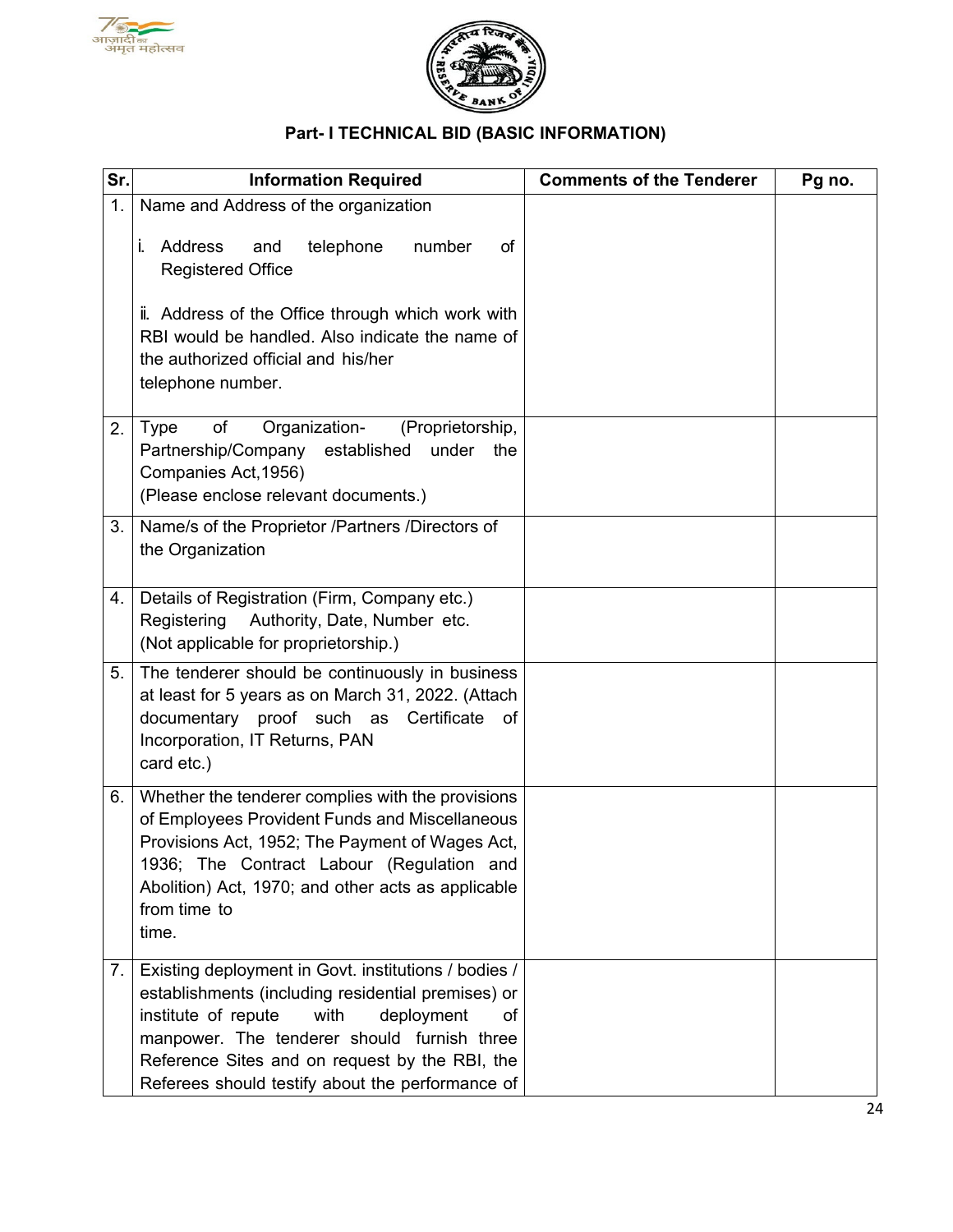



|     | the tenderer to the RBI's satisfaction. Details as                                       |  |
|-----|------------------------------------------------------------------------------------------|--|
|     | per <b>Annex-I</b> may be provided. Please enclose                                       |  |
|     | performance feedback from<br>three<br>clients,                                           |  |
|     |                                                                                          |  |
|     | preferably Govt. / public sector clients availing the                                    |  |
|     | service. (Date of performance feedback should                                            |  |
|     | not be earlier than April 01, 2021)                                                      |  |
| 8.  | Annual turnover of the tenderer during three                                             |  |
|     | financial years i.e. 2019-20, 2020-21 and 2021-                                          |  |
|     | 2022 should be of not less than Rs.27 Lacs per                                           |  |
|     | year as reflected in the audited balance sheet of                                        |  |
|     | the respective years.                                                                    |  |
|     | (in-case of non-availability of Audited Balance                                          |  |
|     | Sheet for 2021-22, the applicant can submit a                                            |  |
|     | provisional balance sheet certified                                                      |  |
|     | by a Chartered Accountant)                                                               |  |
| 9.  | Whether the firm/company has been issued PAN.                                            |  |
|     | Income Tax Return                                                                        |  |
|     | (i) F.Y. 2019-20                                                                         |  |
|     | (ii) F.Y 2020-21                                                                         |  |
|     | (iii) F.Y.2021-2022                                                                      |  |
|     | (In Case, income tax returns for the year 2021-22                                        |  |
|     | is not available, Income Tax Return for the 2018-                                        |  |
|     | 19, 2019-20 and 2020-2021 can be submitted)                                              |  |
| 10. | Audited Balance Sheet for three Financial Years                                          |  |
|     | i.e. 2019-20, 2020-21 and 2021-2022                                                      |  |
|     | (in-case of non-availability of Audited Balance                                          |  |
|     | Sheet for 2021-22, the applicant can submit GST                                          |  |
|     |                                                                                          |  |
|     | Return for the year 2021-22 or a provisional                                             |  |
|     | balance sheet certified by a                                                             |  |
|     | Chartered Accountant may be provided)<br>Whether Audited Balance Sheet of 2021 – 2022 is |  |
| 11  |                                                                                          |  |
|     | available? If yes please submit the same.                                                |  |
| 12. | Certificate from ESI Corporation (latest).                                               |  |
|     |                                                                                          |  |
| 13. | Certificate from EPF Organization under EPF and                                          |  |
|     | Miscellaneous<br>Provisions<br>Act,<br>1952                                              |  |
|     | (latest).                                                                                |  |
|     |                                                                                          |  |
| 14. | <b>GST Registration Certificate.</b>                                                     |  |
| 15. | Indicate if involved in any litigation or any civil                                      |  |
|     | suits pending relating to the service provided.                                          |  |
|     | Attach a separate sheet if required.                                                     |  |
|     |                                                                                          |  |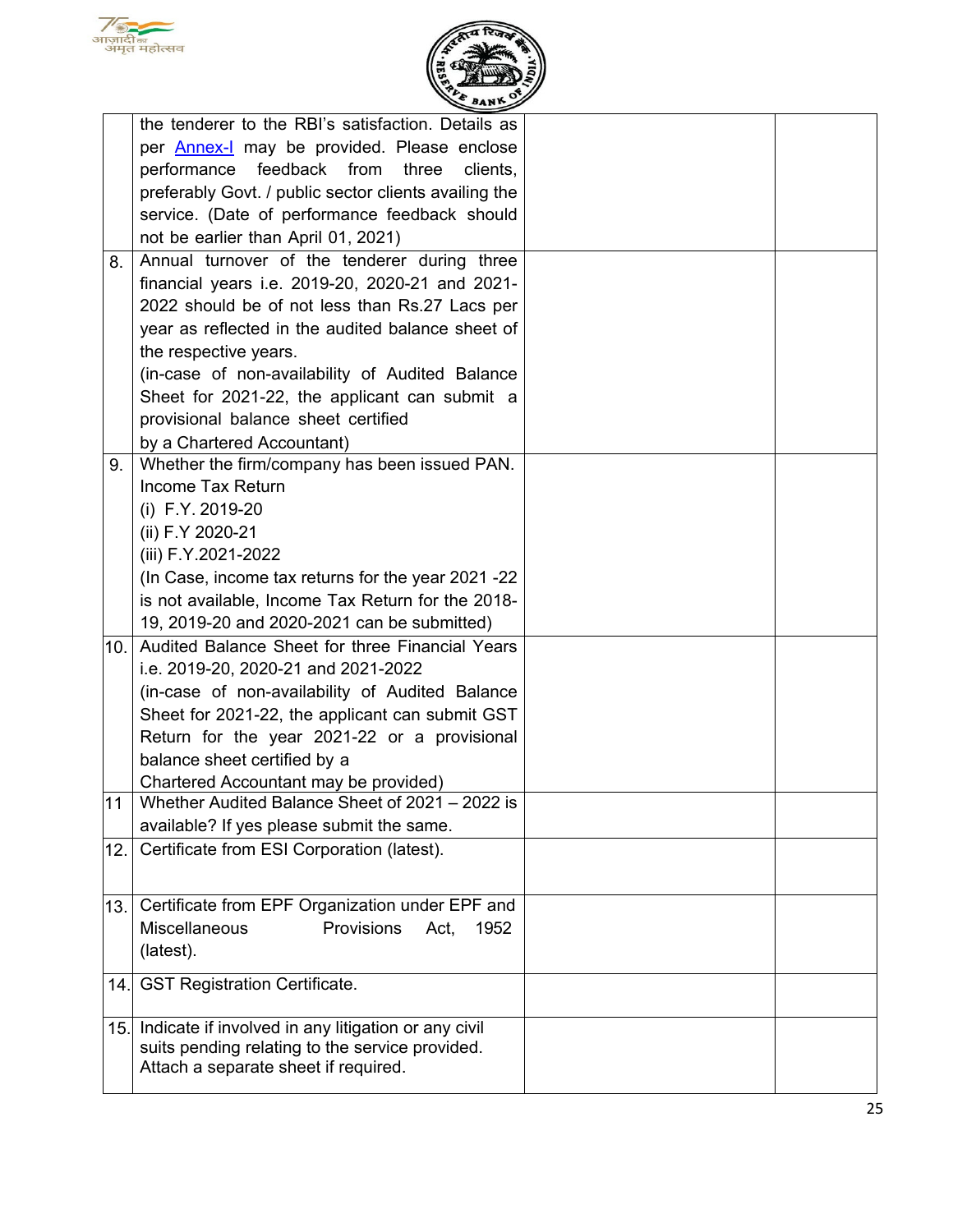



| 16. The tenderer must have an Office in Gangtok,<br>Sikkim. Provide details:                                                                                                                                             |  |
|--------------------------------------------------------------------------------------------------------------------------------------------------------------------------------------------------------------------------|--|
| 17. The tenderer should submit solvency certificate<br>certified by its banker (Date of issue of the<br>certificate must not be earlier<br>than March 31, 2022)                                                          |  |
| 18. The Bank Account details (Account Number and<br>IFSC Code) where payments would be received<br>by the Tenderer in respect of the deployed<br>manpower should be provided. Payments will be<br>made through RTGS/NEFT |  |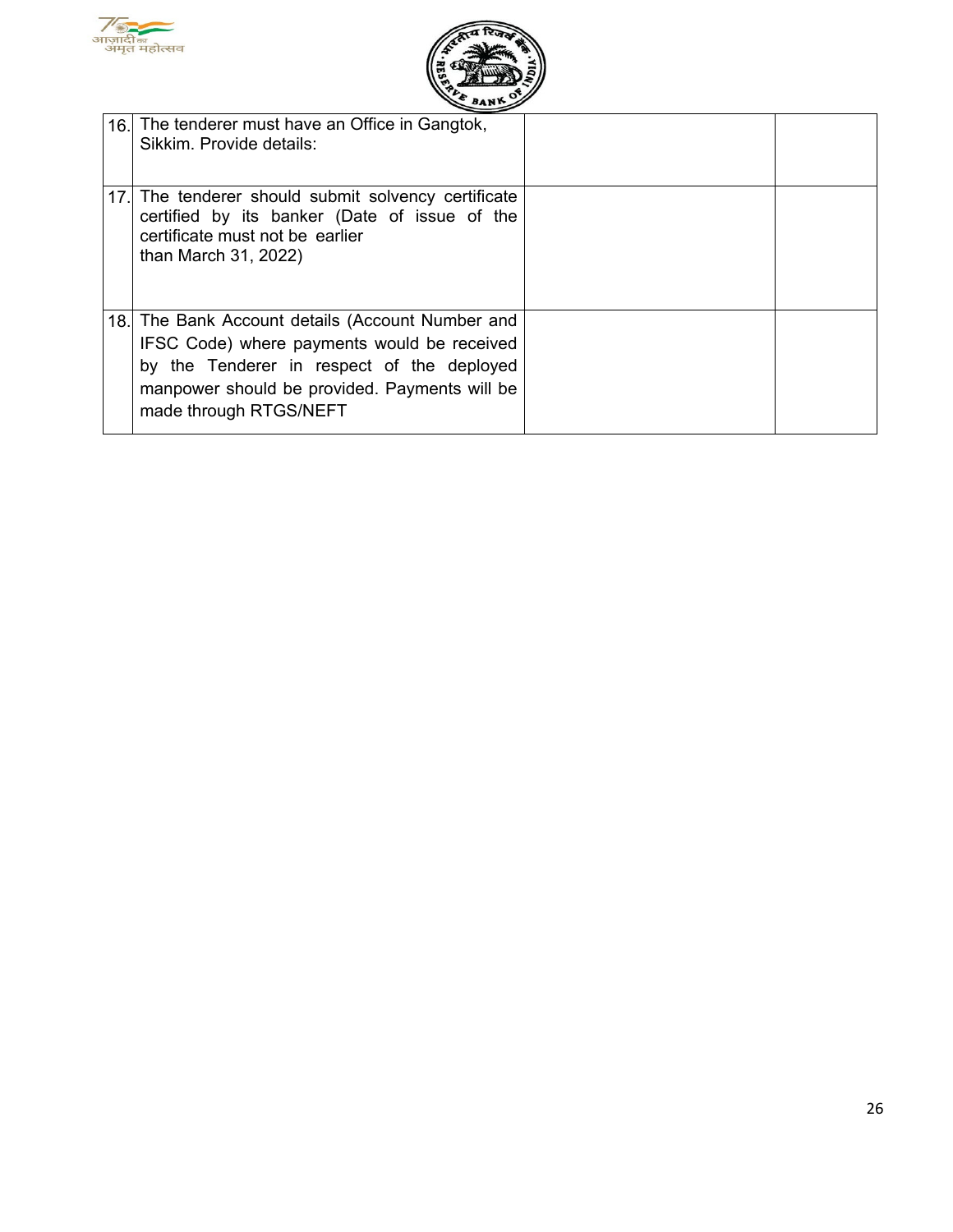



#### **Articles of Agreement**

This Agreement made on this day of the 2022 between Reserve Bank of India, having its Office at Amdo Golai, Gangtok, Sikkim (hereinafter referred to as the "Bank") which expression shall unless it is repugnant to the context or meaning thereof deemed to include its affiliates, successors and assigns of the ONE part

and

| M/s | having its Office at |
|-----|----------------------|
|     |                      |

(hereinafter referred to as the "Contractor") which expression shall unless it is repugnant to the context or meaning thereof deemed to include his heirs, representatives, administrators and assigns of the OTHER part.

Whereas the Contractor is carrying on the business of providing personnel for Housekeeping services at a Govt. institution/ body/ establishment and has adequate experience in such jobs for rendering such services.

and whereas the Bank is desirous of availing services of the Contractor for the purpose as indicated in the letter no. The same stated in the letter no.

And whereas the parties are desirous of recording the terms and conditions under or upon which the said services are to be rendered by the Contractor.

NOW IT IS HEREBY AGREED BY AND BETWEEN THE PARTIES HERETO AS FOLLOWS:

**1.** That the Contractor shall provide Housekeeping services for the Office premises at Amdo Golai, Gangtok

**2.** This agreement will remain in force up to March 31, 2023 or unless it is terminated as per the terms hereinafter contained.

**3.** The quoted charges of Rs. (In words: Rupees ) covering the cost of manpower deployed shall be payable on monthly basis subject to submission of invoice. The payment thereon will be made after the same is duly certified by the Bank's Security Officer/ Bank's Officials to the effect that the services have been provided satisfactorily and after deducting all statutory dues/ taxes, etc.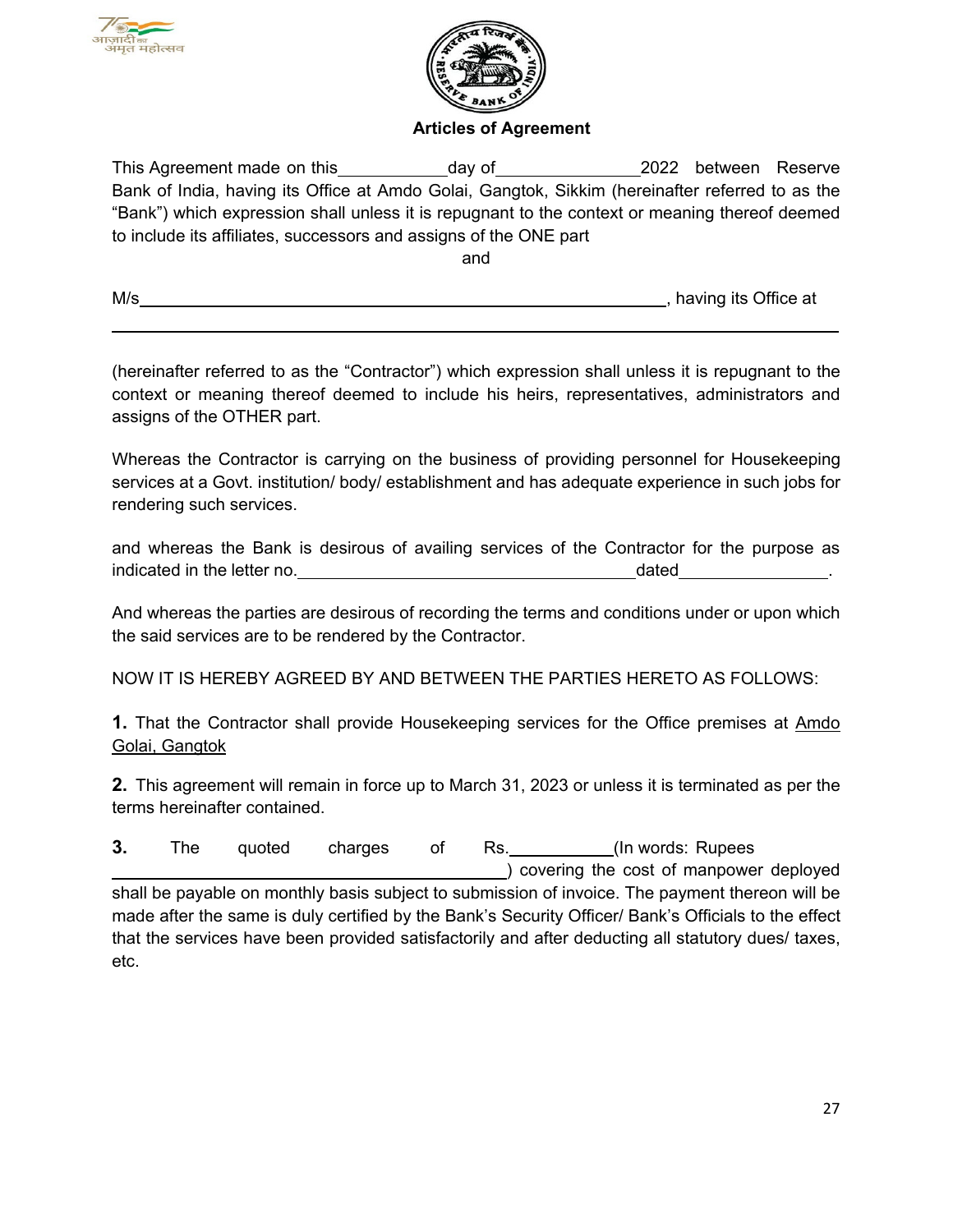



## **4. Scope of work:**

The Contractor shall have to provide Housekeeping services on outsourced basis as per the requirement of Reserve Bank of India, Gangtok. The broad Scope of Work and Guidelines to be followed by the deployed personnel will be as under:

## **a) Work to be performed by Skilled Worker No 1:**

- i. A valid driver's license for light vehicle and well experienced as a Driver
- ii. Ability to speak and write in Hindi and a local language;
- iii. Practice safe driving habits and follow all state and national safety regulations and standards.
- iv. Accurately follow routes, maps, and directions and knowledge of area roads and neighborhoods.
- v. Open vehicle doors and assist passengers.
- vi. Safely transporting office staff as well as various products and materials to and from specified locations in a timely manner.
- vii. Assisting with the loading and offloading of staff luggage, products, and materials.
- viii. Ensuring that all required vehicle document such as PUC, Insurance etc. are up to date. And informing about any pendency/ lapses of documents adequately prior to their expiry.
- ix. Ensuring that the office vehicle is always parked in areas that permit parking in order to avoid towing.
- x. Promptly informing the office of any challan issued against the office vehicle during work hours.
- xi. Keeping the office vehicle clean and properly maintained by performing regular washing, cleaning and vehicle maintenance.
- xii. Providing accurate time and kilometer records of the office vehicle.
- xiii. Reporting any accidents, injuries, and vehicle damage to officer concerned immediately.
- xiv. Availability to occasionally take weekend and night shifts

#### **b) Scope of work for Skilled Worker No 2:**

- (i) To attend and rectify defects in the Bank's telephone/lines and electrical / electromechanical installations in all the flats/ complex, staircase lights, gymnasium, community hall, pump room, common area toilets, watchman cabins and dispensary etc. within 24 Hrs from the time of registering the complaint.
- (ii) To depute skilled Government licensed wireman and helper every day (including Saturday, Sunday and Holiday) in residential colonies/office.
- (iii) To check the level of distilled water in the batteries of inverters and DG sets and all the electrical connections of Bank's Inverter in the colony/office. To supply and refill distilled water in the batteries. To clean the inverter cabinet, inverter and batteries. These activities are to be carried out once in a month.
- (iv) To check all the earth stations and insulation resistance of cables and submit the test report for the same once in six months along with the bill.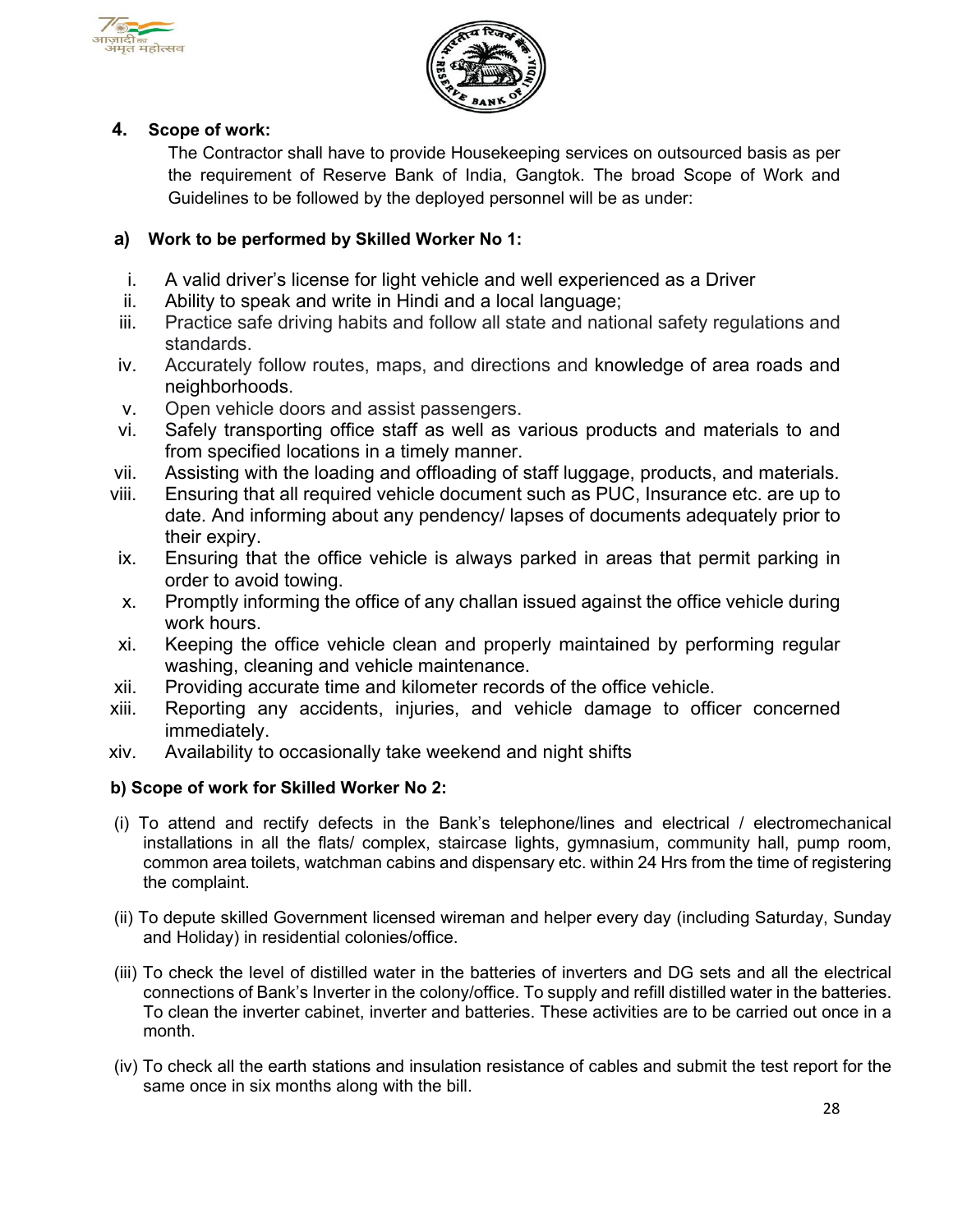



- (v) To clean all common area lighting fixtures/wall-fans/ceiling-fans/exhaust fans/ chimney etc once in a month.
- (vi) To carryout regular / periodical maintenance and tightening of all electrical connections of SFU, ICDP, ICTP, MCBDB's RCCBs meter rooms and pump room starters/panels at residential colonies/office.
- (vii) To keep all electrical installations in up-to-date condition and complaints of any residents should not be kept pending.
- (viii) To attend and rectify the emergency complaint after regular hours.
- (ix) To check all the safety (electric and mechanical) of all the ceiling/wall fans and clean the ceiling fan once in a quarter. To replace the faulty parts such as split pin, quarter pin, rubber bush etc (except fan motor and fan blade).
- (x) To register electric supply failure complaint with electricity authority and follow-up till restoration of electric supply (in the event of failure of electric supply of complete colony/common area including all staircase lighting)
- (xi) To maintain a register for preventive maintenance in consultation with Engineer-in-charge or his representative.
- (xii) To carry out electric preventive maintenance of electrical items of Bank provided at of SRA/FRA.
- (xiii) To carry out complete servicing of geysers, Exhaust and ceiling fans once in a year.
- (xiv) All electrical accessories required for the replacement in the colony will be obtained prior approval by the Bank. To replace/ install tube light fittings/geysers/ ceiling fans/ exhaust fans/cabin fan/ wall fan/ pedestal fan/ CFLs/ LED/fluorescent tube light/ PL tubes/ electrical switching material (accessories) will be obtained prior approval by the Bank, using required hardwires like screw, rawal plug, anchor fastener, cord wire etc.
- (xvii) To assist BSNL official or other service provider like internet Cable TV, CCTV, Video door phone, Intercom to install/ rectify defects inside flat. To coordinate with BSNL official to rectify long pending complaints from their side. To carryout complete maintenance of telephone installation.
- (xviii) To attend and rectify the complaints related to electric chimneys installed in all flats including bulbs in it.
- (xxi) The list is only indicative. Any maintenance work not specifically mentioned above but required for healthy operation of the system concerned and for the satisfaction of the occupant/complaint will be considered in port of scope of work.
- (xxii) Regular checking and cleaning of all panels, loose connection, ups, DG sets, transformers, Circuit breakers, inverters, Wet/dry wet riser system, Fire Alarm System, Geysers, CCTV system, Water Lifting Pumps, PA system, intercom system, VDP system and electrical & mechanical equipment etc. for its proper functioning and healthy operation and maintenance.

(xxiii) The worker must know have the knowledge of Plumbing.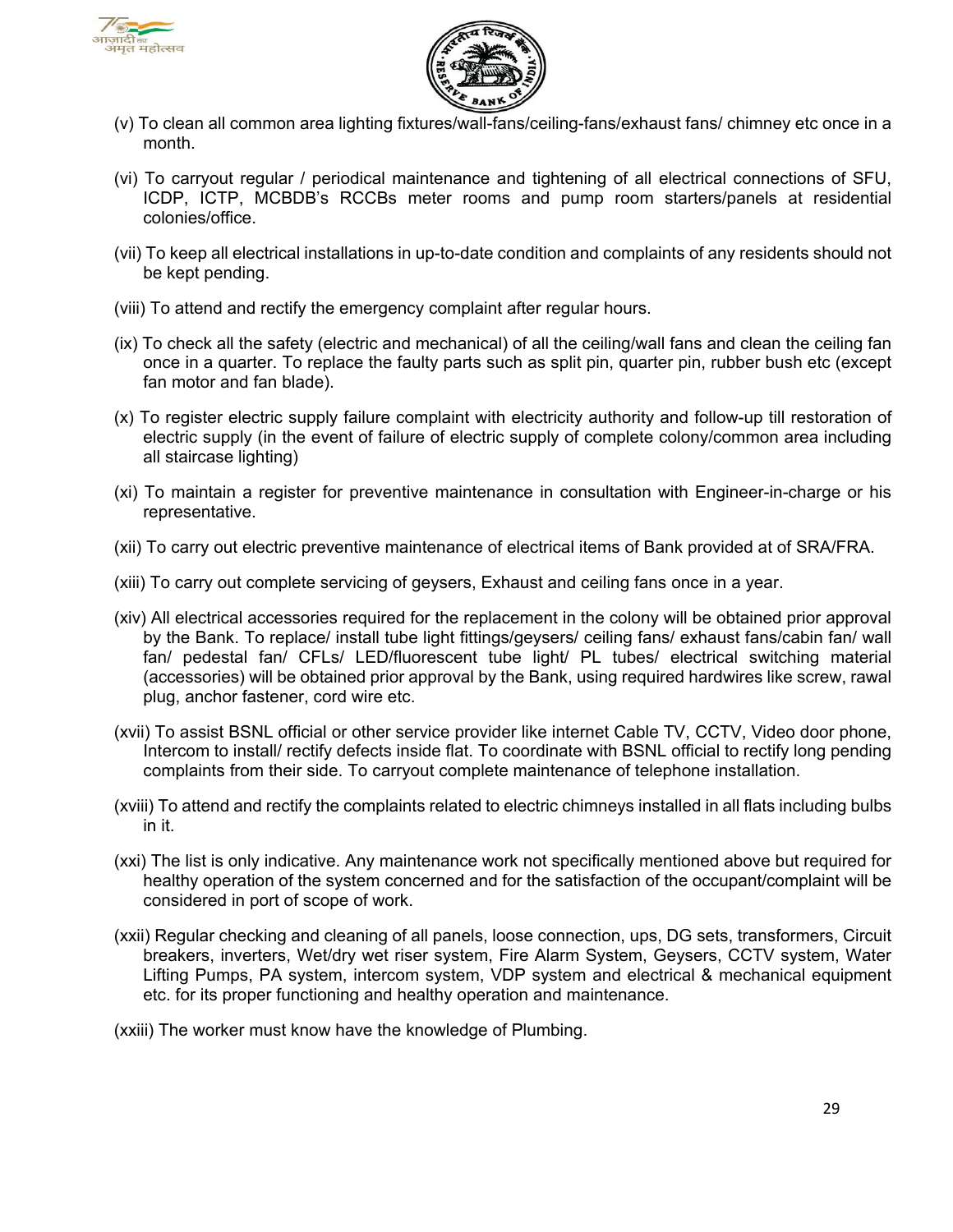



## **c) Scope of work for Skilled Worker No 3 & 4:**

- i) The cook deployed must be skilled to prepare hygienic and delicious meals according to menu including both veg and non-veg dishes. The cook will have to work in the kitchen attached to the lounge in the Bank necessarily except under circumstances approved by the Bank.
- i) Prepare both Breakfast and Lunch as per menu pre-decided by the Bank.
- ii) Indent and place demand for required ration/provisions well in advance for the scheduled menu.
- iii) Ensure all food and other items are stored properly
- iv) Check quality of ingredients and bring about any deficiency to officer/staff concerned.
- v) Setting up the modular kitchen provided in the lounge with all needed ingredients and cooking equipment.
- vi) Must be well versed with the use of Microwave / grillers/oven and other kitchen equipment.
- vii) Preparation of snacks/meals for meetings/Special Lunch organized in the Bank premises.
- viii) Monitor stock and place orders to ensure smooth function of the kitchen.
- ix) Ensure all kitchen equipment / items and other stores are maintained properly.
- x) Keep a sanitized and orderly environment in the kitchen.

#### **d) Scope of work for unskilled workers No.5-10:**

i) Cleaning, scrubbing and disinfecting bathrooms, toilets, wash basins, sanitary fittings, floors etc. of all the areas including at regular intervals on daily basis. Cleaning sweeping, mopping with disinfectant staircases, cabins, lobbies, reception, Lounge, pantries, Corridors Ceilings, Office Rooms/ cabins, training rooms, conference rooms etc. at regular intervals on daily basis.

ii) Vacuum cleaning of all carpets and upholstered furniture. Cleaning, dusting electrical switch boards, light fixtures, fans, air conditioner vents, name plates, door mats, firefighting equipment, computer systems, phones, doors, windows, furniture, window glasses, grills, curtains etc. Spray the room fresheners in all cabins/rooms on daily basis at regular intervals.

iii) Cleaning of dust bins, wastepaper baskets, cobwebs etc. and disposing off all collected refuse on daily basis at regular intervals i.e. two times. The dust bins shall be washed and garbage bags need to be placed in all garbage bins to avoid stains and clear them when it is full time to time. Collect garbage in specified colour coded bags from all dust bins and garbage bins existing inside the premises and shall dispose at the designated area within the hospital.

iv) Cleaning and disinfecting all vitreous fixtures including toilet bowls, urinals, sinks, toilet Seats, containers etc. Brush thoroughly to include below water level and under rims Including areas at hinges and cistern handles. Re-stock toiletries, which include liquid hand soap, toilet rolls, air fresheners, sanitary cubes, naphthalene balls in toilets, etc. after daily check-ups in the morning, afternoons and on call basis during daytime. Thorough cleaning of all Washrooms with phenol, removing all dust and unwanted material, keeping dry, cleaning of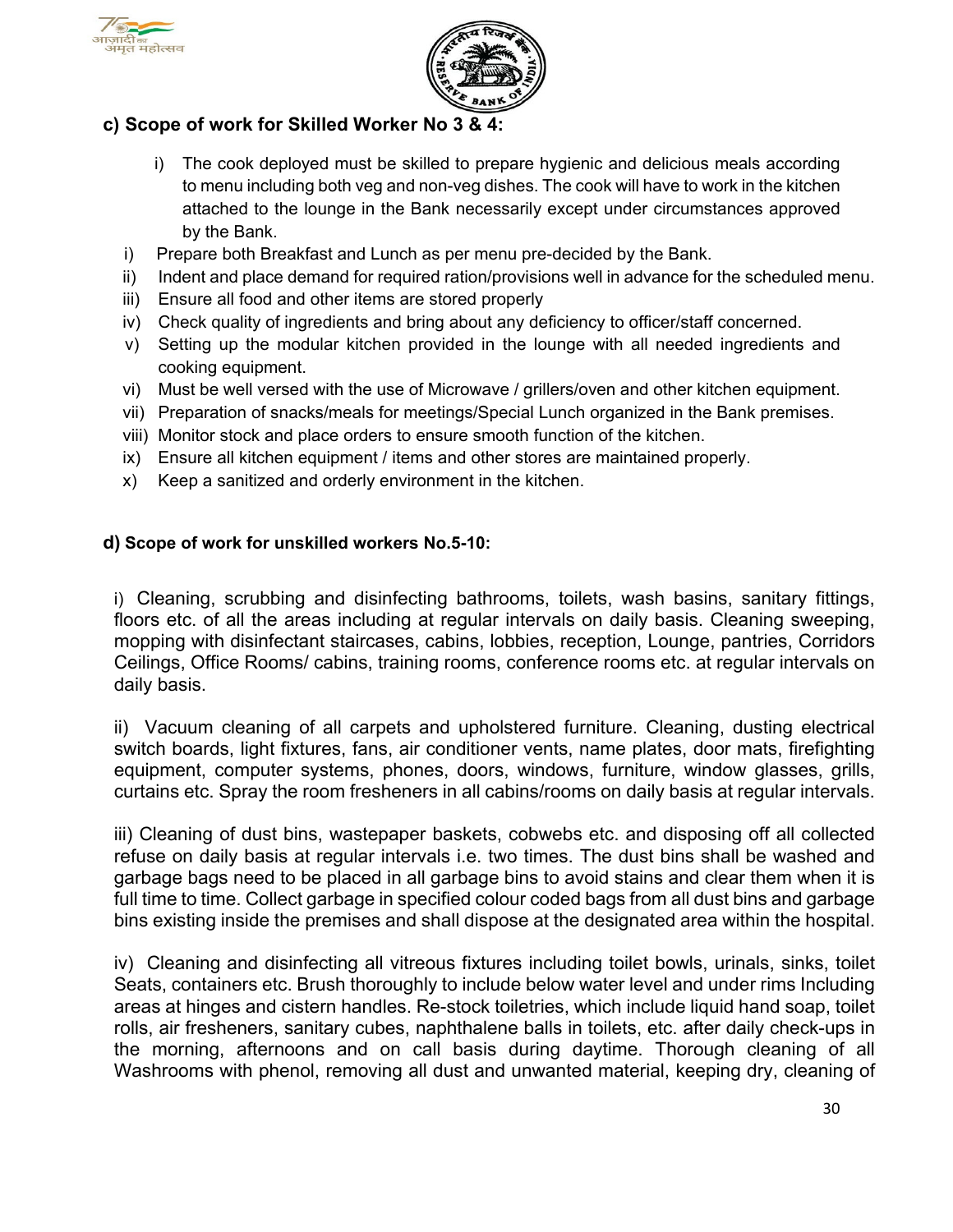



window grills/glass once in a day. Naphthalene balls should be put in wash basins and toilets. Air purifiers, toilet rolls and liquid soap are to be provided by the bidder regularly to ensure continuous availability of the materials in requisite place.

# **e) Scope of work for unskilled workers No.11:**

i). Maintain the beautification of the terrace garden & vertical garden.

ii). Must to know sowing/ plantation. Should be able to grow and maintain seasonal flowering plants. Monitor and maintain the health of plants. Work with hand tools and basic light machinery to trim and fertilize the plants.

iii). Maintain the terrace garden & vertical garden by clearing rubbish and litter.

iv). Deal with pest problems that could damage plants Maintain the beautification. Spraying of insecticides, pesticides etc. as and when required or directed by Bank.

v). Watering the plants regularly. Cleaning/ washing of Plants. The foliage shall be cleaned/ washed once in a week.

vi). Remove and dispose all garbage, dry, wet and kitchen waste generated from the Office, Lounge and garden area with GMC garbage collector in due time.

Note : The contractor has to provide the personal protective equipment as per requirement to the respective worker for accomplishing their job. The cost of the same should not be deducted from the wages.

## **f) Eligibility Criteria for Personnel's to be deployed:**

- a) Manpower deployed should not be in Low Medical Category i.e. should be physically fit in all respects. Medical fitness will be considered as per fresh medical fitness certificate from Registered Medical practitioner with qualification not less than MBBS as produced for verification by the Contractor.
- b) The manpower deployed by the Contractor during the currency of the Contract shall not work in any other organisation or shall not be deployed by the Contractor at any other organisation. If any such instance comes to the notice of the Bank during the agreement period, the Bank shall have the right to impose suitable penalty on the Contractor, which will be recovered from its monthly bills or security deposit or any other dues of the Contractor. Bank shall have the right to ask for a suitable replacement in such a case.
	- c) Personnel deployed shall be persons between 18 and 45 years of age.
	- d) Skilled worker should be able to read English language.
	- e) The manpower deployed should be able bodied and trained persons with good health and clean record.

## **g) Pay Structure:**

a) The prospective tenderer may quote above the higher wages as per the notification published on minimum rates of wages by Central Govt./ State Govt. whichever is higher from time to time, besides paying all other statutory payments of the minimum wages adhering to statutory guidelines to obviate any breach of statutory provisions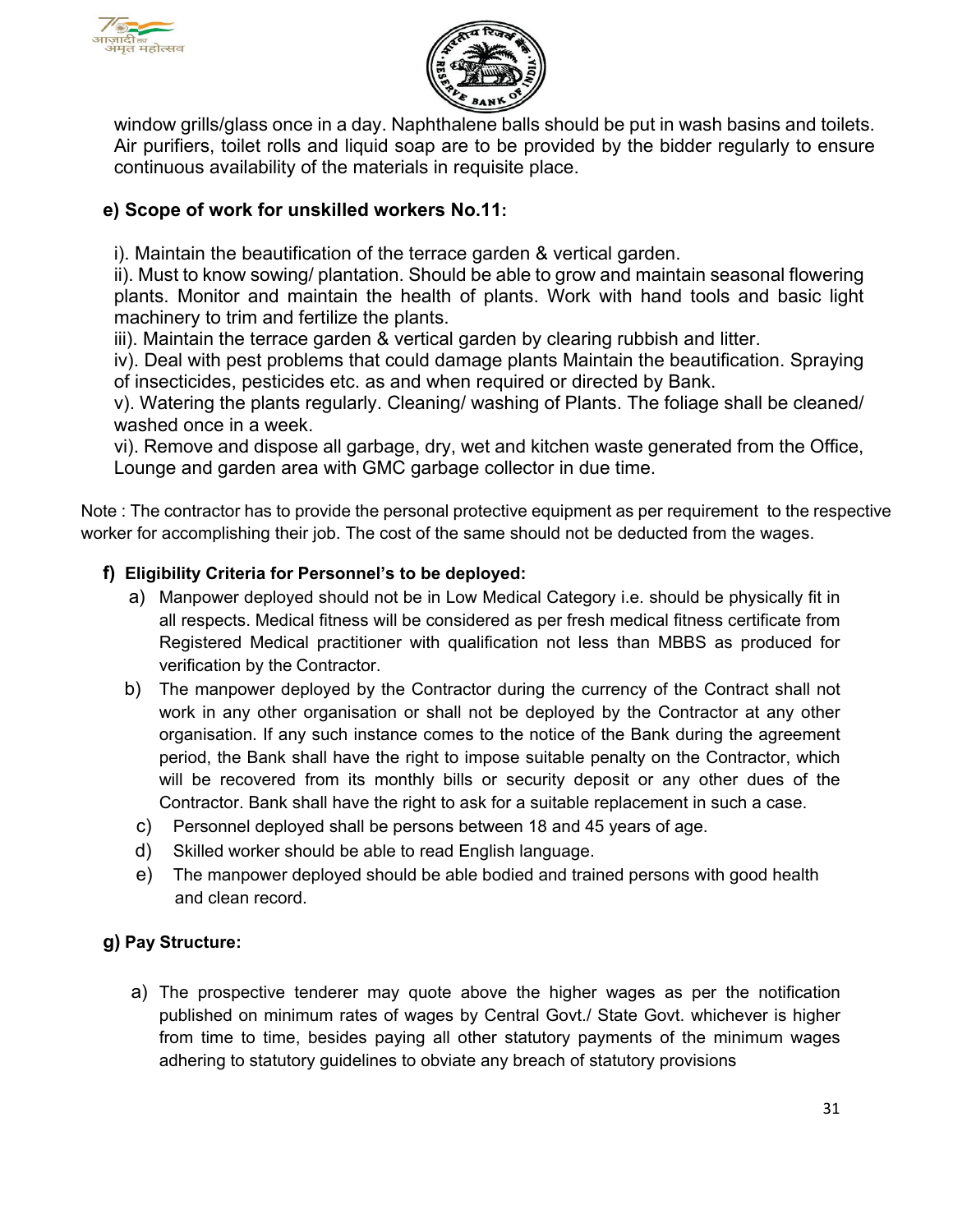



- b) Rates quoted by the contractor shall be a fixed amount throughout the period of the agreement. However, the Bank shall consider changes on account of revision of minimum wages/statutory provisions as notified by the Government during the currency of the contract. Service charges will be constant irrespective of changes in Minimum wages act.
- c) The rates should be inclusive of all applicable elements as per applicable Statutory Provisions except GST. GST shall be reimbursed on actual on production of documentary evidence and should be exclusive of above rates.

#### **h) Terms of Payment:**

- a) The tenderer shall be responsible and liable for payment of salaries, statutory minimum wages, other admissible allowances and other legal dues to the manpower deployed for the purpose of rendering the services required by the Bank under this tender. The Bank shall not pay any extra charges / payment for whatever reason including weekly off / leave / holiday etc. to the manpower deployed. Written records for having made these payments will be submitted to the Bank, at monthly intervals, for its verification.
	- b) The tenderer will not be paid any payments in advance. Monthly payment confirming to the attendance of the manpower deployed as per the documents to be maintained by the tenderer and submitted to the Bank shall be made by the Bank after the end of every calendar month. The tenderer must pay salary to the manpower deployed by 5<sup>th</sup> of every month.
	- c) The requisite manpower deployment shall be provided as per the requirement of the Bank and the persons deployed by the tenderer shall not claim themselves as the employees of the Bank and there shall be no employer-employee relationship between the Bank and the persons so deployed by the tenderer.
	- d) In the event of termination of the contract for any reason whatsoever, the tenderer or the manpower deployed shall not be entitled for any sum or sums whatsoever from the Bank by way of compensation, damages or otherwise.
- e) The payment of the bill to the tenderer will normally be done by the Bank within 30 days from the date of receipt of the bill by the Bank. However, if there is a delay of more than 45 days for any reason, it may be immediately brought to the notice of the Bank. Any clarification from the contractor on the bill submitted by the contractor will be sought by the Bank within 15 days from date of receipt of the bill and the contractor has to provide clarification regarding the same within 7 days. In case of any disagreement between the Bank and the contractor on any part of the Bill, such part may be severed from the rest and payment will be made against the agreed and admissible part of the bill. The settlement of the severed part will be separately dealt with as per terms and conditions of the contract

#### **i) Bank Guarantee:**

a) The successful tenderer shall deposit 5% of Contract value as Bank Guarantee (BG) of Rs: 1,35,000/- (Rupees: One Lakh Thirty-five Thousand only). Performance Bank Guarantee shall be valid for the entire period of currency of contract for due fulfillment of the contractual obligations by the contractor. The BG shall be valid for a period of Sixty (60) days after the expiry of contract period. The EMD of such tenderer will be returned on receipt of the Bank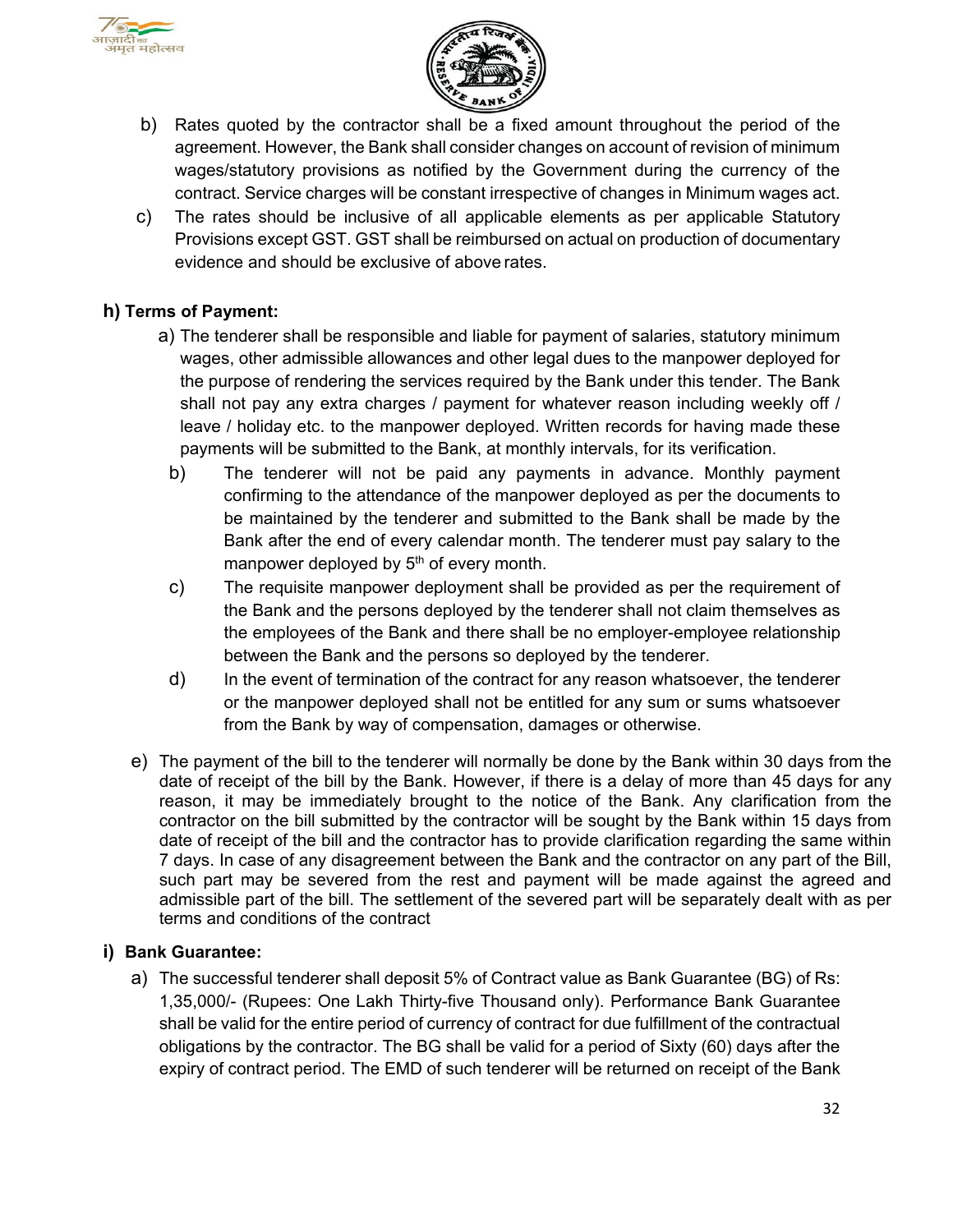



Guarantee.

- b) Failure of the successful tenderer to submit the Bank Guarantee of Rs: 1, 35,000/- (Rupees: One Lakh Thirty-five Thousand only) in or to sign the Agreement shall constitute sufficient ground for the annulment of the award, forfeiture of the EMD and blacklisting of such tenderer.
- c) The Bank Guarantee shall be released without interest after two months of expiry of the contract period only after being satisfied of the successful completion of the contract and no liabilities from the successful tenderer or its employees. In case of any complaint or pending dues, the Bank Guarantee will be treated as security deposit and shall be discharged only after adjusting all dues, liabilities, etc

#### **j) Penalty and Liquidated Damages:**

- a) The Bank will impose a penalty of Rs.500/- per person per day if the manpower deployed are found either unauthorizedly absent from their post or sleeping while on duty. In addition to this penalty, such lapses will be viewed seriously by the Bank and may result in **Termination of the contract.**
- b) In case of breach of any/or more of the conditions in the agreement and/or services provided by the Contractor are found not satisfactory (not maintaining the man power, found not alert on duty, indiscipline and improper uniform/turnout etc.), during any period of the agreement, an amount subject to minimum 10% of the total monthly bill would be deducted as liquidated damages for one month and if the performance continues to be unsatisfactory in any of the subsequent months the services of the Contractor can be terminated by giving a short notice of seven days or forthwith depending upon the exigencies and also disqualifying it from participation in future empanelment.

#### **k) Other Facilities:**

- a) It shall be the responsibility of the Contractor to provide name plate/identity card to the manpower deployed to perform their duties. The identity cards shall be produced on demand by any authority of the Bank or of the Government.
- b) The Bank will not provide accommodation to the personnel deployed in the Bank's Premises or elsewhere.
- c) In case of Housekeeping services, cleaning material will be provided by the Bank.
- d) The Contractor must arrange all necessary measures to keep the workers compliant to COVID 19 norms as prescribed by the authorities and as per instruction issued by the Bank from time to time.

#### **l) Reporting:**

- a) The Contractor will introduce its manpower to designated officer/ controlling officer/ security officer or any other person authorized by the Bank on its behalf for the operation of the agreement by the Bank, for verification and satisfaction before their deployment and the Contractor shall furnish the complete particulars / bio- data of personnel with passport size color photo, duly attested by a Gazetted Officer, before deployment.
- b) The Bank reserves the right to advise the Contractor to remove any personnel found not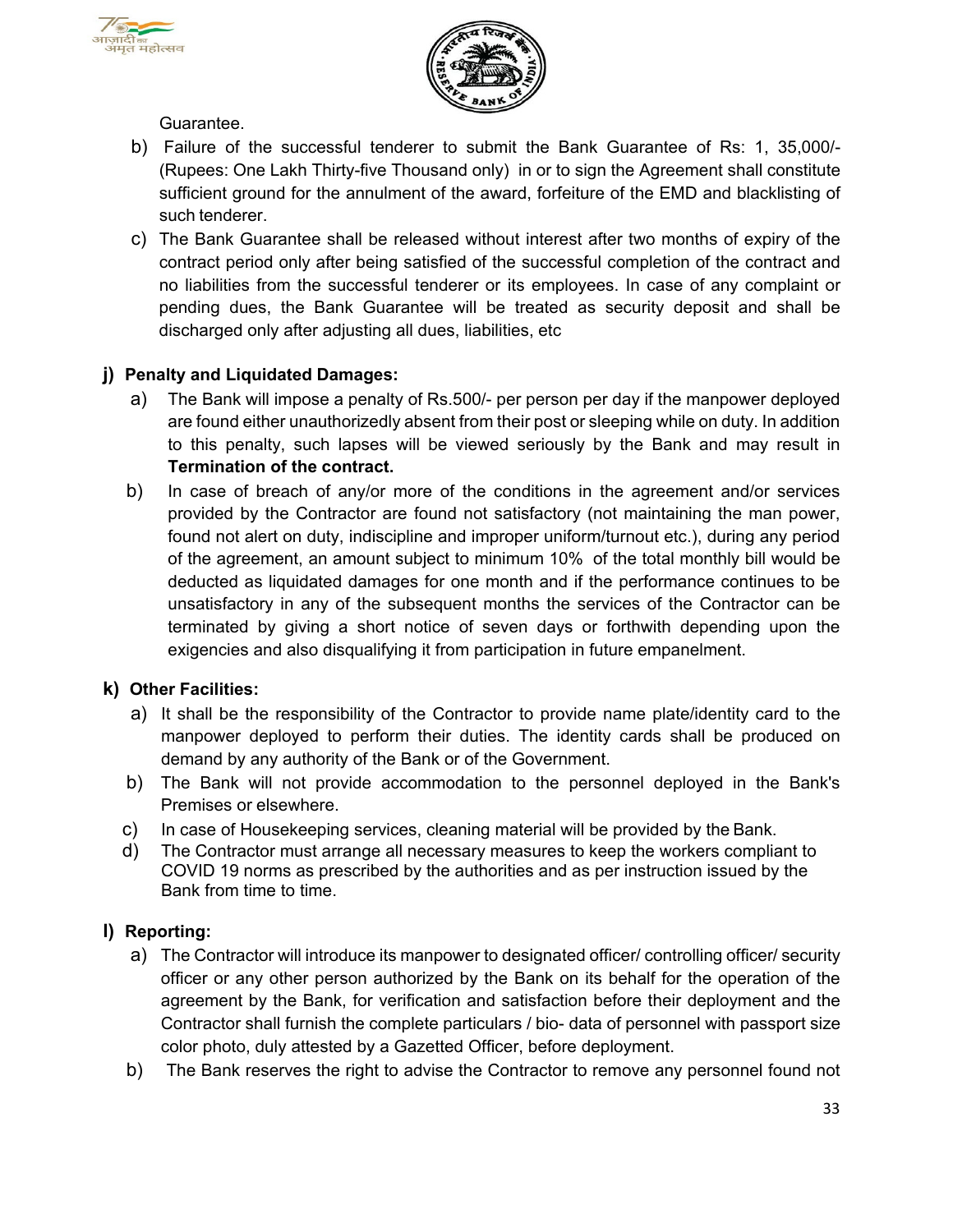



discharging his duties satisfactorily or of doubtful character and it will immediately remove such person / persons and provide replacement.

- c) The duty points and retention of personnel deployed by the Contractor will be decided by the Bank through its Officer-in-Charge or any person so authorized in this regard and the Contractor will have to abide by such direction.
- d) The personnel deployed shall work as per the timings decided by the Bank, subject to applicable statutory provisions.
- e) It may be distinctly understood that there shall not be any absenteeism by the personnel. In case of absenteeism, if any, replacement personnel will have to be provided by the Contractor. The replacement personnel should be able to join his duty within two hours, failure to do so would render the Contractor liable to pay the damages at double the rate of the wages and suitable deductions will be made from monthly bills of the Contractor. Such replacement personnel shall also be subject to meeting the required standards.

#### **m) Termination of the Contract:**

- i. Without prejudice to what is contained hereinabove, the Bank shall at its sole and absolute discretion, be entitled to terminate this agreement forthwith by written notice without assigning any reason and without payment of any compensation, if
	- a. in the opinion of the Bank (which shall not be called in question by the Contractor and shall be binding on the Contractor) the Contractor fails or refuses to implement this agreement to the Bank's satisfaction and/or
	- b. the Contractor commits a breach of any terms and conditions of this agreement and/or
	- c. the Contractor is adjudged an insolvent or a compromise is entered by it with its creditors or receiver is appointed of any part of the assets or property of the Contractor and/or
	- d. for any reason whatsoever, the Contractor becomes disentitled in law to perform his obligations under this agreement and/or
	- e. there is any variation in the ownership/partnership of the management of the Contractor or its business without the prior approval in writing of the Bank of such variation.
	- ii. In case, the Contractor wants to terminate the agreement for any reason, it may do so after giving three months' prior notice.

## **n) Settlement of Disputes by Arbitration:**

If any dispute, differences or questions shall, at any time, arise between the parties as to the construction of this Agreement or concerning anything herein contained or arising out of this Agreement or as to the rights, liabilities and duties of the said parties and binding, the same shall be referred to arbitration under the provisions of Arbitration and Conciliation Act, 1996 or any statutory modification thereof and the decisions of the Arbitrator/panel of Arbitrators shall be final and binding on both the parties. Further, such disputes, difference or questions, if any, shall be deemed to have arisen at Gangtok and only courts in Gangtok shall have jurisdiction to determine the same.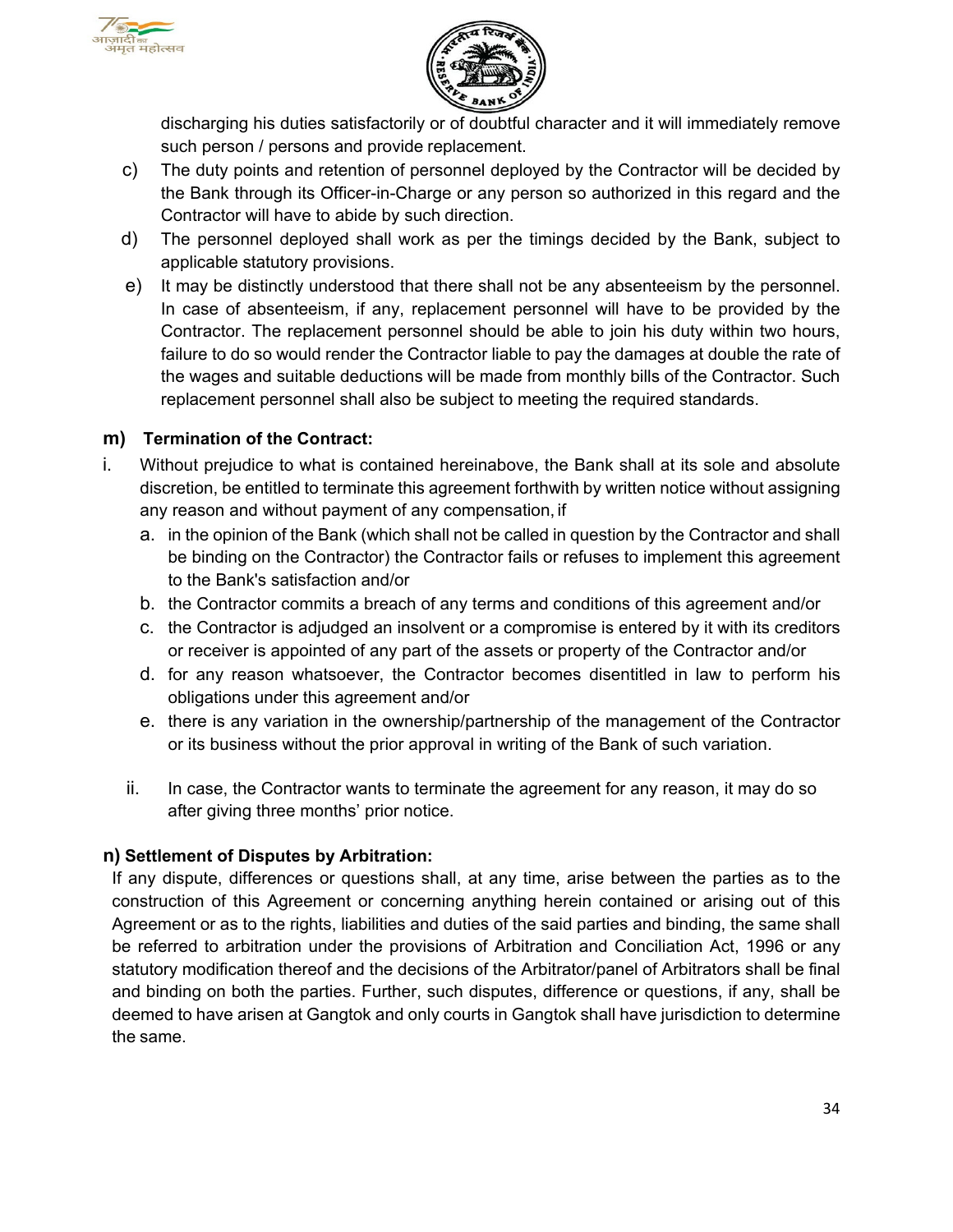



## **o) Compliance with "the Sexual Harassment of women at workplace (Prevention, Prohibition and Redressal) Act, 2013**

- a) The Contractor shall be solely responsible for full compliance with the provision of "the Sexual Harassment of Women at Workplace (Prevention, Prohibition and Redressal) Act, 2013". In case of any complaint of sexual harassment against its employee within the Bank's Premises, the complaint will be filed before the Internal Complaints Committee constituted by the Contractor or the Local Complaints Committee, as applicable, and the Contractor shall ensure appropriate action under the said Act in respect to the complaint.
- b) Any complaint of sexual harassment from any aggrieved employee of the Contractor against any employee of the Bank shall be taken cognizance of by

the Regional Complaints Committee constituted by the Bank.

- c) The Contractor shall be responsible for any monetary compensation that may have to be paid in case the incident involves the employees of the Contractor, for instance any monetary relief to Bank's employee, if sexual violence by the employee of the Contractor is proved.
- d) The Contractor shall be responsible for educating its employees about prevention of sexual harassment at workplace and related issues.
- e) The Contractor shall provide a complete and updated list of its employees who are deployed within the Bank's Premises, at all times.

#### **p) Other Terms and conditions:**

- i. The tenderer shall indemnify and keep indemnified the Bank against all losses and claims, damages or compensation for the following:
- q) Any loss due to theft, pilferage etc. and will make good the loss sustained by the negligence, absenteeism or dereliction of duty by the manpower deployed.
- r) Any loss suffered by the Bank as a result of disclosure of any confidential information.
	- Failure to observe the above shall be treated as breach of Contract on the part of the tenderer and the Bank shall be entitled to claim damages and pursue legal remedies.
	- ii. The tenderer shall be wholly responsible for the liabilities, if any, in respect of losses and claims, damages or compensation for breach of any provisions of the Contract Labour (Regulation and Abolition) Act, 1970; Employees State Insurance Act 1948; Workmen's Compensation Act, 1923; Payment of Wages Act, 1936; Payment of Bonus Act, 1965; The Employees Provident Fund and Miscellaneous Provisions Act, 1952; The Minimum Wages Act, 1948; Employees Liability Act, 1938; Employment of Children Act, 1938, The Sexual Harassment of Women at Workplace (Prevention, Prohibition and Redressal) Act, 2013 or any other applicable law/statute in force from time to time in this regard.
	- iii. Any dispute regarding working hours and of compensation payable to the workers deployed by the tenderer will be the responsibility of the tenderer and no representation will be entertained on this issue by this Office. The tenderer shall totally indemnify the Bank in this regard.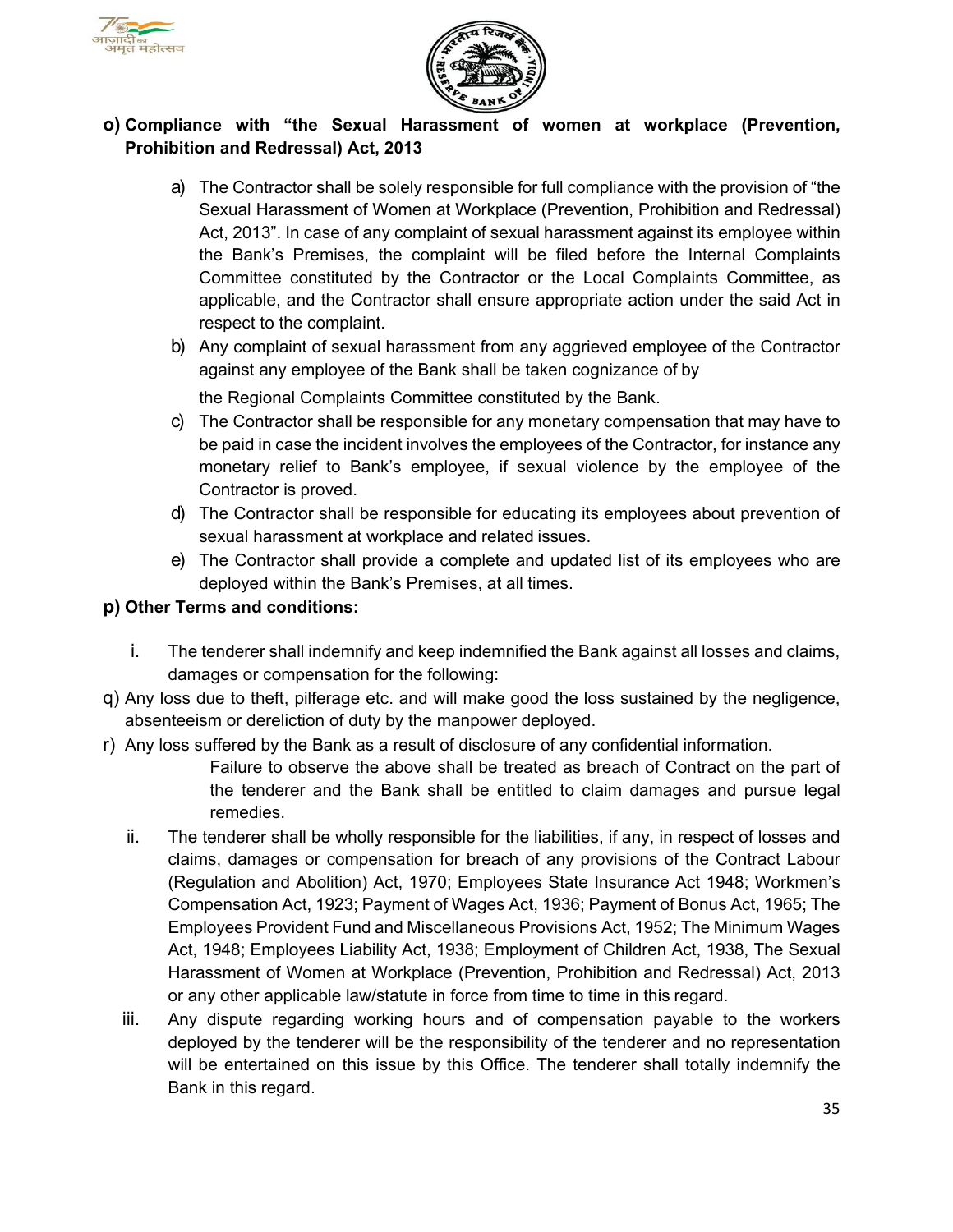



- iv. If awarded, the tenderer shall not assign the Contract. The tenderer shall not sublet any portion of the Contract except with written consent of the Bank. In case of breach of these conditions, the Bank may serve a notice in writing on the tenderer rescinding the Contract.
- v. If any tenderer is not found to possess the required eligibility for participating in the tendering process at any point of time and/or his performance reports received from his clients are not found satisfactory, the Bank reserves the right to reject his offer even after opening of Part-I of the e-tender and Part-II of the e-tender will be not be opened. The Bank is not bound to assign any reason for rejecting the tender.
- vi. After prima facie scrutiny, if any tenderer is found not fulfilling the required eligibility criteria, the tender submitted by it will not be processed further.
- vii. The tenderer / manpower deployed by it shall not disclose directly or indirectly to anyone details of this Office, operational process, technical know-how, security arrangements, administrative / organizational matters, infrastructure / systems / equipment's etc., which may come to the possession or knowledge of the tenderer during the course of discharging his Contractual obligations in connection with this agreement, to any third party and shall at all times hold the same in strictest confidence. The tenderer shall treat the details of the Contract as private and confidential, except to the extent necessary to carry out the obligations under it or to comply with applicable laws. The tenderer shall not publish, permit to be published, or disclose any particulars of the works in any trade or technical paper or elsewhere without the previous written consent of the Bank.
- viii. The tenderer shall take all appropriate actions with respect to its employees to ensure that the obligations of non-disclosure of confidential information under this agreement are fully satisfied. The Contractual obligations with respect to non- disclosure and confidentiality will survive till the expiry or termination of this agreement for whatever reason.
- ix. The Manpower deployed shall work as per the timings decided by the Bank, subject to applicable statutory provisions.
- x. The tenderer shall maintain neat, complete and legible registers, records, reports and returns for inspection by various authorities at short notice.
- xi. The tenderer shall provide information as required in respect of manpower deployed by it to enable the Bank to monitor compliance of Employees' Provident Fund Organization, Employees' State Insurance Corporation, etc.
- xii. The tenderer shall ensure that all persons employed by it, for the purpose of rendering the services required by the Bank are insured as per Workman's Compensation Act and other applicable statute for which no extra payment will be made by the Bank. Documentary proof of the same has to be submitted to the Bank within two months from the date of deployment of manpower.
- xiii. The authorized person of the tenderer, other than the personnel deployed, shall personally and exclusively supervise or deploy sufficient supervisory personnel, exclusively to supervise the work of his employees so as to ensure that the services rendered are carried out to the satisfaction of the Bank. The tenderer shall ensure that no employee of the tenderer will enter or remain on the Bank's premises beyond the specified time limits until and unless it is absolutely necessary for fulfilling Contractual obligations.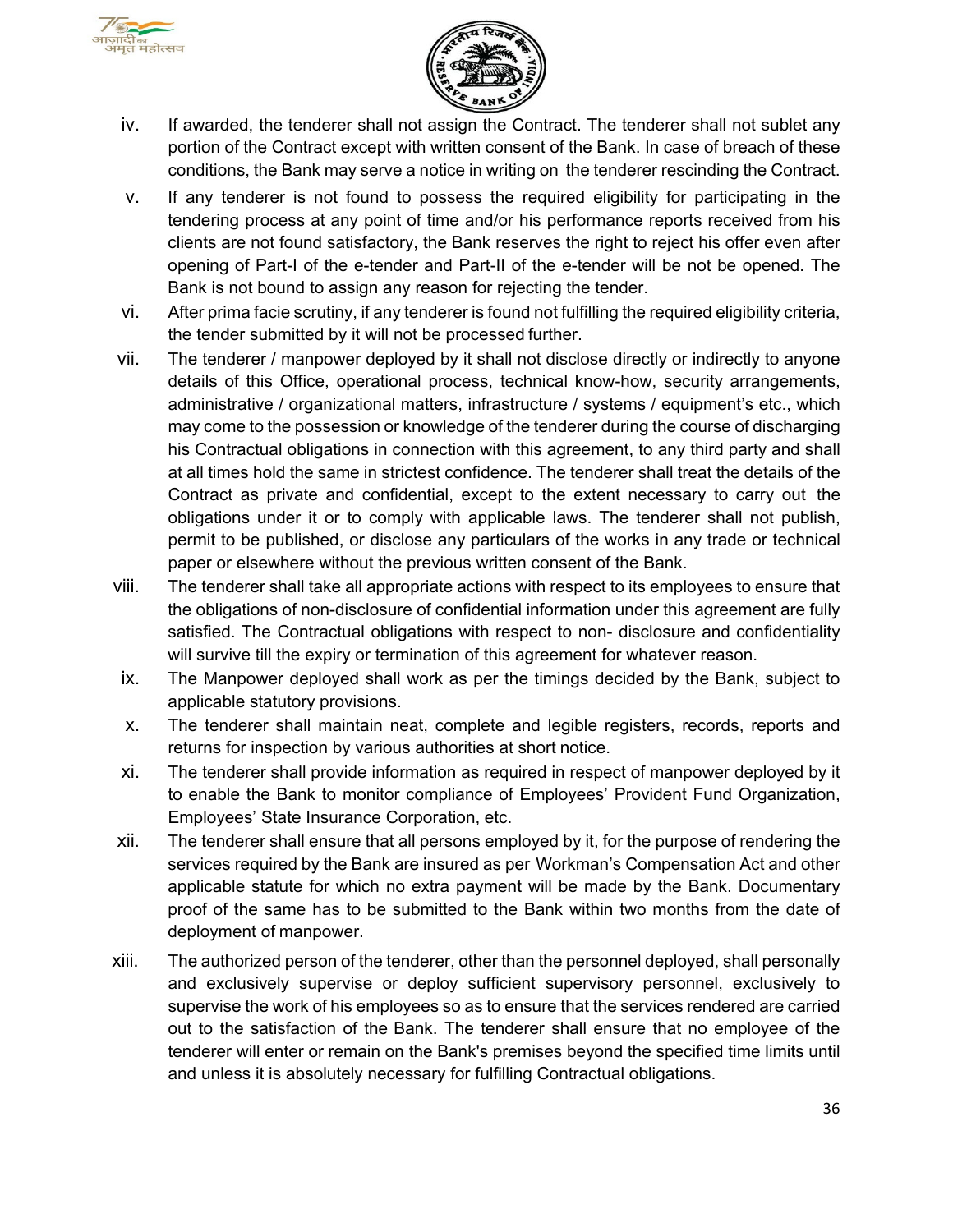



- xiv. The tenderer shall obtain Police Verification report on character and antecedents of his personnel and other details relating to age, educational qualification, name and permanent address to be provided under this Contract along with their passport size photographs before engaging them for duty in Bank's Premises. Only able bodied, physically fit, well trained, literate, disciplined and honest personnel shall be deployed.
- xv. The tenderer shall, at its own expenses, get the manpower deployed by it medically and clinically examined as per the tests prescribed by the Bank within one month of awarding the Contract. The medical reports should be submitted to the Bank. These certificates / reports should also be submitted as and when any new person is deployed by the tenderer.
- xvi. The tenderer shall ensure payment of wages to labourers of all descriptions deployed by it as per the rates quoted by it ensuring compliance with Minimum Wages Act, 1948. The tenderer shall maintain a register of wages, issue a wage slip to very manpower deployed and obtain his signature or thumb impression on the wage slip in the presence of the Bank's authorized Officer assigned for this work. The register shall be submitted to the Bank after every payment to the manpower. In addition, the tenderer will have to provide essential amenities required under applicable laws / statutes like first aid facility etc. to the manpower deployed. The tenderer has to give an undertaking on Non-Judicial Stamp Paper of applicable value before the award of the work that it undertakes to actually pay wages to labourers of all descriptions deployed by it for the purpose of rendering services required by the Bank as per the rates quoted in the tender ensuring compliance with Minimum Wages Act, 1948 and other applicable laws. The tenderer shall also keep the Bank indemnified against all the actions that may be initiated against it by the Statutory Authorities for its failure to pay such wages and provide the essential amenities.
- xvii. The tenderer shall ensure that the manpower deployed, while on the premises of Bank or while carrying out their obligations, observe the standards of cleanliness, decorum, safety, good behavior and general discipline laid down by the Bank or its authorized agents and the Bank shall be the sole judge as to whether or not the tenderer and /or the manpower deployed have observed the same.
- xviii. The tenderer shall provide a day of rest to the manpower deployed as per applicable statues.
- xix. The tenderer shall obtain a licence under Contract Labour (Regulation and Abolition) Act, 1970 or any other law, as applicable from time to time, failing which the tenderer alone would be responsible for actions/ proceedings ensuing thereto. The Bank shall not be held responsible for acts, commissions or omissions of the tenderer and shall in no way be made liable to the persons deployed by the tenderer.
- xx. The Contract can be further extended for a further period of two years, one year at a time, or such other period as the Bank may consider necessary subject to satisfactory performance and adherence to Contractual obligations by the tenderer. The decision of the Bank in this regard will be final.
- xxi. All liabilities arising out of any legal dispute, accident etc. shall be borne/ paid by the tenderer and the Bank shall not be liable in any manner whatsoever.
- xxii. The Contractor shall ensure that all persons employed for the purpose of rendering the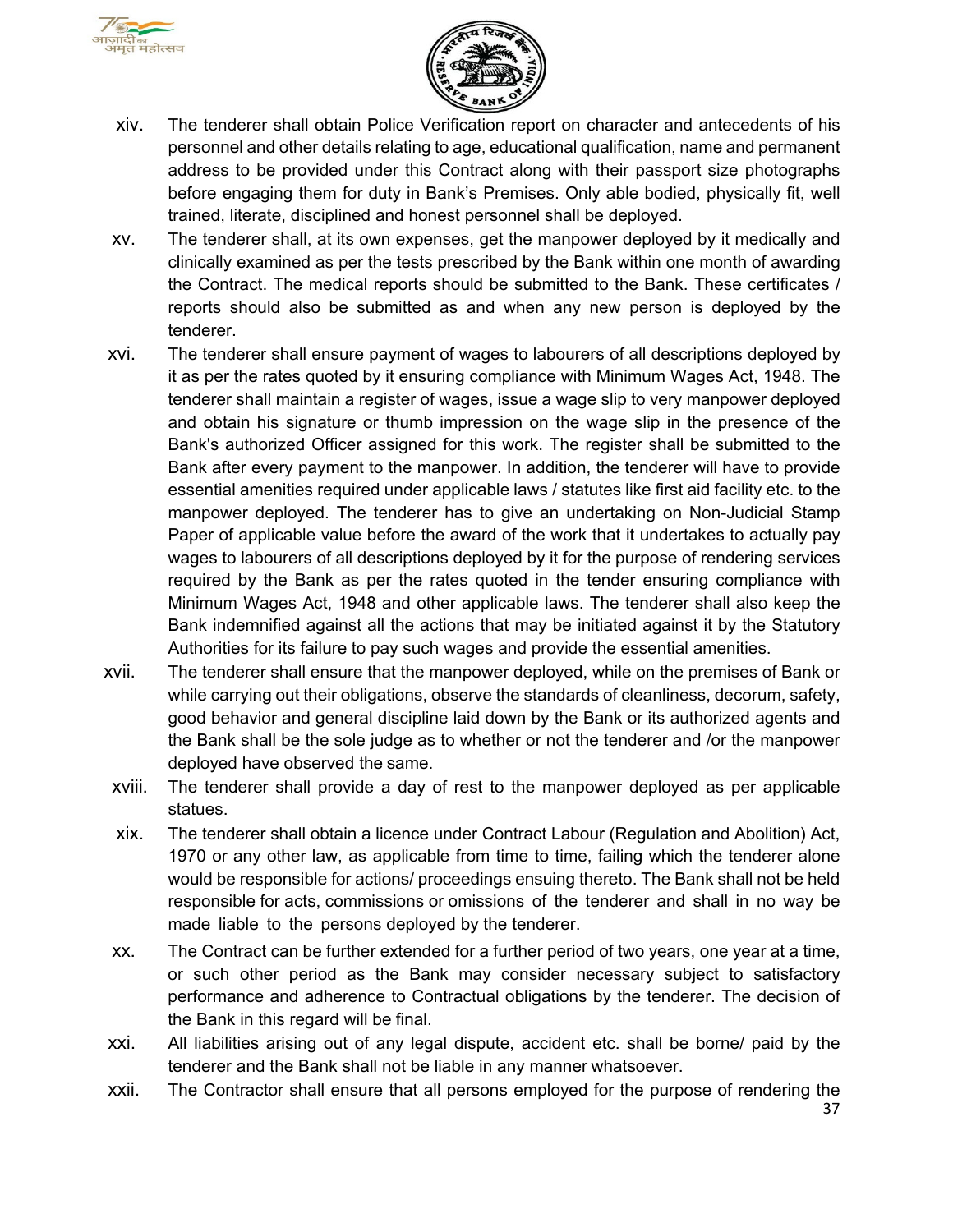



services required by the Bank under this agreement are insured with Government of India recognized insurance companies, for which no extra payment will be made by the Bank. The contractor shall be solely responsible for any injury or damage to any persons or animals or any other things arising due to deployment in the Bank for executing the work contract.

xxiii. The Bank shall not be responsible for payment of any compensation for death of or injury or accident to any of the manpower deployed which may arise out of and in the course of their duties and employment. It is agreed and understood that the tenderer shall alone be liable to pay such damages or compensation to the persons deployed.

## **27. Stamp Duty**

The Contractor shall bear the stamp duty of this Agreement which will be executed in duplicate. The Bank and the Contractor will retain one copy of the agreement each.

In witness, thereof the parties hereto have subscribed their respective hands hereto and, on a duplicate, hereof on the day and year hereinabove first mentioned.

| Signed and delivered |                                      |
|----------------------|--------------------------------------|
| Shri                 | (sign and seal of the Contractor) In |

the presence of (witness):

1.

Signed and delivered for and on behalf of Reserve Bank of India by (sign and seal of the Bank)

Shri **Shri** , its duly authorized Officer in

the presence of (witness):

1.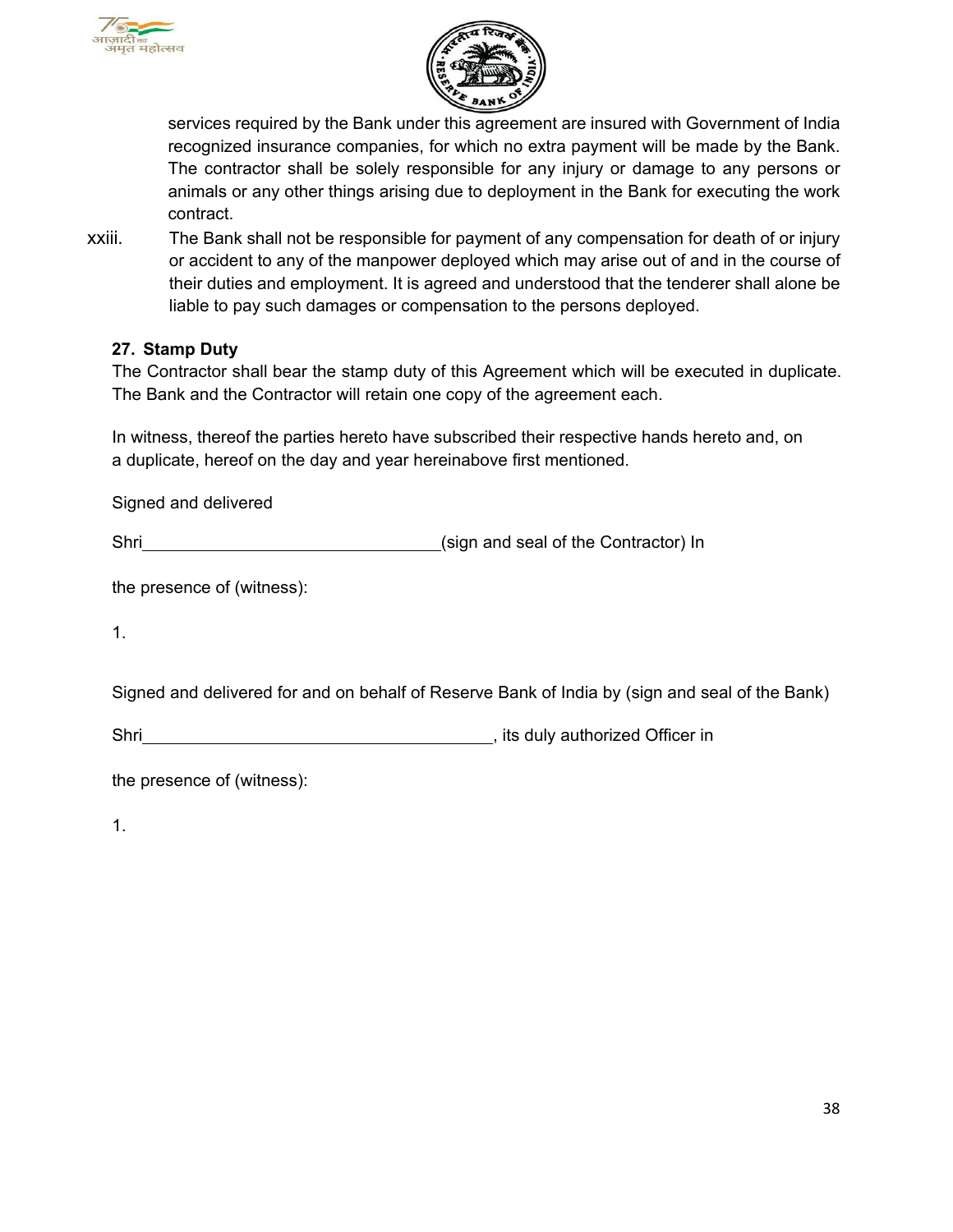



## <span id="page-42-0"></span>**Annex-1**

## **Details of previous experience**

| SI. | <b>Duration of</b><br><b>Contract</b> | Nature of<br>services                                                   | Name, full<br>address and         |                                        | <b>Number of persons</b>      |  |
|-----|---------------------------------------|-------------------------------------------------------------------------|-----------------------------------|----------------------------------------|-------------------------------|--|
| No. | rendered                              | phone no. of<br>the Office<br>under whom<br>the work was<br>carried out | <b>Office</b><br><b>Attendant</b> | <b>Maintenance</b><br><b>Attendant</b> | <b>Cook/Assistant</b><br>Cook |  |
|     |                                       |                                                                         |                                   |                                        |                               |  |
|     |                                       |                                                                         |                                   |                                        |                               |  |
|     |                                       |                                                                         |                                   |                                        |                               |  |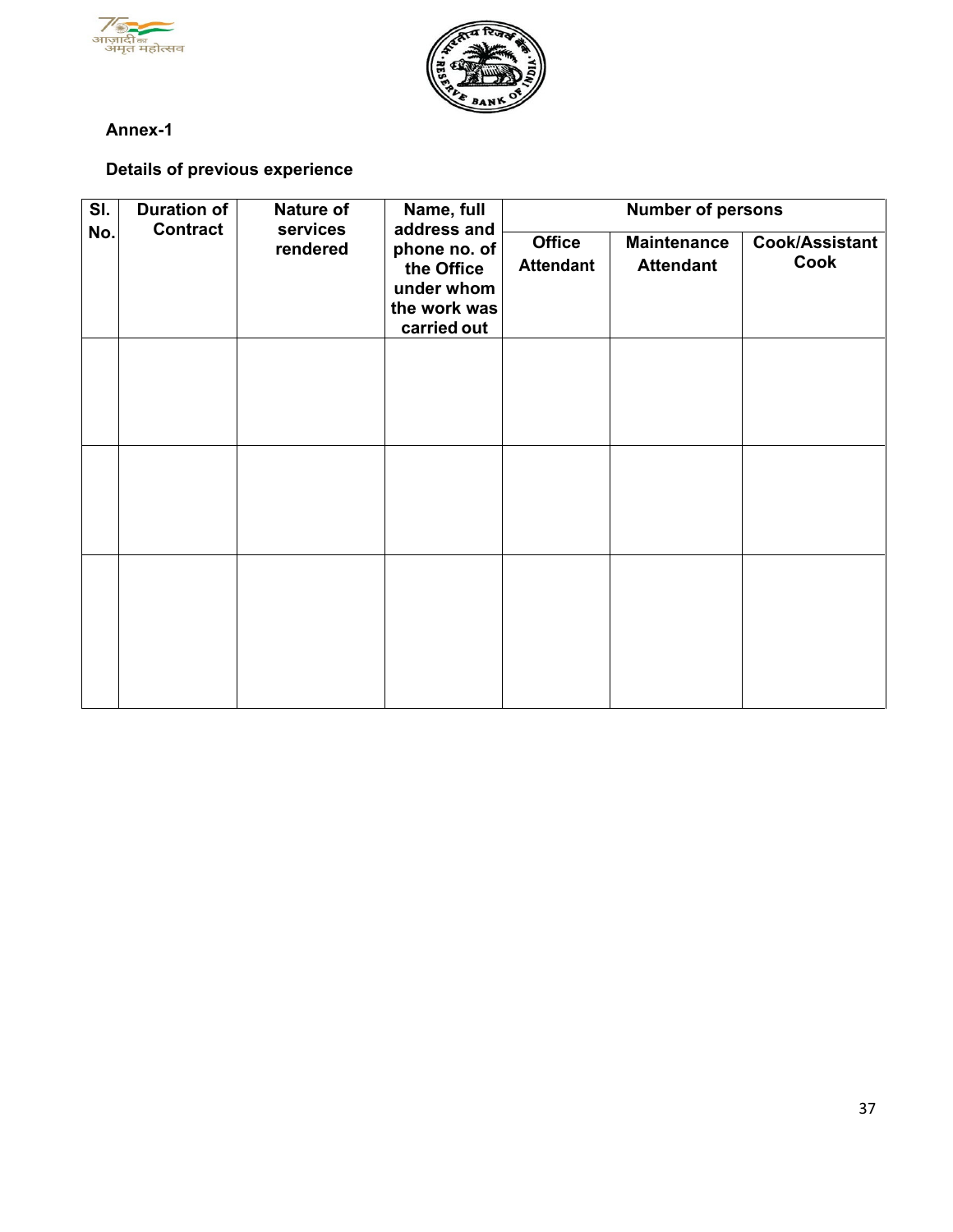



# **Reserve Bank of India Human Resource Management Department Amdo Golai, Gangtok, Sikkim-737102**

## **E-Tender for providing Housekeeping services on Outsourcing basis to RBI, Gangtok upto March 31, 2023**

## **PART-II**

 **Price Bid**

| <b>Address:</b> |                                                                                                                       |  |
|-----------------|-----------------------------------------------------------------------------------------------------------------------|--|
|                 | <u> 1989 - Andrea Station Barbara, actor a component de la componentación de la componentación de la componentaci</u> |  |
|                 |                                                                                                                       |  |
|                 |                                                                                                                       |  |
|                 | <b>Contact Number:</b> The Contact Number:                                                                            |  |
|                 | Last Date of Submission: June 07, 2022 at 14:00 hrs                                                                   |  |
|                 | (This is for illustrative purpose only and the Price Bid should not be submitted with Part- I                         |  |
|                 | Technical Bid. It should be submitted in the MSTC Online Portal under section – Price Bid)                            |  |

**Note: The tenderers are requested not to submit PART II (Financial Bid) along with PART I document (Technical Bid), else the participation will be rejected.**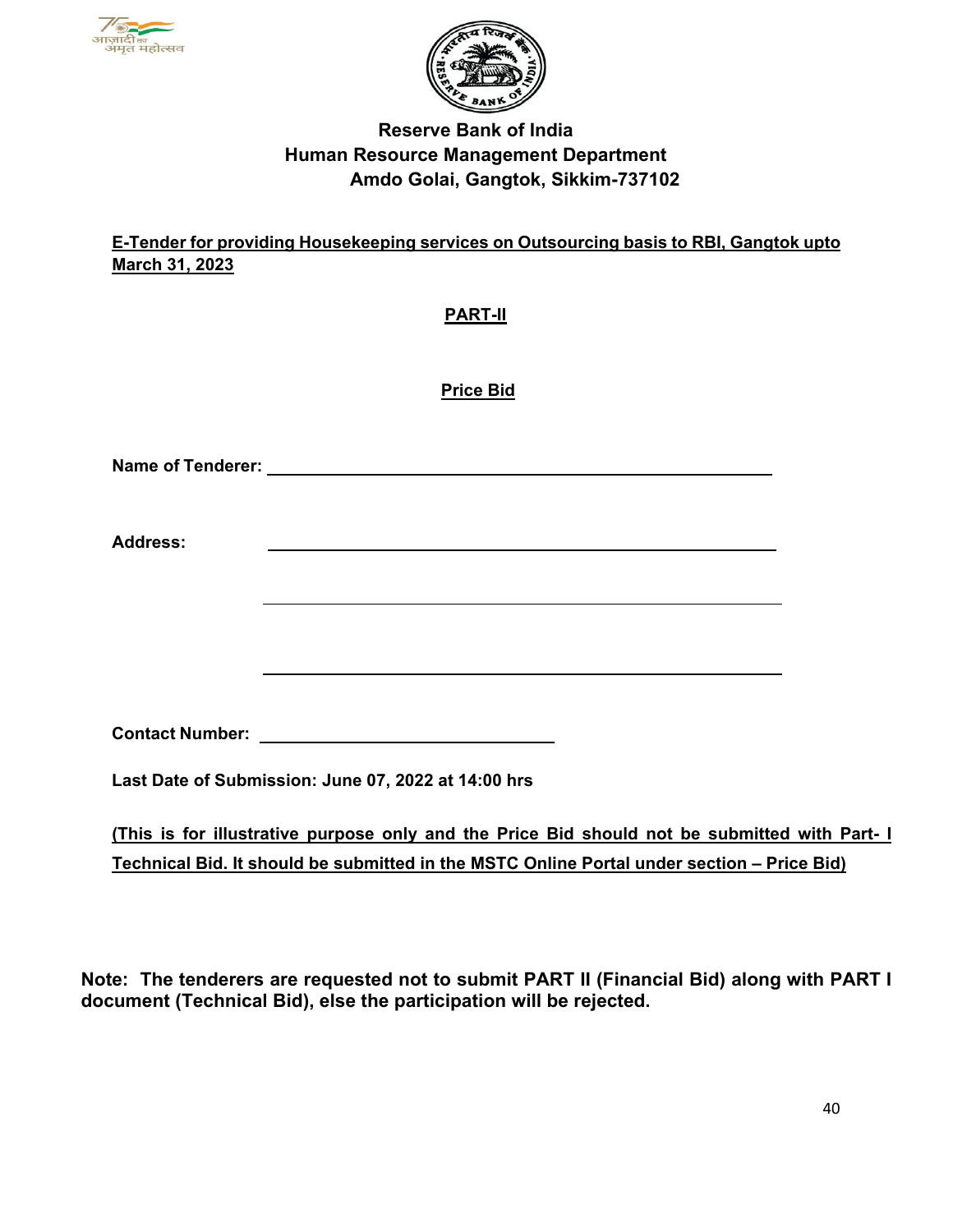



 **PART-II** **Price Bid**

**E-Tender for providing Housekeeping services on Outsourcing basis to RBI, Gangtok upto March 31, 2023 (**Through [www.mstcecommerce.com/eprochome/rbi\)](https://www.mstcecommerce.com/eprochome/rbi/)

**(This is for illustrative purpose only and the Price Bid should not be submitted with Part-I Technical Bid. It should be submitted in the MSTC Online Portal under section – Price Bid.)**

| Name of the Firm /<br>Company / Agency<br>(With full address and<br>Tel. No.)                                                                  |  |
|------------------------------------------------------------------------------------------------------------------------------------------------|--|
| Registration No. of the $\vert$ :<br>Firm / Company /<br>Agency under State /<br>Central Govt. or any<br>other Organisation Viz.<br><b>DGR</b> |  |

**Total Amount of Charges for all categories of manpower deployed**

| Sr.<br>(a) | Category of<br><b>Manpower</b><br>(b)                                                                                                                                                                                                           | No. of<br>persons<br>to be<br>deployed<br>(C) | # Rate per person (for 26 days)<br>(d)          |  |  |
|------------|-------------------------------------------------------------------------------------------------------------------------------------------------------------------------------------------------------------------------------------------------|-----------------------------------------------|-------------------------------------------------|--|--|
| A          | <b>Skilled Worker</b>                                                                                                                                                                                                                           | 4                                             | (to be quoted by the tenderer exclusive of GST) |  |  |
| B          | <b>Unskilled Worker</b>                                                                                                                                                                                                                         |                                               | (to be quoted by the tenderer exclusive of GST) |  |  |
|            | Service Charges (Service Charges in percentage, which should include: All expenditure on providing<br>managerial/ supervisory/ insurance/ administrative services by all means to get the work done<br>through deployed Housekeeping services.) |                                               |                                                 |  |  |

# *Rates shall be inclusive of Minimum Basic Wages plus VDA, Employees Provident Fund Contribution, Employees State Insurance Contribution, Employees Deposit Linked Insurance (EDLI), EDLI administrative charges, Bonus @ 8.33% as applicable, All Charges will be as per applicable statutory provisions. All Charges will be as per applicable statutory provisions.*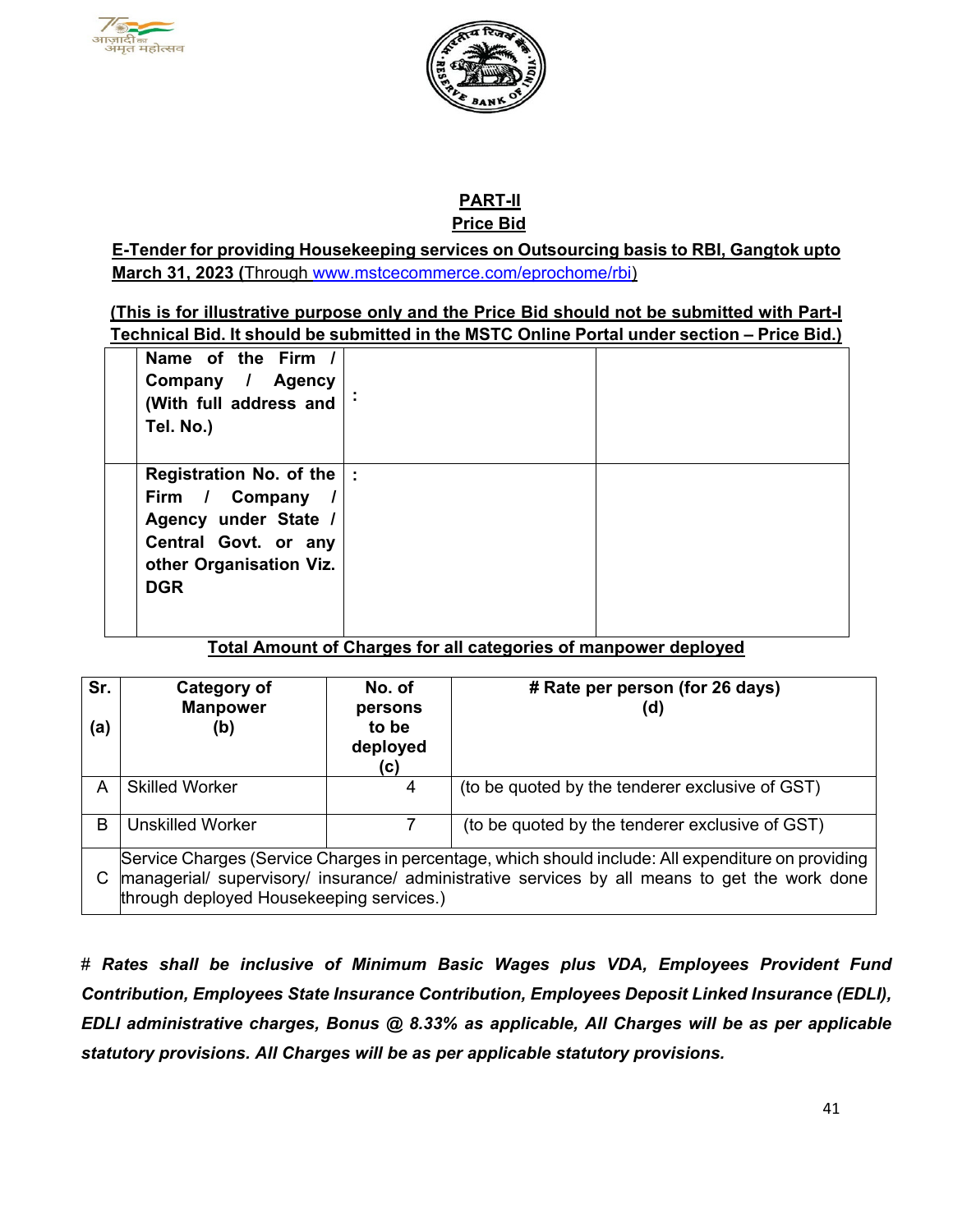



Note: Tenderers should quote monthly charges for only one person. Charges for required Manpower will be automatically calculated by the system.

## **Grand Total (Charges for 9 months)**

## **Total Manpower Charges = [{A+B + (A+B)\*C/100}\*9]**

#### **Terms and Conditions:**

- 1. The agencies shall acquaint themselves with the relevant statutory provisions and carry out the market survey before bidding/quoting the rates. The prospective tenderer may quote above the minimum wages as per the notification published by Central Govt./ State Govt. whichever is higher, besides paying all other statutory payments adhering to statutory guidelines to obviate any breach of statutory provisions. The contractor shall make all applicable statutory payments viz Employee Provident Fund (EPF), Employees' State Insurance Corporation (ESIC), to their deployed Workmen/ labourers as per the notification published by Central Govt./ State Govt whichever is higher from time to time, . All fields are mandatory and subject to Government rules as applicable.
- 2. Bonus is calculated as per latest guidelines.
- 3. The vendor may also like to quote for washing allowances/conveyance allowances/ communication allowances and any other allowances which may be required to be paid as per extant State/ Centre labour regulation, if applicable. This is a indicative list not an exhaustive list. While quoting these allowances the tenderer may quote as a percentage (%) of Basic plus VDA.
- 4. Further, the bidder shall at all times indemnify the Bank against all claims which may be made under the Workmen's Compensation Act, or rules there under or under any law or rules of compensation payable in consequence of any accident or injury sustained by any person in its employment for the purpose of this agreement. The bidder shall be solely responsible for the remuneration and other dues to its employees, as also for omissions / commissions done by them.
- 5. The Wages are subject to revision on account of changes by Applicable Statutory provisions.
- 6. Tenderers should note that Service Charges (Agency Charges) can be retained by them and all other elements are to be passed on to respective authorities/manpower deployed. Copy of proof of payments of statutory dues and payments to manpower deployed in their respective bank accounts is to be submitted along with subsequent month's bill.
- 7. The tenderer is required to mandatorily quote for all categories of manpower services in the price bid. Any bid which has not quoted charges for all the categories of Attendants shall be liable to be rejected.
- 8. L1 shall be decided on the basis of Grand Total (Charges for 9 months) as quoted above by the tenderer.
- 9. Keeping in view TDS provisions and other elements of service charges, quotations of service charge less than or equal to 2% would be treated as unresponsive and will not be